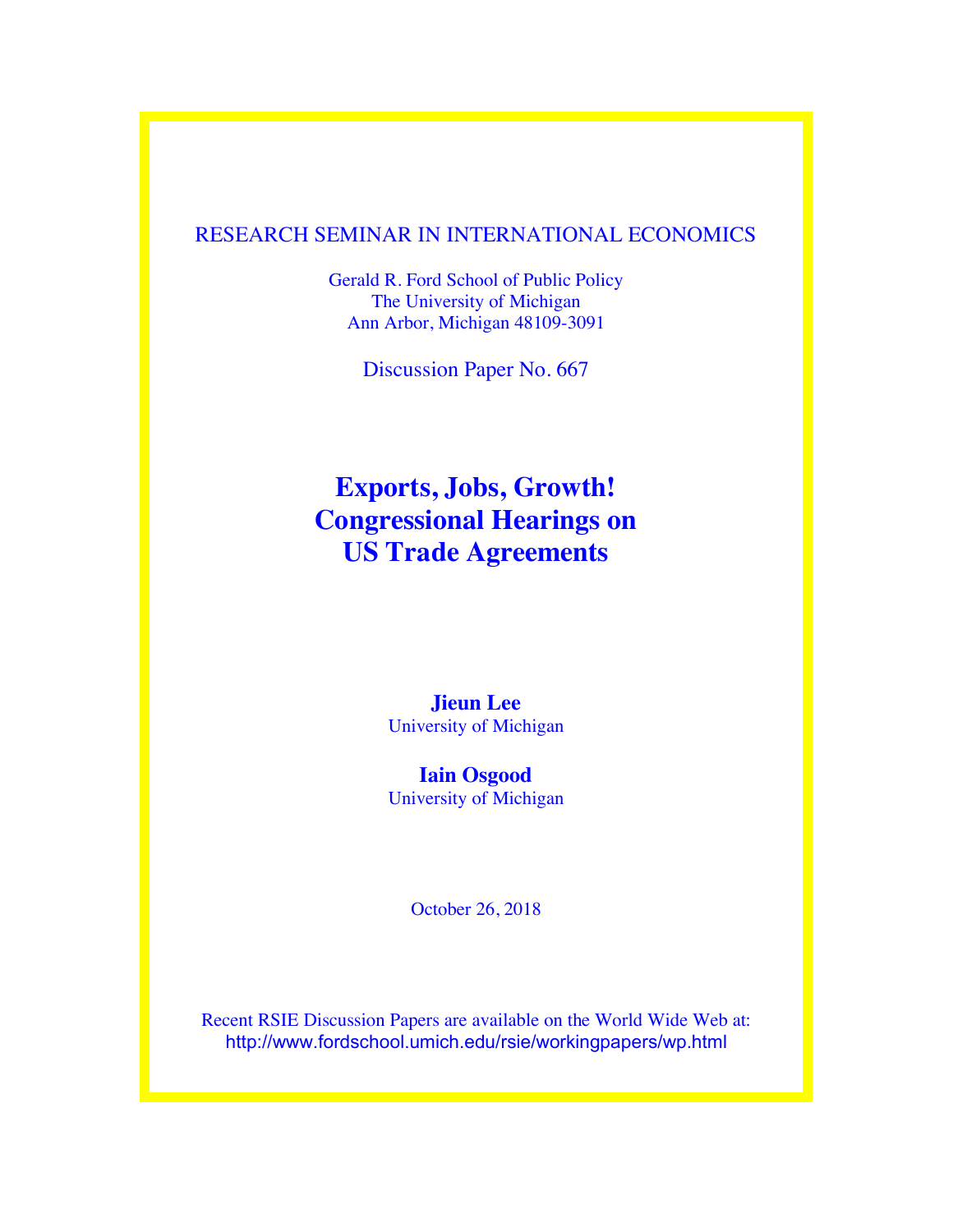# Exports, Jobs, Growth! Congressional Hearings on US Trade Agreements

Jieun Lee† and Iain Osgood‡

October 26, 2018

#### **Abstract**

Who testifies on US trade agreements before Congress and what do they say? We examine the content of Congressional testimony on US trade agreements, and the selection process which determines who testifies in the first place. We find that testimony is systematically tilted towards a sunny view of trade's positive economic effects, while import competition and offshoring are generally downplayed. We argue that trade's supporters strategically frame their motives for supporting trade agreements, and that pro-trade committee chairs' decisions on who testifies further skew testimony away from the distributive consequences of globalization within the United States. Congressional hearings on trade agreements therefore represent a key site where the influence of dominant pro-trade interests is both revealed and reinforced.

**Keywords**: Congress, trade agreements, Congressional hearings, globalization. **JEL classifications**: F13, F50, P16, D72.

<sup>†</sup>PhD Candidate, Department of Political Science, University of Michigan. Haven Hall, 505 S. State St, Ann Arbor, Mich. 48104; leejieun@umich.edu. The authors wish to thank Jeffry Frieden, Hye Young You and Stephen Weymouth, as well as several anonymous reviewers, for many valuable suggestions for the paper.

<sup>‡</sup>Assistant Professor, Department of Political Science, University of Michigan. Haven Hall, 505 S. State St, Ann Arbor, Mich. 48104; iosgood@umich.edu.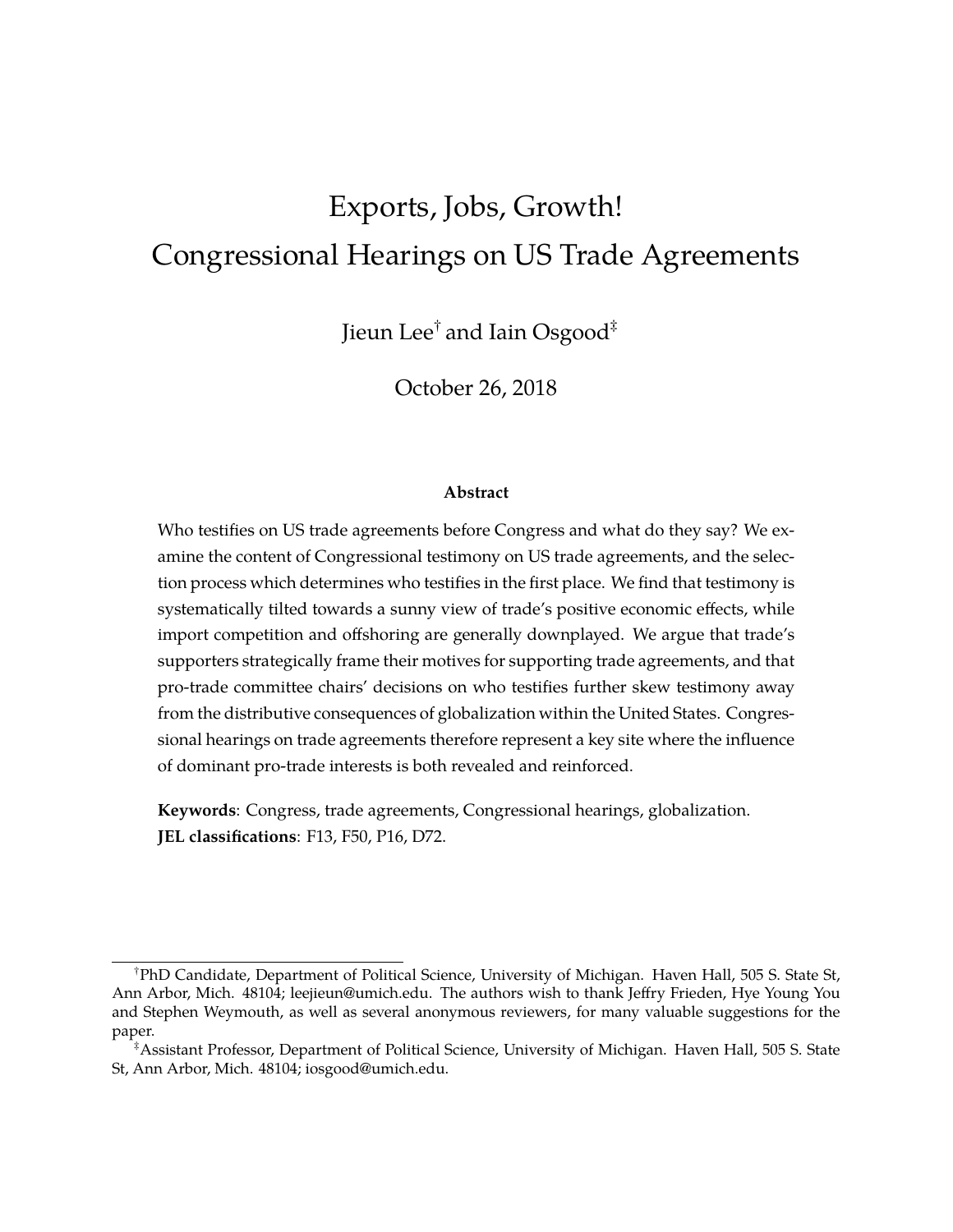Global economic integration has dramatically changed the United States economy in ways both positive and negative over the past decades. The creation of the World Trade Organization and China's accession, along with the passage of free trade agreements with 20 countries, represent key policy developments but also sites for political contestation. Yet in nearly every instance, the United States has actively embraced greater economic openness, only episodically resorting to tem-porary industry-specific protectionism.<sup>[1](#page-2-0)</sup> These moves toward ever greater integration have created manifestly positive effects for America's consumers and competitive firms and industries. But the costs of globalization for some US workers, industries, and regions have been steep. $^2$  $^2$  In the wake of the 2016 presidential election and subsequent policy developments, globalization may be in most precarious state since the 1970s, or perhaps even the onset of the Great Depression.

So how did we get here? Recent work on the politics of trade suggests a model of American trade politics with two parts. Politically active producers have been almost overwhelmingly in support of globalization, and have pushed trade agreements aggressively through campaigns of public support and lobbying, matched with contributions.<sup>[3](#page-2-2)</sup> Opposing producers have been fragmented and ineffectual, or occasionally bought off with strategic carveouts and temporary relief. American voters, on the other hand, have acted as a largely passive but occasionally hostile force, driven primarily by regional decline and affective considerations when they oppose globalization.<sup>[4](#page-2-3)</sup> Even as their voting focused on more pressing concerns like terror and recession, the damage from globalization – whether perceived or real – accumulated. After the NAFTA debate subsided this was not readily acknowledged or exploited by politicians until 2016.

The primary argument of this paper is that Congressional hearings on trade agreements mirror almost perfectly these broader patterns in American trade politics. Party leaders, who are noticeably more supportive of trade than their members, have pushed pro-globalization narratives in support of deeper global integration. Pro-trade interests, especially large exporting and multi-

<span id="page-2-0"></span> $^1$  [Jensen, Quinn and Weymouth](#page-34-0) [\(2015\)](#page-34-0).

<span id="page-2-1"></span><sup>&</sup>lt;sup>2</sup> See [Owen and Johnston](#page-36-0) [\(2017\)](#page-36-0); [Autor, Dorn and Hanson](#page-32-0) [\(2013,](#page-32-0) [2016\)](#page-32-1); [Pierce and Schott](#page-36-1) [\(2016\)](#page-36-1).

<span id="page-2-2"></span><sup>3</sup> [Milner](#page-36-2) [\(1988\)](#page-36-2); [Kim](#page-34-1) [\(2017\)](#page-34-1); [Osgood](#page-36-3) [\(2017](#page-36-3)*a*).

<span id="page-2-3"></span><sup>4</sup> See [Jensen, Quinn and Weymouth](#page-34-2) [\(2017\)](#page-34-2); [Mansfield and Mutz](#page-35-0) [\(2009\)](#page-35-0); [Rho and Tomz](#page-36-4) [\(2017\)](#page-36-4); [Scheve and](#page-37-0) [Slaughter](#page-37-0) [\(2001\)](#page-37-0).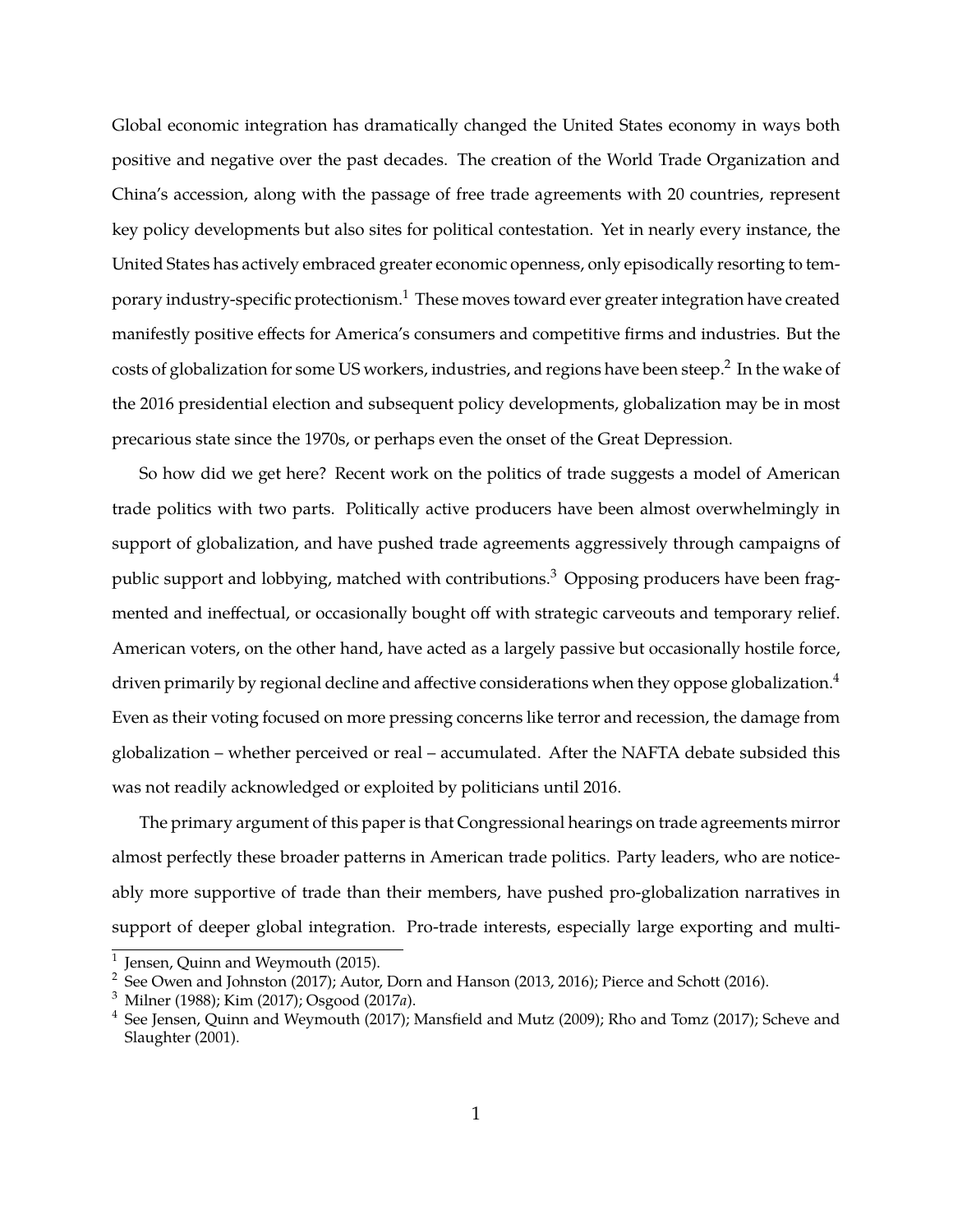national firms and their peak associations, have heavily participated in these debates. Opposing voices have been contained or shut out. Consequently, pro-trade interests have carried the day thanks to careful coordination with the politicians and parties that they generously support. Substantive discussion about negative effects on producers, workers, sectors, and regions have been minimized by leaders eager to reassure members of Congress wary of the hostile attitude towards globalization among their constituents.

Examining Congressional hearings therefore serves several aims. First, hearings are an important site where trade politics plays out, and to which politicians and special interests devote substantial time, a precious political resource. Second, the structure and content of Congressional hearings helps us to understand why trade bills have been so successful, illuminating the role of Congressional leaders and the elite interests which support their parties. Finally, Congressional hearings are a microcosm of the broader debate on globalization in the US. Elite supporters have carefully structured debate to avoid discussion of negative consequences, and so minimize backlash among the public and their representatives. This approach has wasted opportunities to meaningfully address economic displacement accelerated by globalization, and so may have contributed to the present hostility towards globalization and political and economic elites generally.

In order to make the case that Congressional hearings on trade are fundamentally unbalanced, we examine three types of evidence. We first show that invitations to Congressional hearings – which are mainly controlled by pro-trade committee chairs – are skewed toward likely supporters of trade and globalization. Witness lists tilt heavily towards pro-trade producer interests with relatively little commentary from unions and anti-globalization NGOs. Among producers, firms and associations from industries that are export-competitive and engage in offshoring – that is, likely supporters of trade – are much more likely to testify.

Expressions of support for, and opposition to, trade agreements in Congressional hearings strongly reflect this pattern of selection. We find that opposition to trade agreements in Congressional hearings is rare, and uncover that 1 out 3 uses of the verb 'support' in these hearings are preceded by the word 'strongly'. Nuanced opinions on trade are in short supply.

We devote the greatest effort to examining the topical content of testimony at Congressional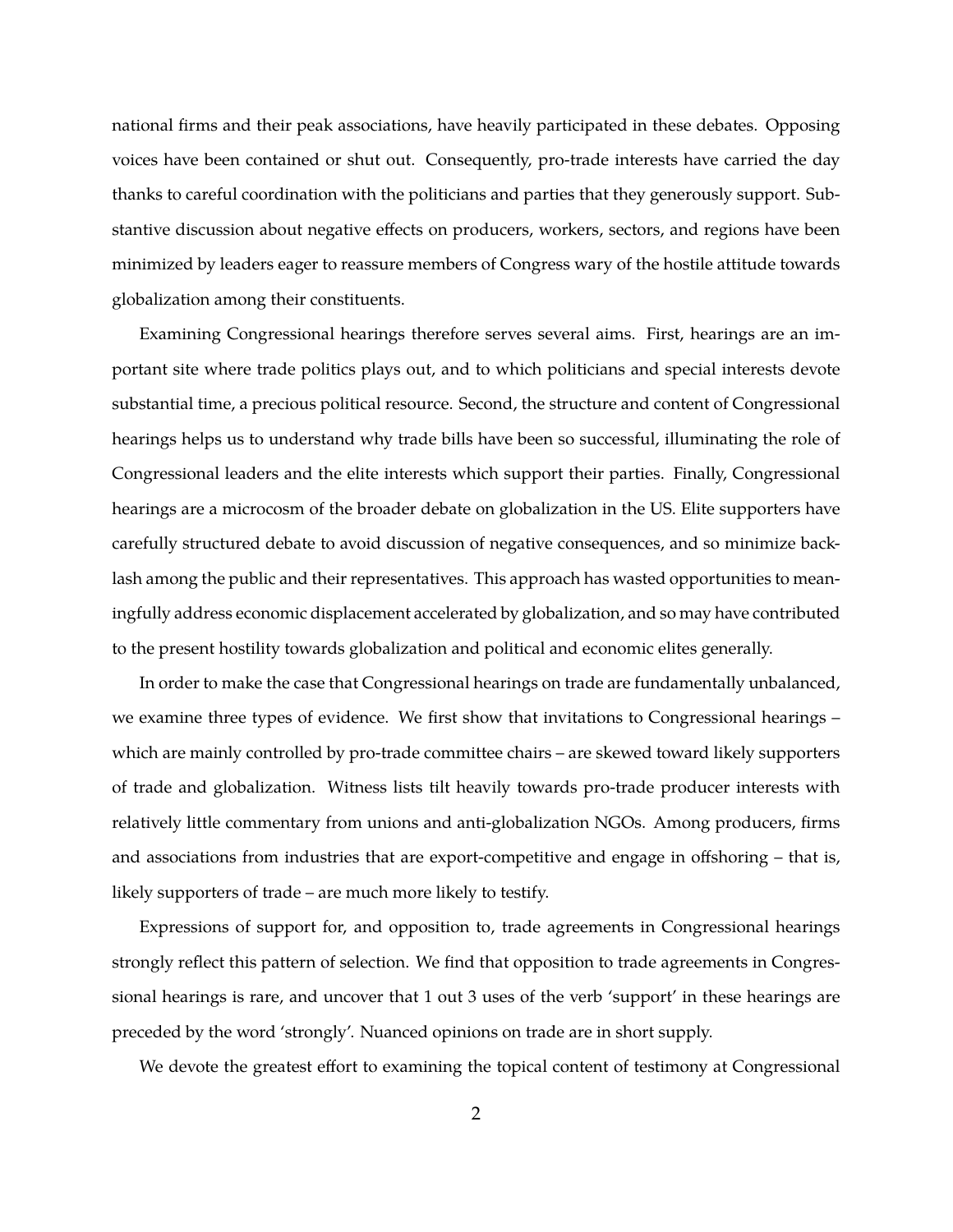hearings. Testimony is strongly skewed towards the sunny and salable sides of globalization – the exports, jobs, and growth of our title. Discussion of US export opportunities account for a full 30% of all substantive testimony. By comparison, FDI, the sourcing of intermediates, and other aspects of offshoring are grossly under-discussed at these hearings in comparison with their evident importance to American producers.<sup>[5](#page-4-0)</sup> Much of this unused time is devoted to rhetorical devices designed to persuade wavering members of Congress. We are even able to compare the testimony of firms and associations in Congress to their submissions to the USTR, to show that the same actors strategically alter their emphasis in Congressional hearings.

This investigation therefore connects to several literatures in political science. First, we contribute to a long-running debate in American politics about the purpose of Congressional hearings. Are they sites of information exchange; of propaganda; or of constituent service? Focusing on a single issue area, where cleavages over policy change are well understood, allows us to develop a variegated set of empirical implications for each approach. Our results point towards hearings as propaganda aimed at the public, and their persuadable representatives in Congress. Second, our paper connects to the literature on democratic deliberation by showing a site where such dialogue has been lacking. And while we are cautious about claiming direct effects on the recent revival of anti-globalization rhetoric in US politics, it does stand to reason that a richer and more nuanced debate in all public fora might contribute to a more sophisticated discussion on the many benefits, but concentrated costs, of trade integration.

Finally, our work is intended for audiences interested in the process of making international economic policy in the United States.<sup>[6](#page-4-1)</sup> This is the first study to critically investigate the construction and content of Congressional hearings on trade agreements, and so helps to uncover a relatively unexplored arena for trade policymaking to which policymakers devote significant time and en-ergy.<sup>[7](#page-4-2)</sup> We find that Congressional hearings on trade reflect more general tendencies in American

<span id="page-4-0"></span><sup>5</sup> [Milner](#page-36-5) [\(1987\)](#page-36-5); [Manger](#page-35-1) [\(2009\)](#page-35-1).

<span id="page-4-1"></span> $6\,$  We join several others in using text analysis to study international political economy, including [Krikorian](#page-35-2) [and Szymkowiak](#page-35-2) [\(2007\)](#page-35-2); [Kim et al.](#page-34-3) [\(2016\)](#page-34-3).

<span id="page-4-2"></span><sup>7</sup> Many studies examine Congressional hearings for evidence on the preferences of interest groups in the US, or as a stage in the creation of trade agreements. See, among others, [Schattschneider et al.](#page-37-1) [\(1935,](#page-37-1) Ch. 1); [Milner](#page-36-2) [\(1988,](#page-36-2) Ch. 4); [Goldstein](#page-33-0) [\(1988\)](#page-33-0); [O'Halloran](#page-36-6) [\(1994,](#page-36-6) Ch. 6); [Irwin](#page-34-4) [\(1998\)](#page-34-4); [Hiscox](#page-34-5) [\(2002,](#page-34-5) Ch. 4);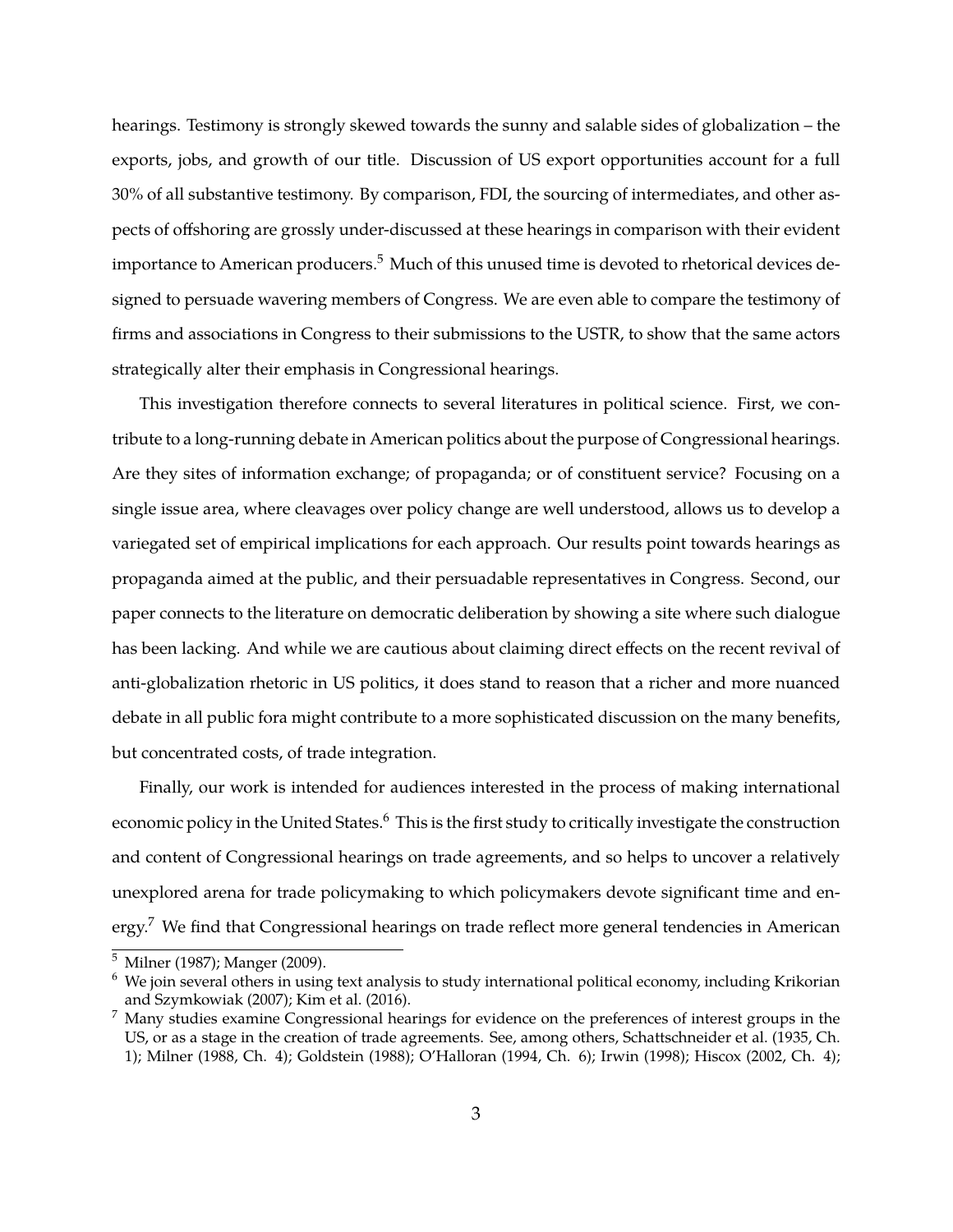trade politics: a relative elite of firms and select industries fighting for ever greater integration alongside their allies in the leadership of both parties. They confront resistance from certain interest groups, both producers and non-producers, but are ultimately fighting against hostility from the American voter that is latent but highly potent, if mobilized. Managing and defusing that hostility has been a key strategy, but it may have backfired by avoiding meaningful discussion of ways to mitigate harms caused by globalization's unequal economic consequences.

### **The Theory of Congressional Hearings on Trade**

### **Basics of Congressional hearings (on trade agreements)**

Scholars of Congress argue that hearings are important [\(Oleszek, 2014;](#page-36-7) [Diermeier and Feddersen,](#page-33-1) [2000\)](#page-33-1). They are a site of dialogue between members of Congress and key constituencies [\(Truman,](#page-37-2) [1971\)](#page-37-2). They are venues for oversight of the Executive branch and government agencies [\(McGrath,](#page-35-3) [2013\)](#page-35-3). The content of Congressional hearings affects the voting of members of Congress [\(Andrews](#page-32-2) [and Edwards, 2004;](#page-32-2) [Burstein and Hirsh, 2007\)](#page-33-2). The content of hearings often make it into Congressional press releases and the news media. The vast amount of staff resources and time put into preparing, attending, participating in, and disseminating committee hearings attest to their significance.

Such hearings take several forms, which are informally classified into legislative, oversight, investigative, and nomination hearings. Legislative hearings focus on the content and effects of prospective bills that are not yet completed, or completed bills that are subject to an upcoming vote.<sup>[8](#page-5-0)</sup> As Congressional-executive agreements, trade agreements share elements of both treaties and ordinary legislation. On one hand, trade agreements are negotiated by the executive branch. Under the Fast Track or Trade Promotion Authority (TPA) that has been in force for every US trade agreement, the implementing legislation cannot be amended by the Congress. Fast Track rules also set a timeline of at most 90 days for consideration of trade agreements, so committees must move

[Manger](#page-35-1) [\(2009\)](#page-35-1).

<span id="page-5-0"></span><sup>8</sup> See [Sachs](#page-36-8) [\(2003,](#page-36-8) pgs. 4-5).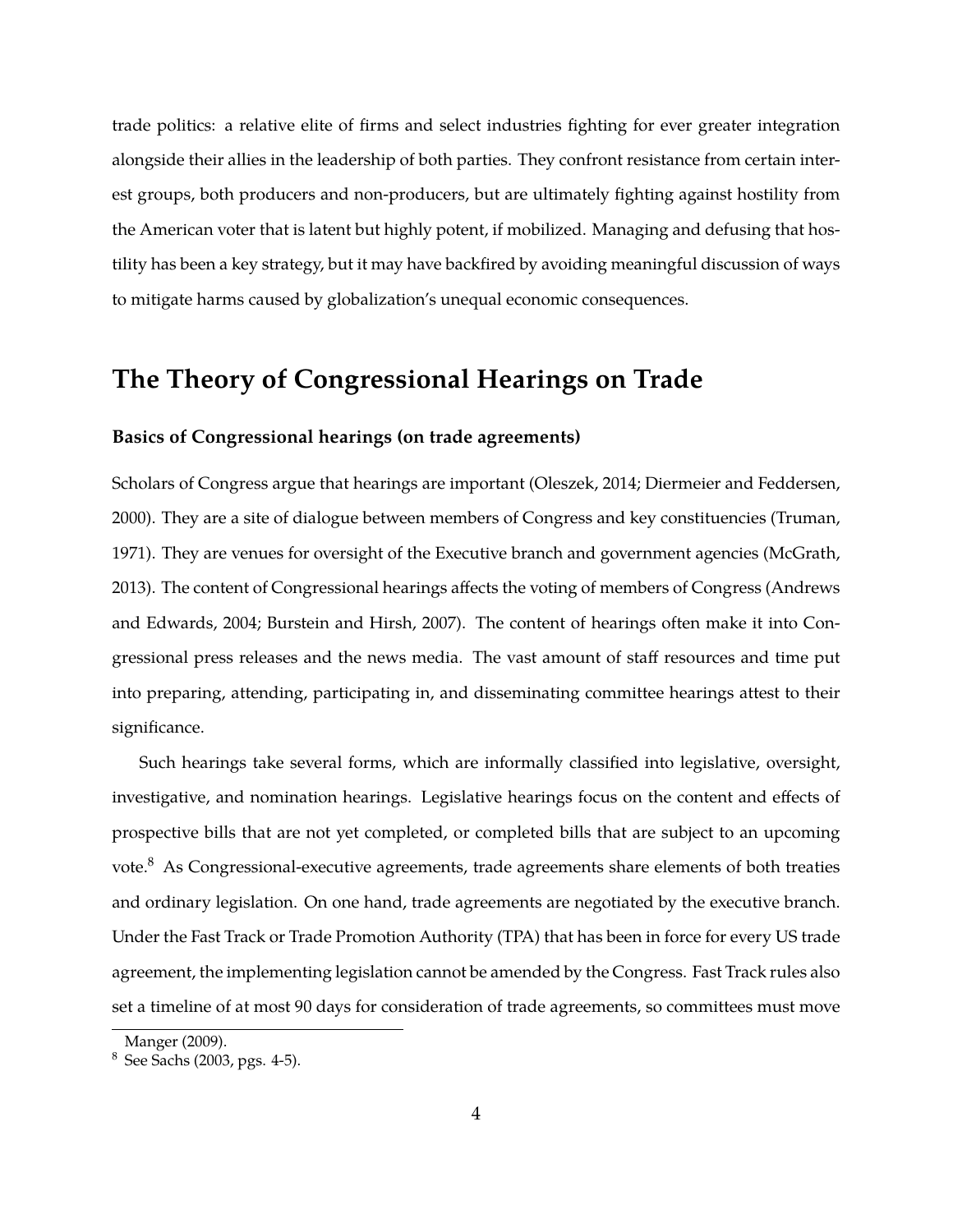with alacrity to hold hearings.<sup>[9](#page-6-0)</sup> At the same time, Fast Track/TPA requires implementing legislation for agreements to pass both the House and Senate, but with a majority vote in each chamber. Trade agreements therefore receive committee evaluation in both chambers of the Congress, unlike treaties. A critical role of these hearings is influencing members' votes on negotiated agreements.

Given trade policy's effects on government revenues via tariffs, the main committees covering trade agreements are the House Ways and Means Committee and the Senate Finance Committee. Hearings may take place at the full committee or at the subcommittees which cover international trade. Every trade agreement over the past two decades had hearings under the jurisdiction of these two committees or their subcommittees. Hearings on trade agreements have also taken place in the House Agriculture Committee, the House Energy and Commerce Committee, the House Small Business Committee, and the Senate Committee on Commerce, Science and Transportation.

The decisions on whether and when to schedule hearings are made by the committee chair. Committee staff conduct research for the chair on potential witnesses, who are selected primarily by the chair, but also by other members of the majority and minority parties. Members of the minority are permitted to invite witnesses for some portion of most hearings [\(Sachs, 2004,](#page-37-3) [2003\)](#page-36-8).

Committee staff are generally extremely careful in selecting appropriate witnesses. Often witnesses are expected to provide advanced written testimony for the scrutiny of the chair or other members of the committee. They may also be interviewed prior to testifying [\(Sachs, 2003,](#page-36-8) pg. 11). Witnesses that end up providing oral testimony will generally only summarize their written testimony, which is then entered into the record in its entirety. Questions for witnesses may be dis-cussed in advance.<sup>[10](#page-6-1)</sup> Note that members of Congress will often testify themselves; they are usually given precedence and then followed by witnesses from the executive branch, often the USTR or her deputies [\(Sachs, 2004,](#page-37-3) pgs. 12, 20). Subsequently, oral testimony is provided by non-governmental witnesses who may include representatives of industry associations; peak associations; corpora-

<span id="page-6-0"></span> $\frac{9}{9}$  Congressional hearings on trade agreements have generally considered only negotiated agreements that have been introduced into the Congress and referred to committees of jurisdiction as implementing legislation. Prospective agreements may be given some consideration in more general hearings on trade policy, but have never received a devoted hearing for US trade agreements over the past two decades. <sup>10</sup>[Sachs](#page-37-3) [\(2004,](#page-37-3) [2003,](#page-36-8) pg. 20, pg. 21)

<span id="page-6-1"></span>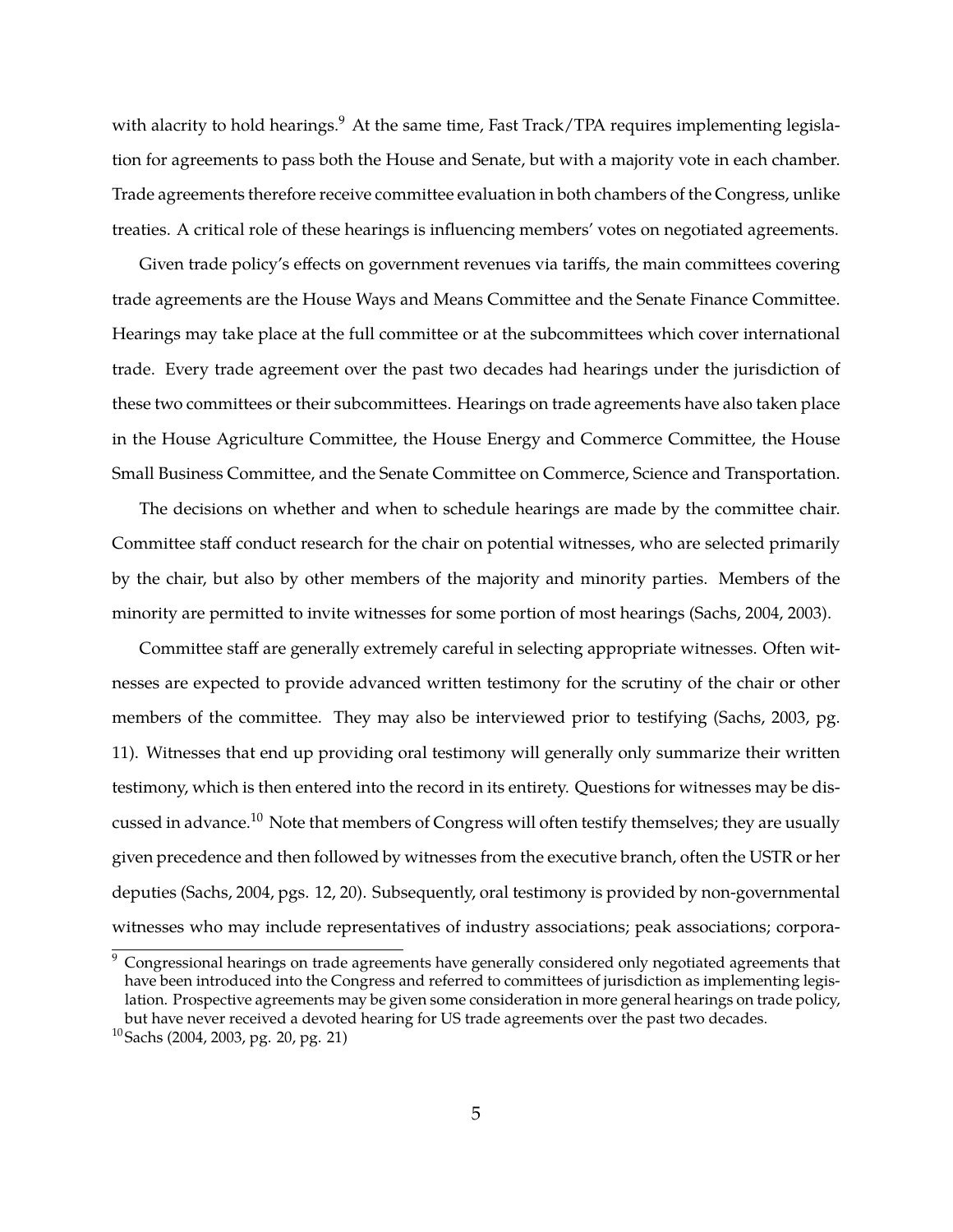<span id="page-7-0"></span>

Figure 1: Ideal points over trade policy across chamber and party medians, and for relevant committee and subcommittee chairs for Congresses where US PTAs were passed, 2001-2013. H and S represent chamber medians; D and R party medians; and C represents the ideal point of the Ways and Means or Finance Committee chair; T represents the ideal point of the chair of the House Subcommittee on Trade or the Senate Subcommittee on International Trade. Democrats control committees when they have majorities in the House in the 110th Congress and the Senate in the 110th and 112th Congress. Ideal points of committee chairs for all trade hearings are in the bottom row as thick lines, with Democratic chairs starting from the top and Republican chairs starting from the bottom.

tions; labor unions; issue advocacy groups; and outside experts [\(Leyden, 1995\)](#page-35-4). After oral testimony, Congressional hearings on trade often include letters submitted for the record by any of the above who have not testified verbally [\(Sachs, 2003,](#page-36-8) pg. 22).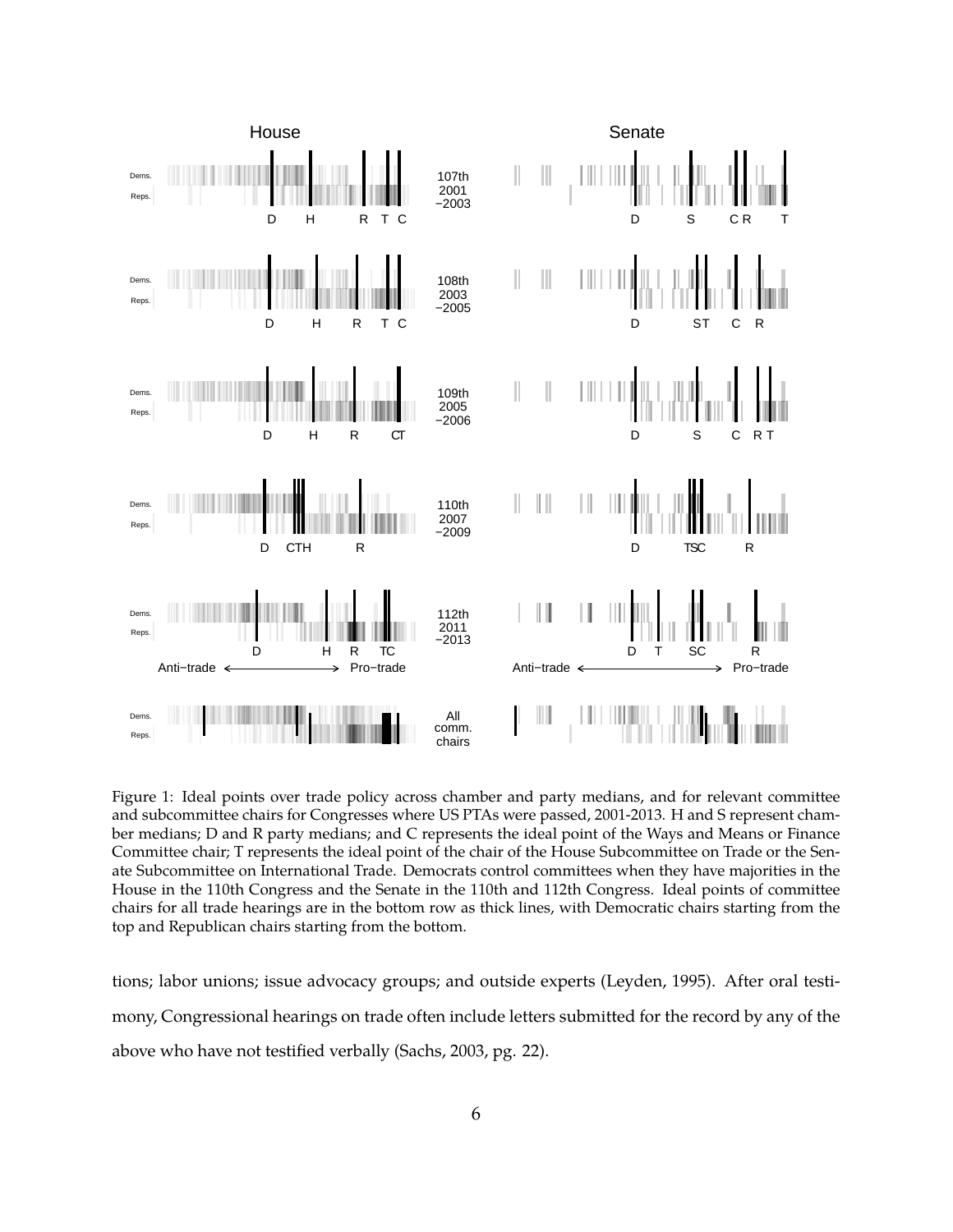Given the significant power vested in committee chairs to determine the content of hearings, we begin our empirical analysis of Congressional hearings on trade by describing the orientation of committee chairs toward trade. These results are presented in Figure [1.](#page-7-0) We use a one-dimensional item response theory (IRT) model from [Martin, Quinn and Park](#page-35-5) [\(2011\)](#page-35-5) to estimate the ideal points for all members of the House and Senate on major trade legislation from 1995-2017. We fit separate models for each chamber using 29 bills in the House and 16 bills in the Senate.<sup>[11](#page-8-0)</sup>

The results from our models are presented in Figure [1.](#page-7-0) Ideal point estimates for every Congressperson and Senator are presented for Democrats (above) and Republicans (below) across all Congresses. We also highlight several ideal points for comparison: that of the chamber median (represented by H or S for the House and Senate) and of the chamber median among Democrats (D) and among Republicans (R). Finally, we represent with C the ideal point of the chair of the House Ways and Means or Senate Finance committees. T refers to the ideal point of the relevant trade-focused subcommittee. Note that the Democrats controlled committee chairmanships owing to their majorities in the 110th Congress, and in the Senate only in the 112th Congress. Ideal points of all committee chairs who held hearings on trade agreements are presented at the bottom.

We emphasize several facts. First, the median Republican is noticeably more pro-trade than the median Democrat, but there is substantial overlap in the distributions for the two parties. Trade is not subject to the party-line polarization that characterizes Congressional voting generally. This lack of strict party discipline, especially in the House, means that trade bills often require biparti-sanship. Second, committee chairs are generally quite pro-trade.<sup>[12](#page-8-1)</sup> Indeed, with only a few exceptions, the relevant committee chairs are more pro-trade than both their chamber and party medi-

<span id="page-8-0"></span> $11$  We include all 12 FTAs examined in this paper among these bills for both Chambers, and we use members of Congress that voted unanimously for trade-liberalizing legislation to ensure that positive ideal point estimates imply a (relatively) pro-trade orientation, and negative ideal point estimates imply an anti-trade orientation. Using our fitted models, we are able to correctly predict 87.4% of votes in the House and 89.4% of votes in the Senate within our sample of trade bills.

<span id="page-8-1"></span> $12$ This observation connects to the literature on committee members and leaders as 'preference outliers'. See, for example, [Shepsle](#page-37-4) [\(1986\)](#page-37-4); [Shepsle and Weingast](#page-37-5) [\(1987\)](#page-37-5); [Krehbiel](#page-35-6) [\(1990\)](#page-35-6); [Adler and Lapinski](#page-32-3) [\(1997\)](#page-32-3). The strongly pro-trade preferences of chairs of committees governing trade may therefore reflect their own selection into those committees, due to the high salience of the issue. Chairs' pro-trade stances may also reflect the interests of their parties (especially the Republican party), which are highly dependent on corporate contributions for their fundraising. In this view, parties appoint pro-trade chairs to ensure that the interests of a key constituency, very large corporations, are given pride of place in committee activities.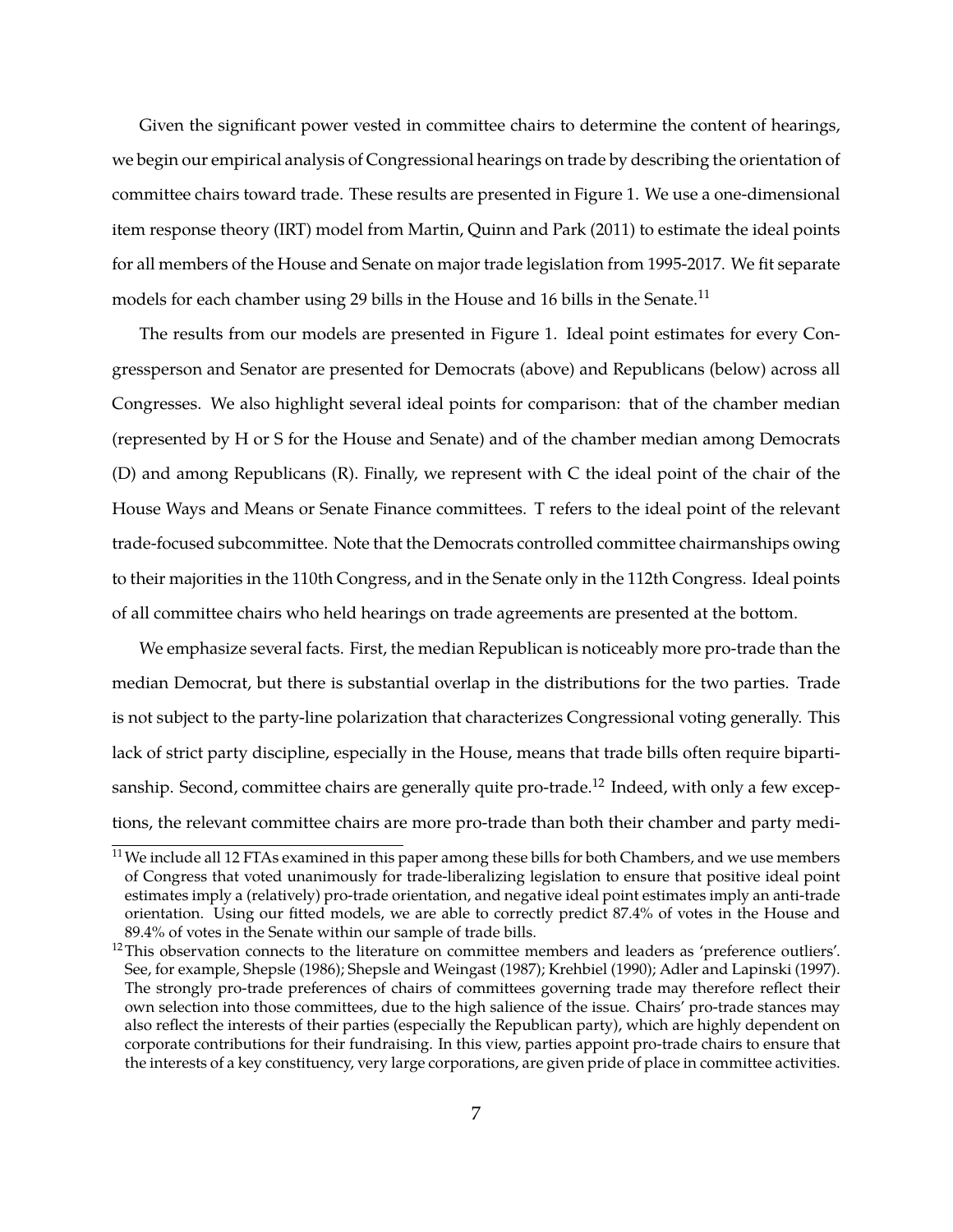ans. Given the prominent role of committee chairs in constructing hearings on trade agreements, this naturally suggests that hearings might skew in a pro-trade direction.

### **Learning, propaganda, or constituent service: What is the purpose of hearings?**

A rich literature in political science examines the purpose of Congressional hearings. Taking the justifications from Congress on their face, an early claim was that legislative hearings are fundamentally about a holistic examination of issues designed to improve legislation through the transmission of information. This may be to defend the public interest against 'special interests' or to communicate those same special interests' desires to the Congress [\(Truman, 1971;](#page-37-2) [Huitt, 1954\)](#page-34-6). One early scholar of committees proposed that "the committee play[s] principally the part of a legislative court, listening to the evidence brought before it by interested parties..."<sup>[13](#page-9-0)</sup> While many critiques of the view that hearings are sites of information-exchange and learning have emerged, it is supported in recent work on Congressional hearings [\(Burstein and Hirsh, 2007\)](#page-33-2).

A contrary perspective contends that hearings are a highly controlled and stylized method by which members of Congress communicate to key constituencies, whether narrow interest groups, broader publics, or fellow members of Congress. [Truman](#page-37-2) [\(1971,](#page-37-2) 372-377) succinctly characterizes this viewpoint as the committee as "propaganda channel". The careful construction of lists of testifying witnesses by committee chairpersons, and the vetting and even rehearsal of testimonies, lend credence to this perspective. In this view, committee chairs with a particular position seek out sympathetic witnesses to provide persuasive testimony designed to target key constituencies. A related claim is that hearings are designed by chairs to persuade other members of Congress, whether through rhetoric or by demonstrating that interest groups have strongly held positions pointing in a particular direction.<sup>[14](#page-9-1)</sup>

A distinct critique of 'learning-by-hearings' argues that, rather than communicating to con-

<span id="page-9-0"></span><sup>&</sup>lt;sup>13</sup> See [Chamberlain](#page-33-3) [\(1936,](#page-33-3) pg. 79) quoted in [Huitt](#page-34-6) [\(1954\)](#page-34-6). A related claim is that committee hearings are sites of deliberative democracy, where actors can learn facts about the world and about one another's interests, as part of an ongoing process of legitimate policymaking [\(Esterling, 2011;](#page-33-4) [Gutmann and Thompson, 1998\)](#page-34-7).

<span id="page-9-1"></span> $14$  Alternatively, committee hearings may be designed to communicate the positions of committee members to the floor, as in a rich formal literature. See [Gilligan and Krehbiel](#page-33-5) [\(1987\)](#page-33-5); [Diermeier and Feddersen](#page-33-1) [\(2000\)](#page-33-1).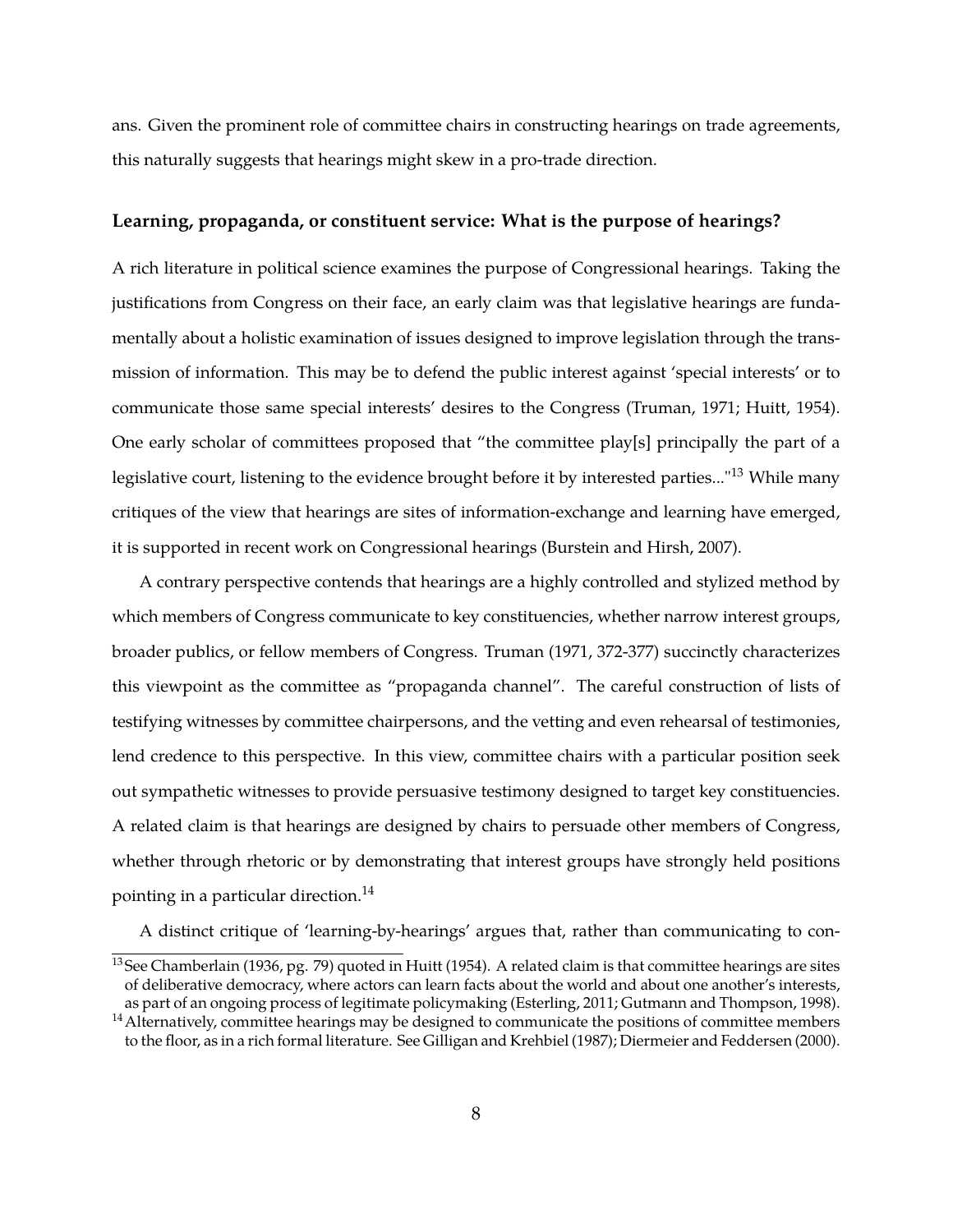stituencies or one another, committees perform constituent service with hearings. Politicians have many demands on their time. Holding a lengthy hearing and listening to hours of testimony is a costly signal of the importance that politicians place on the interests of key constituencies. For example, inviting corporate stakeholders allows a member of Congress to show that the voice of those groups (who may also be giving contributions and other political support) are important. In return, the constituents get an opportunity for prestige or influence [\(Adler and Lapinski, 1997\)](#page-32-3).

Each of these approaches – hearings as learning, propaganda, or constituent service – have implications for all of the different facets of legislative hearings. We highlight three here. First, *who gets invited* to testify? For example, if hearings are about learning, then we would expect a broad slate of interests to be invited representing a diversity of viewpoints. If, however, hearings are about propaganda, then we expect a skewed and limited set of testifiers whose interests align with the committee's leadership. The second question is *what is the relative rate of support and opposition* to the proposed legislation among groups invited to testify? If committee chairs are proposing or supporting some particular piece of legislation, then a hearing that was essentially propaganda would target only supportive interest groups to testify. Finally, *what do witnesses say*? If hearings are about learning, we might expect testimony to be realistic, truthful, and nuanced. If hearings are propaganda, we would expect the content of testimony to be skewed, with arguments strategically chosen to maximize persuasion of targeted audiences.

#### **Trade and globalization in Congressional hearings, and in real life**

Trade and globalization have recently come in for intensified contestation. Surveying the literature on the effects of trade and foreign investment, several themes emerge about the recent decades of globalization. We summarize them here as: consumption; export opportunities and import competition; offshoring; globalization of the supply chain; the growing scope of global institutions; global imbalances; deindustrialization; and stagnation. These themes provide the backdrop for the hearings we examine, and also set a subjective and informal baseline against which the thematic content of hearings can be judged.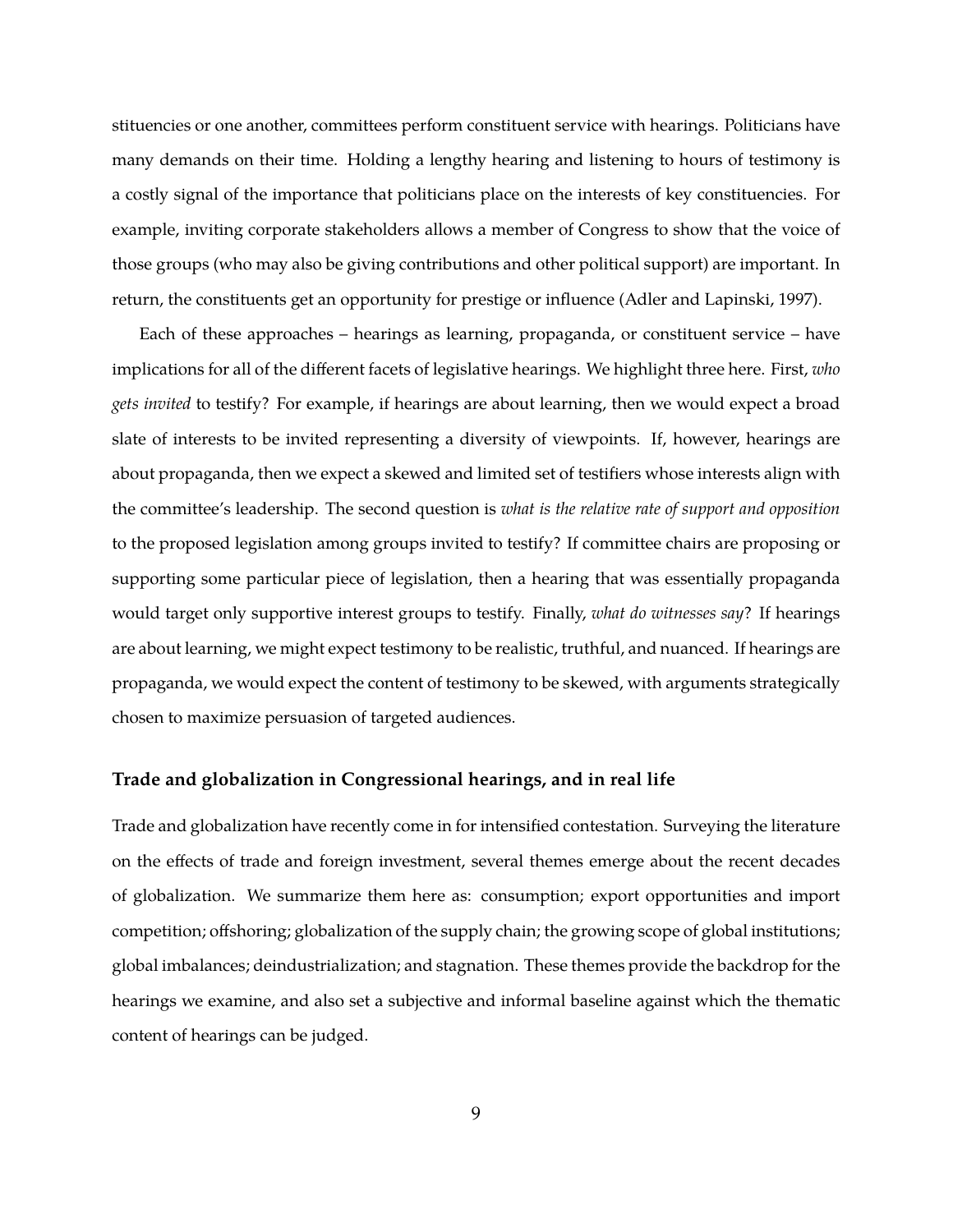The first of these is the enormous growth in world trade, and concomitant gains for consumers [\(Baker, 2003,](#page-33-6) [2005\)](#page-33-7). In the United States, globalization has brought a bounty of consumer choice in terms of cost and variety. Much of this plenitude owes to two facets of globalization. First, the United States is much more open to imported goods made by foreign-owned firms. Imports as a percentage of US GDP rose from around 10% in 1980 to over 15% in 2015. US trade partners are also much more open to trade, and US exports have grown from 9.8% to 12.6% over the same span. Second is the rise of offshore production and multinational supply chains.<sup>[15](#page-11-0)</sup> Many US producers have moved production overseas in order to lower labor costs or increase efficiency through proximity to better-developed foreign supply chains [\(Baccini, Pinto and Weymouth, 2017\)](#page-32-4). Other firms have developed extensive multinational supply chains, sourcing intermediates cheaply abroad for final assembly back in the United States [\(Gawande, Krishna and Olarreaga, 2012;](#page-33-8) [Acharya, 2015\)](#page-32-5).

As trade has expanded, globalization has generated large trade imbalances [\(Chinn and Frieden,](#page-33-9) [2011,](#page-33-9) Ch. 2). The US has run a trade deficit since 1971. These deficits, along with the specialization unleashed by the operation of comparative advantage, are one cause of the startling decline in US manufacturing as a share of employment [\(Sachs et al., 1994;](#page-36-9) [Pierce and Schott, 2016\)](#page-36-1). Several studies have argued that trade with low-wage countries, primarily China, has reduced the wages of American workers in exposed industries, and perhaps heightened inequality [\(Autor, Dorn and](#page-32-0) [Hanson, 2013,](#page-32-0) [2016\)](#page-32-1). The offshoring of jobs by US firms has also proven particularly politically salient [\(Owen and Johnston, 2017;](#page-36-0) [Margalit, 2011\)](#page-35-7). The global institutions that manage international trade – especially the WTO but also trade agreements – have therefore come in for heavy criticism. Some of this comes from unions, and anti-trade firms and industries. But the recent era of global institutionalization has vastly expanded the reach of trade agreement in areas of state sovereignty and regulation, activating a wide array of pro-development and anti-corporate groups.

In sum, globalization (and the trade agreements that have facilitated it) have exerted enormous influence on the United States economy and the workers in it. Modern global institutions also have big effects on foreign countries and workers, which have activated many interest groups in the US that are key constituencies to members of Congress. Some of the effects of global economic inte-

<span id="page-11-0"></span><sup>&</sup>lt;sup>15</sup> See [Johns and Wellhausen](#page-34-8) [\(2016\)](#page-34-8); [Manger](#page-35-8) [\(2012\)](#page-35-8); [Chase](#page-33-10) [\(2009\)](#page-33-10).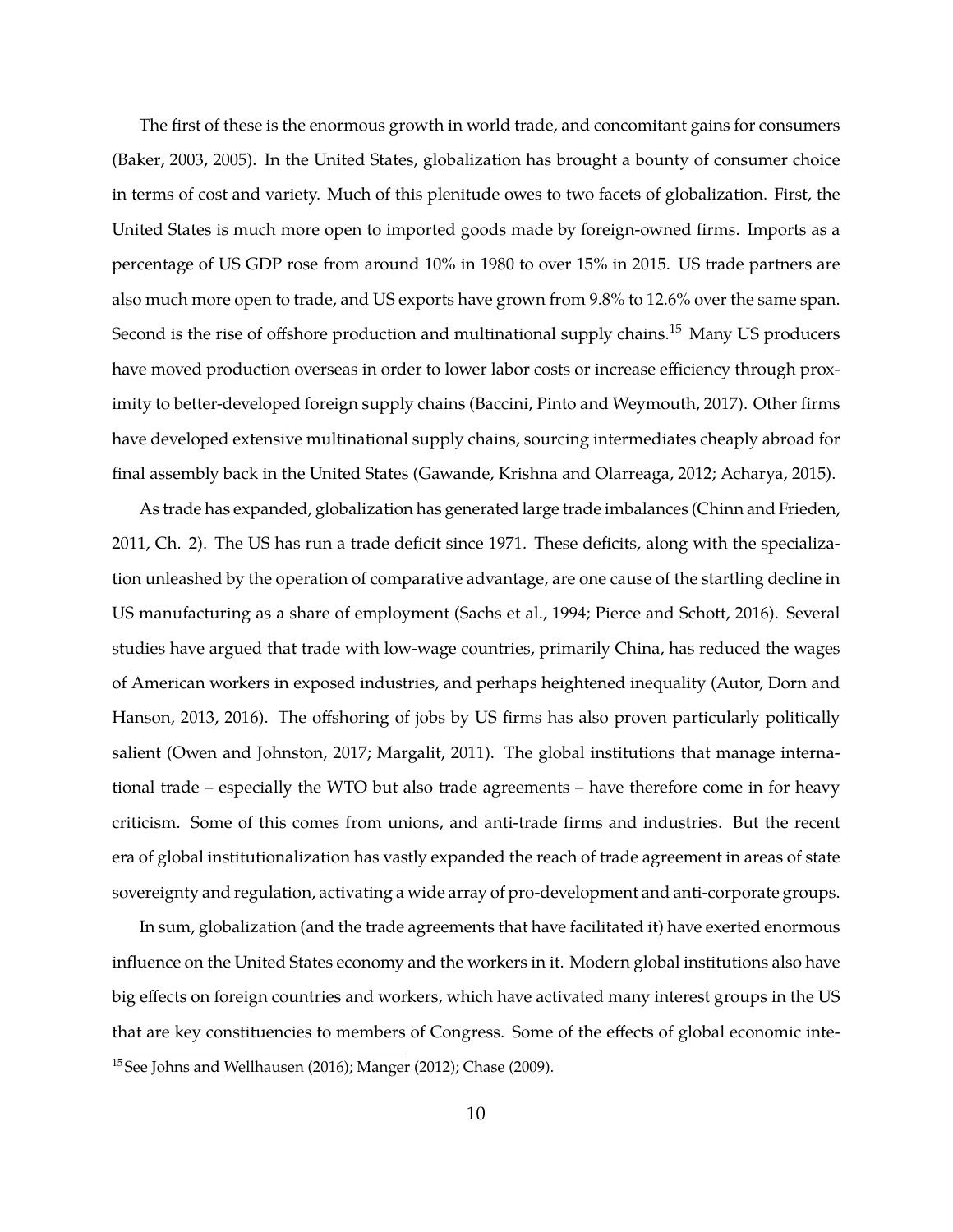gration are highly positive or neutral, while others are negative, at least for a portion of society. Do Congressional hearings on trade agreements reflect these multifarious effects of trade, including trade's positive and negative impacts? Or, do Congressional hearings present a biased or simply incomplete portrait of the effects of trade and globalization?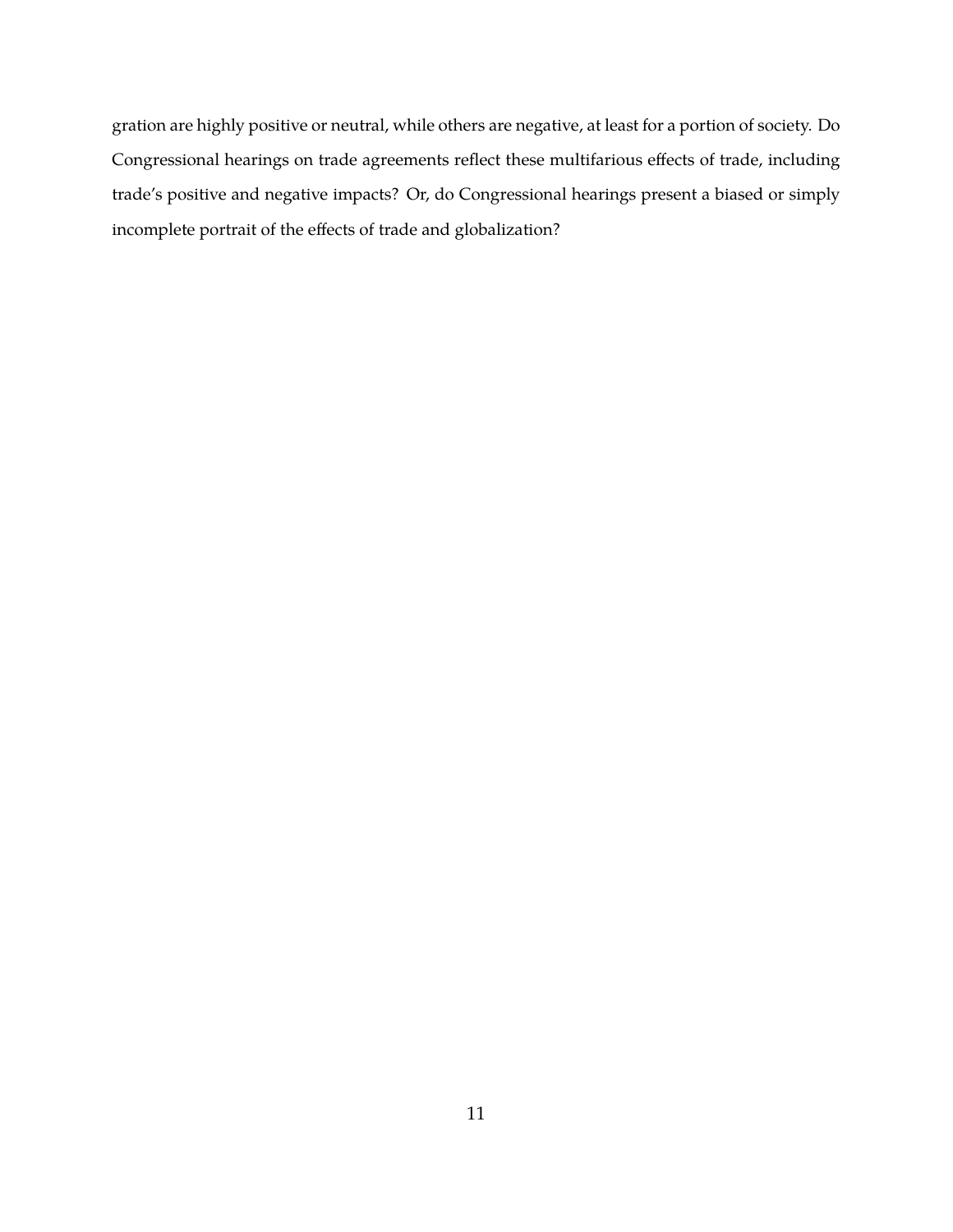| Theory of hearings:                             | Learning and info. exchange                                                                                                 | Pro-globalization propaganda                                                                                        | Constituent service                                                                                |
|-------------------------------------------------|-----------------------------------------------------------------------------------------------------------------------------|---------------------------------------------------------------------------------------------------------------------|----------------------------------------------------------------------------------------------------|
| Characteristics of invitees:                    |                                                                                                                             |                                                                                                                     |                                                                                                    |
| Among all invitees                              | All interested stakeholders<br>should be represented                                                                        | Pro-globalization stakeholders<br>only, mainly producers                                                            | Producers and unions that are<br>politically influential                                           |
| Among producers<br>specifically                 | Import- and export-competing<br>firms and associations, and<br>with interests in offshoring,<br>outsourcing, and regulation | Mainly export-competing firms<br>and associations                                                                   | Mainly politically powerful<br>producers                                                           |
| Positions:                                      |                                                                                                                             |                                                                                                                     |                                                                                                    |
| Expressed positions<br>of testifiers            | Mixture of support, opposition,<br>and nuanced positions                                                                    | Mainly unambiguous support                                                                                          | Mixture of positions reflects<br>political influence                                               |
| Topical content of hearings:                    |                                                                                                                             |                                                                                                                     |                                                                                                    |
| Overall content of<br>topics                    | Wide-ranging coverage of the<br>issues at stake, with both<br>positive and negative valence                                 | Coverage of positive facets:<br>exports, jobs, growth,<br>development, competitive<br>liberalization                | Wide-ranging coverage of the<br>issues at stake                                                    |
| Truthfulness of<br>testimony among<br>producers | Testimony reflects the industrial<br>characteristics of testifiers, in<br>direction and proportion                          | Testimony is orthogonal to<br>industrial characteristics, or is<br>out of proportion to the<br>importance of issues | Testimony reflects the industrial<br>characteristics of testifiers, in<br>direction and proportion |
| Hearings versus<br>submissions                  | Similar topical content                                                                                                     | Submissions should have more<br>discussion of sensitive issues                                                      | Similar topical content                                                                            |

### <span id="page-13-0"></span>Table 1: Expectations across three theoretical perspectives on Congressional hearings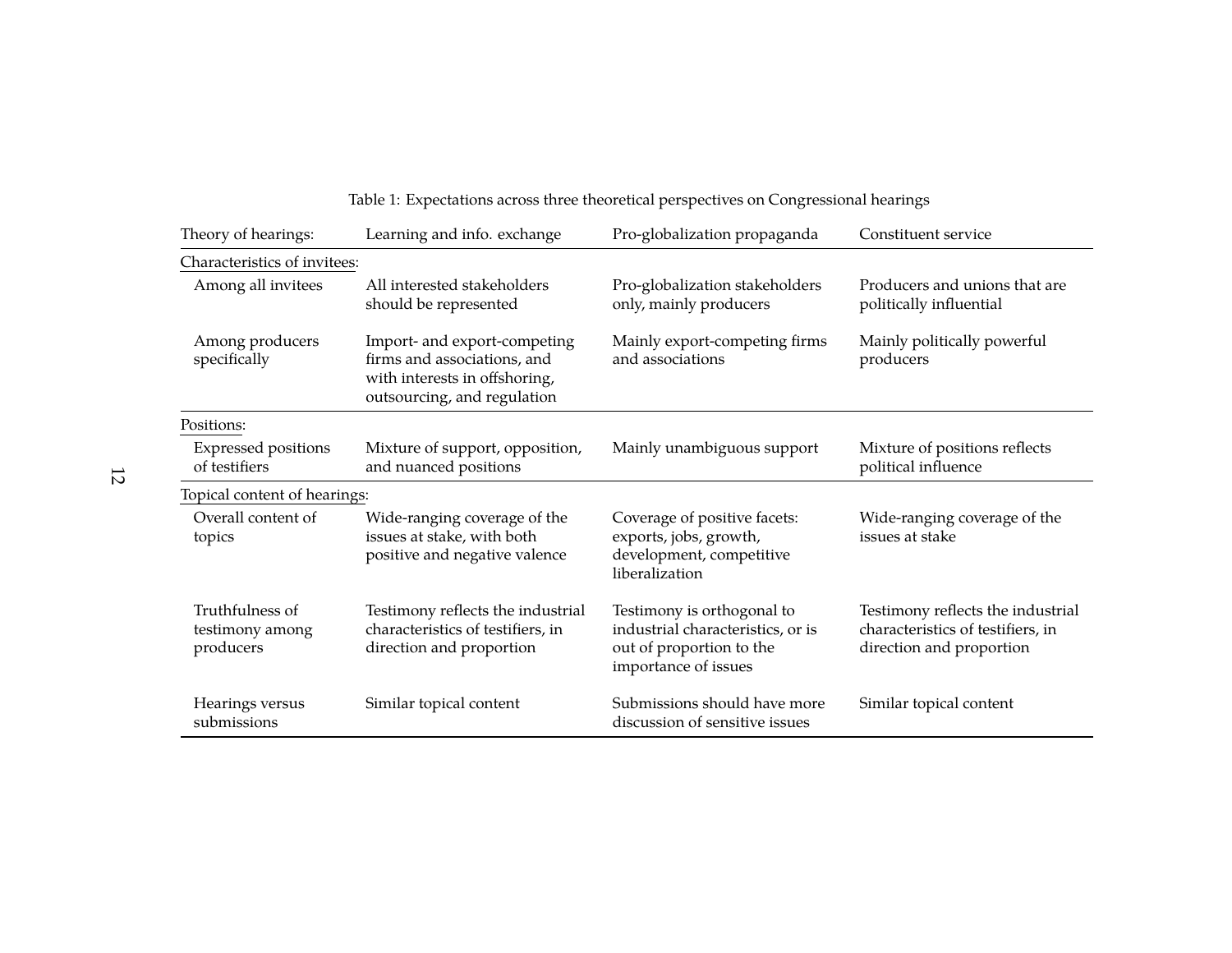The three approaches to understanding the purpose of Congressional hearings described above suggest distinct theoretical expectations on the answers to these questions. We consider each approach in order, emphasizing our three main questions from above: Who gets invited? Are they supportive? And, what do they say? We summarize our theoretical expectations in Table [1.](#page-13-0)

If Congressional hearings on trade are unbiased fact-finding missions, we expect a diverse array of interests to be invited from among producers, workers, NGOs, and consumer groups. Among producers, we expect that firms and associations from industries with different stakes in globalization will be invited – some export-competing, some import-competing, some offshoring. Since trade has distributive implications between and within industries, we also expect at least some balance in terms of support for, or opposition to, trade among producers. Finally, the content of testimony should be holistic, covering the range of issues described above, including trade, foreign investment, sourcing, and the important regulatory aspects of modern trade agreements.

If hearings on trade agreements are propaganda, we will see very different patterns. We highlight that a bias could go in several directions but we describe a pro-globalization bias for concision. Under this model, invitees to hearings should be drawn from groups that are likely to support globalization. Witnesses should express unequivocal support for the trade agreement, and globalization generally. As for content, hearings should focus mainly on the happier sides of globalization (like exports, jobs and growth) while ignoring globalization's contested elements (offshoring, job loss, lost sovereignty). We would also expect that producers testifying in this public setting would reframe their expressed interests compared to private settings.

The third theoretical possibility – that hearings are essentially constituent service – generates a distinct pattern of empirical expectations. We expect that invitations to testify will be generally associated with the political importance of groups, not their representativeness or attitudes, as above. We also expect that those invitees would be a mixture of supporting and opposing on the legislation, at least to the extent that both sides were politically important to chairpersons in charge of the committee. Finally, we would expect the content of such hearings to be mostly honest; that is, firm and associations will be happy to discuss foreign investment, offshore outsourcing, regulatory demands, and other features of their authentic interests in trade policy.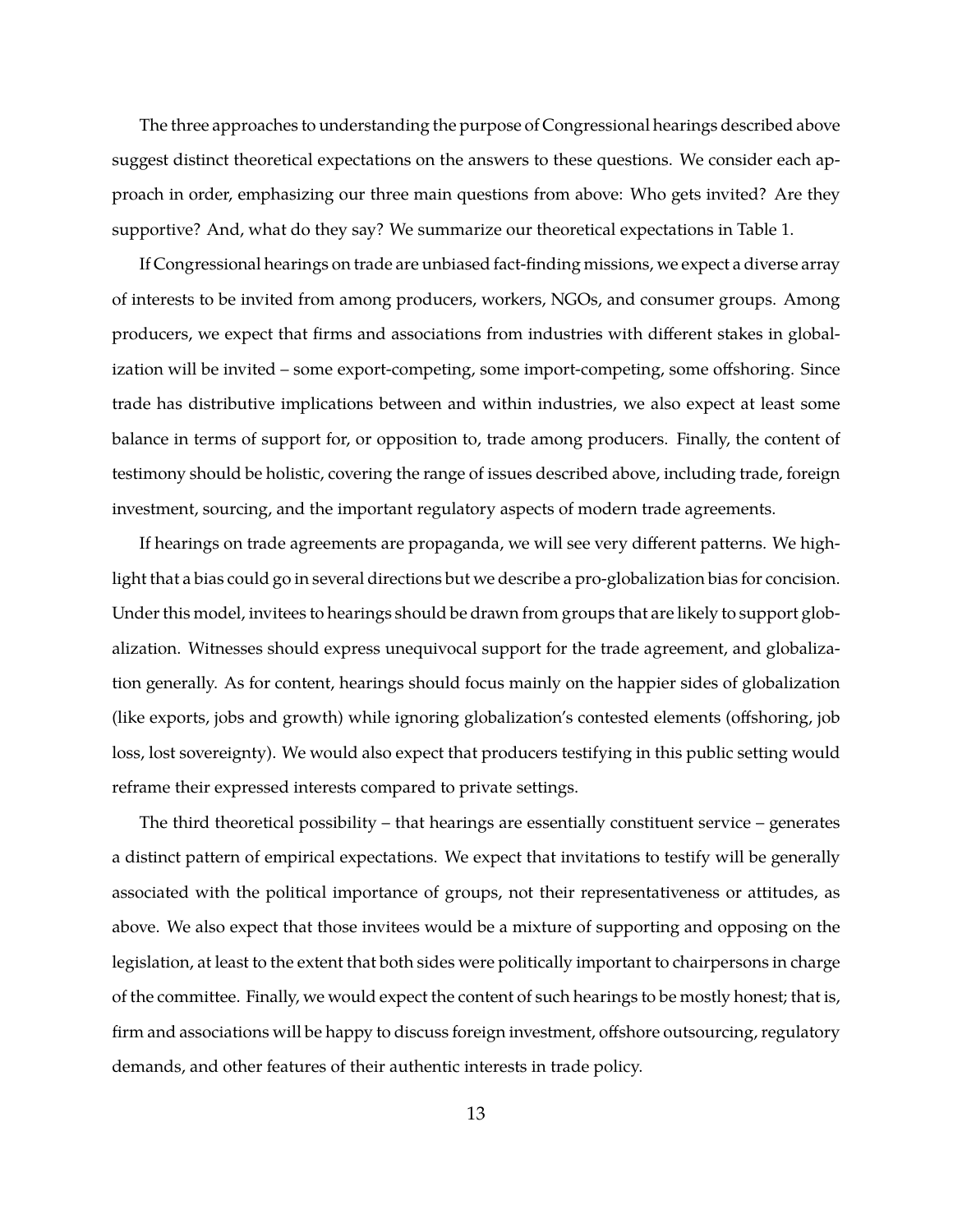One final point: it is likely that pro-trade firms are also politically influential firms (e.g. because of a link between firm size and pro-trade attitudes). Pro-trade firms may also have more intense preferences over trade agreements due to the concentration of gains from globalization in their hands. For these reasons, distinguishing hearings as either 'pro-globalization propaganda' or 'constituent service' using only the characteristics and positions of invitees may be difficult, and the two theories may to some extent co-exist. However, these theories generate distinct empirical implications on the topical content of hearings, because the purposes of propaganda require disguising any unhappy sides of globalization. Examining topical content is therefore critical for identifying a motive of propaganda.

# **The Data**

Our data begin with 34 unique Congressional hearings on US trade agreements, from 2001 to the present. Some of these hearings cover multiple trade agreements. We break up the elements of these hearings that cover the separate agreements in order to match testimonies to specific trade partners.<sup>[16](#page-15-0)</sup> Once hearings are broken up by trade agreement, we have a total of 48 agreementhearings, and 874 testimonies. We only consider hearings that were primarily focused on the economic implications of agreements; we do not examine in this paper hearings focused specifically on the diplomatic relations among states, which have occurred occasionally.<sup>[17](#page-15-1)</sup>

Hearings and testimonies are assigned metadata on basic features of hearings and witnesses. For the hearings, we record the name, date, chamber and title of the hearing, as well as characteristics of the chair. For the testimonies, we include data on the witness testifying; the name and type of group that the witness is representing (if relevant); the sector and 6-digit NAICS industries if a corporation or trade association is testifying; and a variable indicating the position (for, against, no position or other) expressed by the witness toward the agreement. We record if the testimony was presented orally or through a letter for the record.

<span id="page-15-0"></span> $16$  Elements of the testimony that cover all of the included agreements in a generic way are included in all of the country-specific testimonies.

<span id="page-15-1"></span> $17$  We also do not examine in this paper a special issue hearing focus on financial liberalization in Singapore.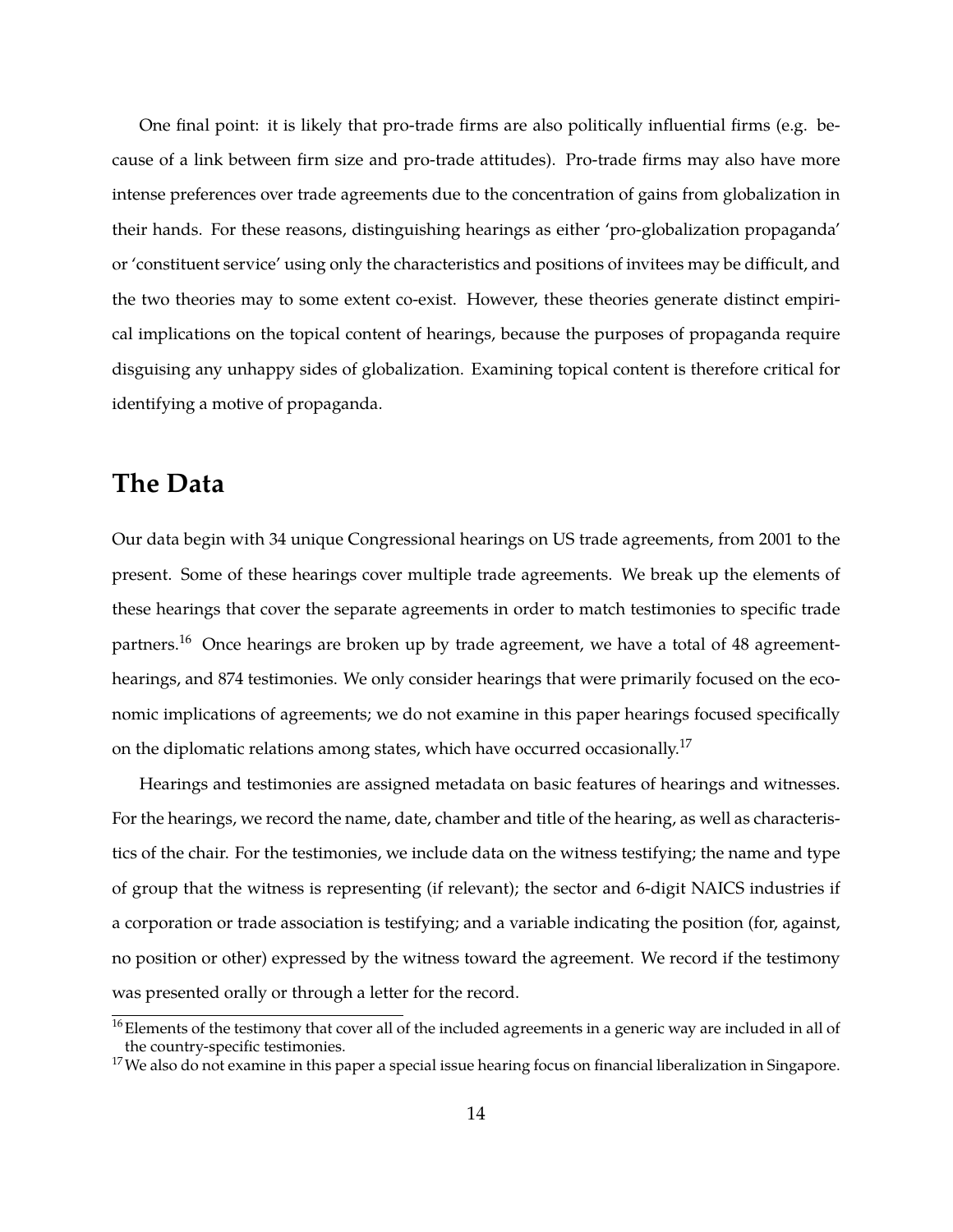Our greatest effort focused on hand-coding the topical content of the hearings at the level of the paragraph. We used a set of pre-determined paragraph topic codes built off of our initial examination of the documents, and added codes where we encountered unanticipated topical content, ending up with 56 total codes that we used in the project. Table A2 lists our topic codes. A single paragraph may have multiple topic codes. In these cases, we equally divide up the paragraph for allocation to topic counts. For example a paragraph with three topics contributes 1/3 of a paragraph to the count for each of the topics covered. We coded 23747 paragraphs overall.

Some tags are not informative, for example, salutations and introductions ('Intro') or nonrelevant material like expressions of support for unrelated trade policy issues ('Nonrel'). Some of the topics are politically meaningful but not about the substantive features of the agreement, for example, comments on the timetable for completion of the agreement ('Timetable') or about the procedures for gathering stakeholder feedback ('Process'). The remaining topics are all about the substantive content of the agreement or likely effects of the agreement, and are categorized into five broad sets: ordinary export opportunities and import competition; foreign sourcing and international investment; expanded trade agenda items like SPS measures, TBTs, rules of origin, and labor standards; effects of the agreement on jobs, growth, and consumers, whether at home or abroad; and broader strategic issues like the partner countries being US allies or the impacts of the agreement on development or democratization [\(Gowa and Mansfield, 1993;](#page-34-9) [Mansfield and Bron](#page-35-9)[son, 1997;](#page-35-9) [Mansfield, Milner and Rosendorff, 2002\)](#page-35-10).

Our analysis of the content of hearings on trade agreements focuses on substantive content. We therefore exclude from the denominator the topics that we refer to as 'intro', 'outro' (insubstantive concluding statements, and thank yous), 'nonrel' and 'position' (where the testifier expresses sentiment like 'We support agreement X'). We also exclude the categories for 'process', 'timetable', 'mobilization' (comments on the organization of interest groups over the agreement) and 'revisions' (a tag for discussion of previous or current revisions to the agreement). These statements are quite common but mainly *pro forma* courtesies (e.g. commending the USTR for a positive process gathering stakeholder feedback, or describing details of the process of communicating with the USTR or Congress).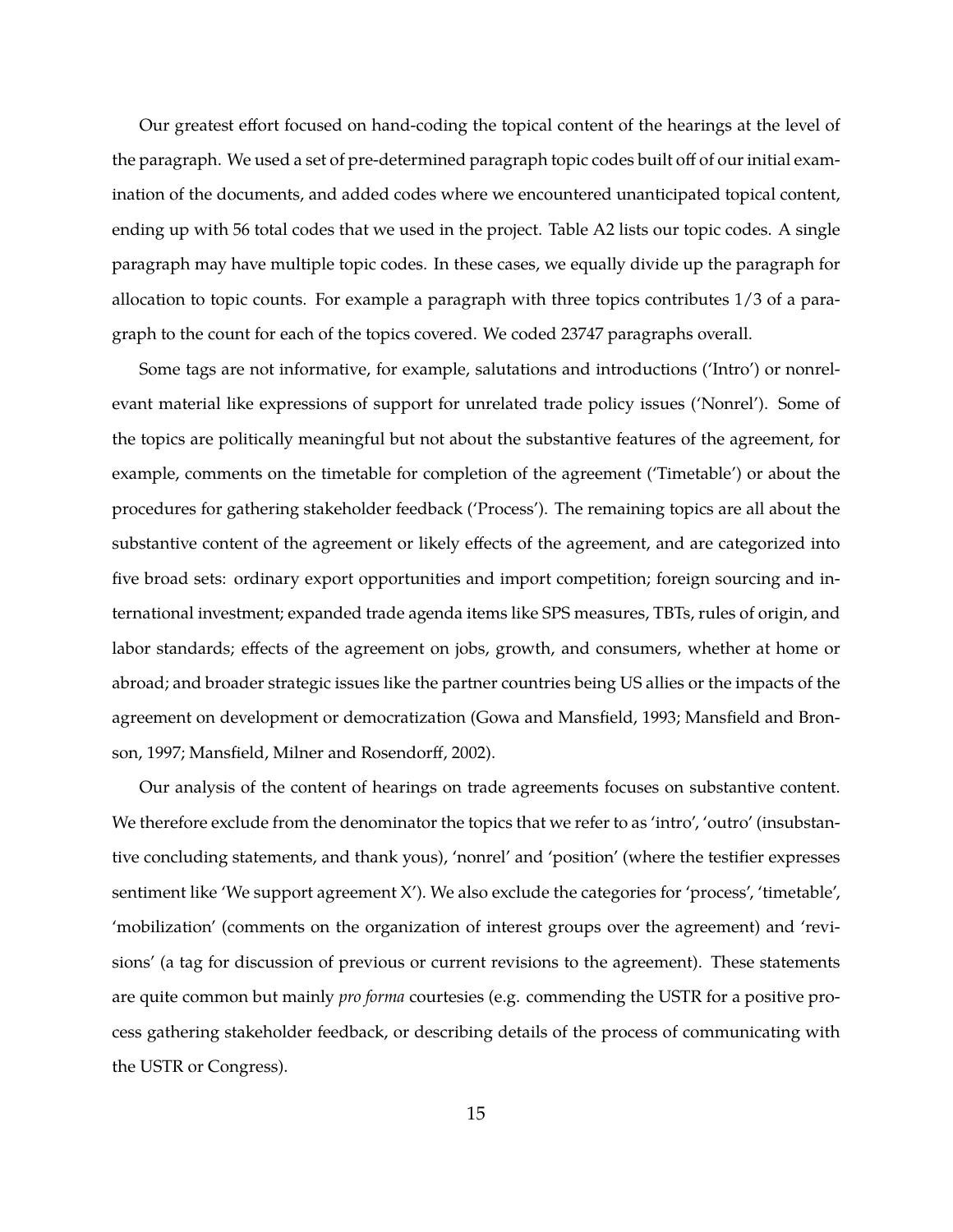Several of our testable empirical implications require us to match testifiers who are producers to the trade characteristics of their industries. To do this, we use our own codings of the 6-digit North American Industrial Classification System (NAICS) industries of the testifying firms or trade associations (peak associations are too broad to be matched to an industry). We measure for each firm or association their industry's exports to the trade agreement partner(s); their imports (not arising from related parties) from the partner(s); their related-party imports (a proxy for vertical FDI); and a measure of imported intermediate goods. These data come from the Census Bureau's NAICS Related-Party Trade data. Working at the industry level allows us to examine firms and associations jointly, but we investigate also firm-level implications and data in the online appendix.

Our discussion of hearings as 'constituent service' requires suitable proxies for the political influence of constituencies. We do this in two ways, acknowledging that there are many plausible strategies. First, we measure the total political action committee (PAC) contributions of the firms and associations that make up each 6-digit NAICS industry to the committee chair.<sup>[18](#page-17-0)</sup> We refer to this variable as *Chair's contributions*. Second, we examine the number of establishments in every 6-digit industry in the relevant chair's state. We refer to this variable as *Chair's establishments*. We employ a wide range of methods to present our data below, most of which are descriptive. We justify any parametric models or graphical summaries as they arise.

# **Findings on Invitations and Support**

### **Who testifies at Congressional hearings?**

Members of Congress and representatives from the executive branch are 18.9% and 6.1% of all witnesses, respectively. These members of Congress are often the committee chair and ranking minority member.<sup>[19](#page-17-1)</sup> Of the 53 witnesses from the executive branch, all but 11 come from the Of-

<span id="page-17-0"></span> $18$  Contributions data are provided by the Center for Responsive Politics. Concordancing from CRP industries to 6-digit NAICS industries was done by the authors. Contributions from CRP codes which map to multiple 6-digit industries are allocated to those industries in proportion to industry sales.

<span id="page-17-1"></span><sup>&</sup>lt;sup>19</sup>The CAFTA-DR hearings saw an exceptional number of brief submitted testimonies by members of Congress, many of whom expressed concern about the deal's consequences for the sugar and textile industries. These four hearings out of 48 account for 22.2% of all testimony by members of Congress.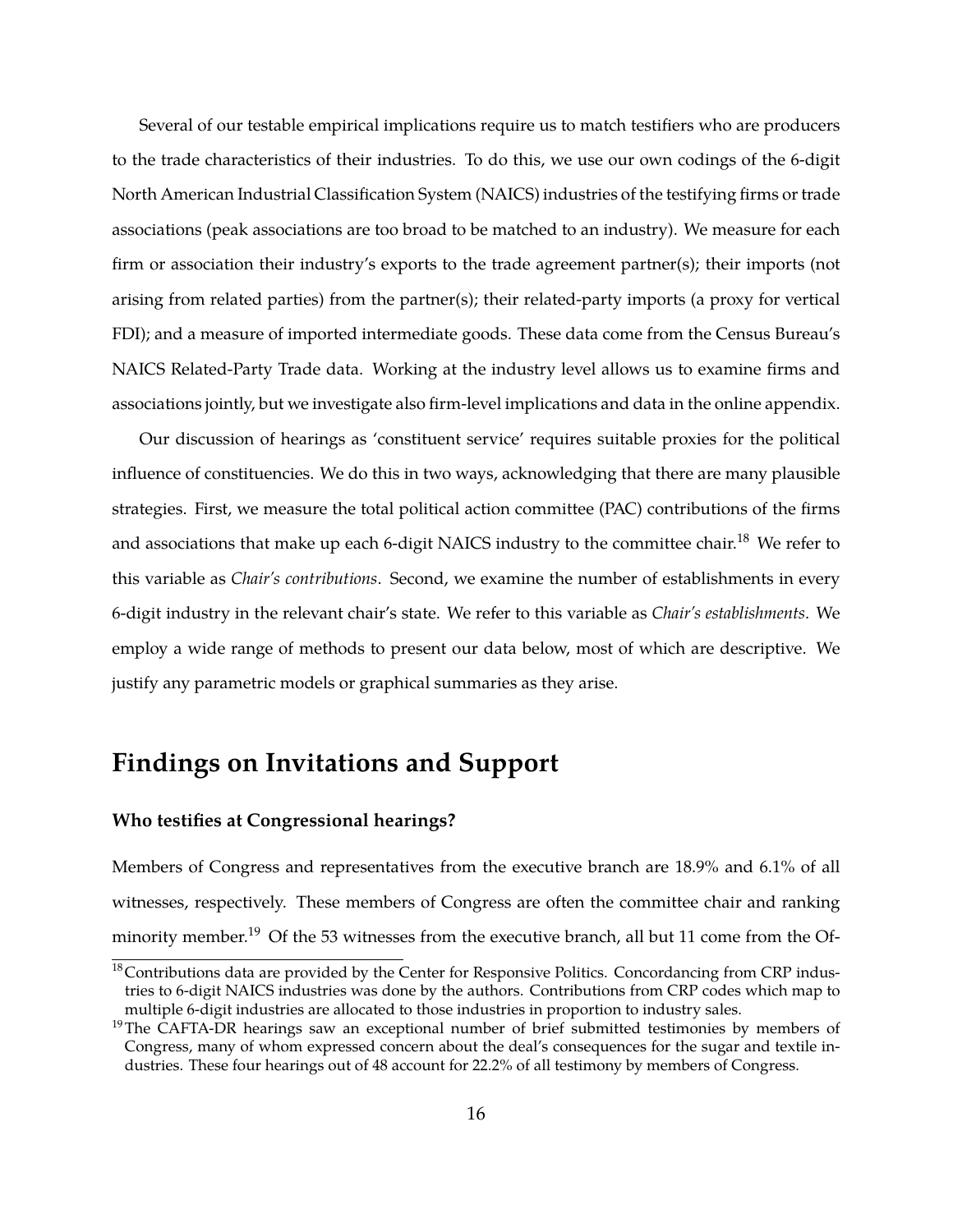fice of the United States Trade Representative, and are naturally strongly in support of the treaties they have negotiated. Among non-governmental witnesses, an overwhelming 82.6% of witnesses are producers – whether corporations, trade associations, or peak associations. Interest organizations, labor unions, and experts represent 9.2%, 4.3%, 3.2% of all non-governmental witnesses, respectively. This lack of representation by issue groups and unions is a first data point that the composition of hearings tilts toward globalization advocates [\(Albert, 2013\)](#page-32-6).

Which producers are represented in Congressional hearings? To answer this, we consider three leading explanations of support for global trade agreements among firms. We check if firms and associations representing industries that export more (and face less import competition) are more likely to be represented in hearings. We investigate whether industries with more related party imports (a proxy for vertical mulitnationalization by US firms, i.e. the offshore production of final products) are better represented. Finally, we examine whether industries that are likely to be more dependent on imported inputs are more likely to testify.

To assess these links, we build a panel of producer representation at Congressional hearings on our 48 hearings at the 6-digit NAICS industry level. The outcome variable is a dichotomous measure of whether a 6-digit industry was represented by a firm or trade association at the hearing in question. We use a linear probability model so that we can include hearing and industry fixed effects.<sup>[20](#page-18-0)</sup> The hearing fixed effects (which also act as trade partner and committee fixed effects) are key because the length and breadth of hearings is likely to vary across committees and trade partners for reasons which are unrelated, but potentially correlated, with the composition of trade flows.<sup>[21](#page-18-1)</sup> We are only able to examine trade variables for goods-producing industries as fine-grained trade data are unavailable for the services sector. Our sample size is therefore 48 hearings  $\times$  404 industries = 19392 observations. All trade data are averages over the years 2005 to 2009 and we check in the online appendix all our results using averages from 2010 to 2014.

<span id="page-18-0"></span> $20$ We employ 3-digit industry fixed effects in the main text and 6-digit industry fixed effects in the online appendix. The results are entirely robust to the inclusion of the 6-digit fixed effects.

<span id="page-18-1"></span> $21$ The outcome is multiplied by 100 to avoid excessive zeroes in the table. All substantive effects are interpreted in the main text as percentage changes in the probability of being represented at a hearing. For example, an increase of the probability of testifying from .5 to .75 is a 50% increase in the probability.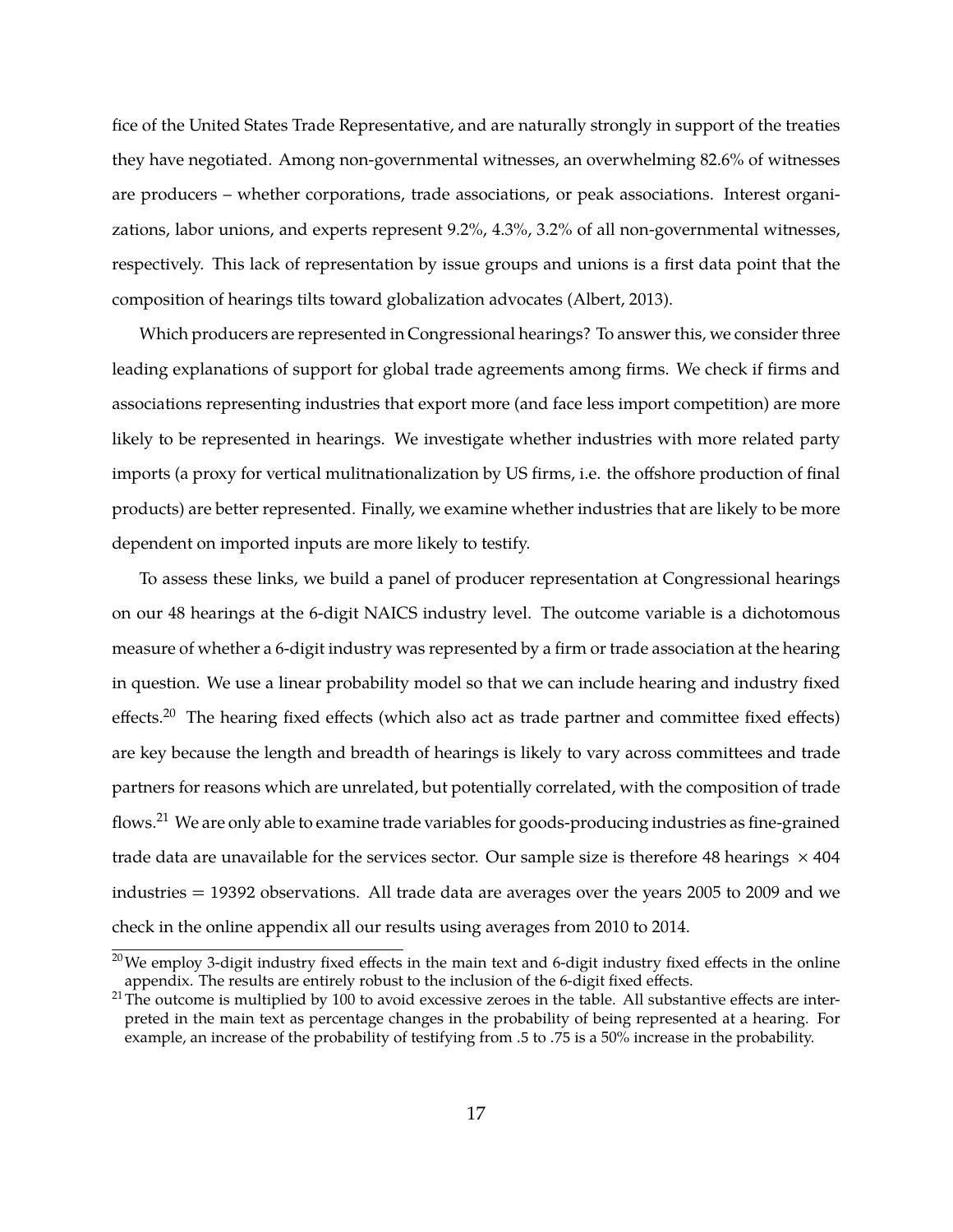The first three columns in the top half of Table [2](#page-38-0) examine the conditional correlations between the trade variables and representation at hearings, sequentially introducing the fixed effects.<sup>[22](#page-19-0)</sup> We find that industries which export more are more likely to be represented in hearings on trade agreements. Raising the quantity of exports to some trade partner from its 25th to 75th percentile in the data raises the probability that an industry will be represented at a given hearing by  $18.9\%$ <sup>[23](#page-19-1)</sup> Industries with more related-party imports and imported inputs are also more likely to be represented. These correlations are large and quite consistent across specifications. For example, moving related-party imports from their 25th to their 75th percentile increases the probability of representation at a hearing for an industry by 35.0%. A similar increase in imported intermediates is expected to increase the probability of representation by 28.8%.<sup>[24](#page-19-2)</sup> The model with trade variables easily rejects a null model absent industry trade flows as shown in the likelihood ratio tests.

The recent trade politics literature emphasizes that in most industries a small number of very large firms dominate almost all exporting, importing, and foreign investment [\(Kim and Osgood,](#page-34-10) [2019\)](#page-34-10).<sup>[25](#page-19-3)</sup> This heterogeneity among firms implies that the most productive (and usually largest) firms in an industry are likely to be the strongest advocates for trade. This approach generates a firm-level implication which complements out industry-centered findings from above: we would expect larger firms and firms with foreign affiliates to be more likely to be invited to testify at Congress, since these are the firms that strongly support globalization. In the online appendix, we show using the firm-level data that precisely these patterns hold. $^{26}$  $^{26}$  $^{26}$ 

<span id="page-19-0"></span> $22$ The sample size drops with industry fixed effects because some 3-digit industries have no representation ever.

<span id="page-19-1"></span> $23$ This estimate employs Model 1, and the 95% confidence interval is (11.0, 28.1). Industries that import more are somewhat less likely to be represented although this relationship is substantively small and not significant. The insignificance of the lnImports coefficient is not entirely consistent with our theory, although we note that the sign is as we would expect.

<span id="page-19-2"></span> $2495\%$  confidence interval's for these estimates are (14.3, 61.4) and (16.0, 43.7), respectively.

<span id="page-19-3"></span><sup>&</sup>lt;sup>25</sup>These patterns are especially likely in industries where product differentiation is great [\(Kim, 2017;](#page-34-1) [Osgood,](#page-36-10) [2016;](#page-36-10) [Madeira, 2016\)](#page-35-11), and where opportunities for global sourcing and foreign production are high [\(Jensen,](#page-34-0) [Quinn and Weymouth, 2015;](#page-34-0) [Blanchard and Matschke, 2015;](#page-33-11) [Osgood, 2017](#page-36-11)*b*).

<span id="page-19-4"></span><sup>&</sup>lt;sup>26</sup>We also examine whether firms or industry associations provide testimony, inspired by the literature on firms, associations and lobbying [e.g. [Bombardini and Trebbi](#page-33-12) [\(2012\)](#page-33-12)]. We suspect that where import competition and global sourcing are present, that firms might be likely to testify than associations because industries won't share a united position. We find a consistent pattern that import competition leads firms to testify rather than associations, some evidence that global sourcing leads firms to testify over associations.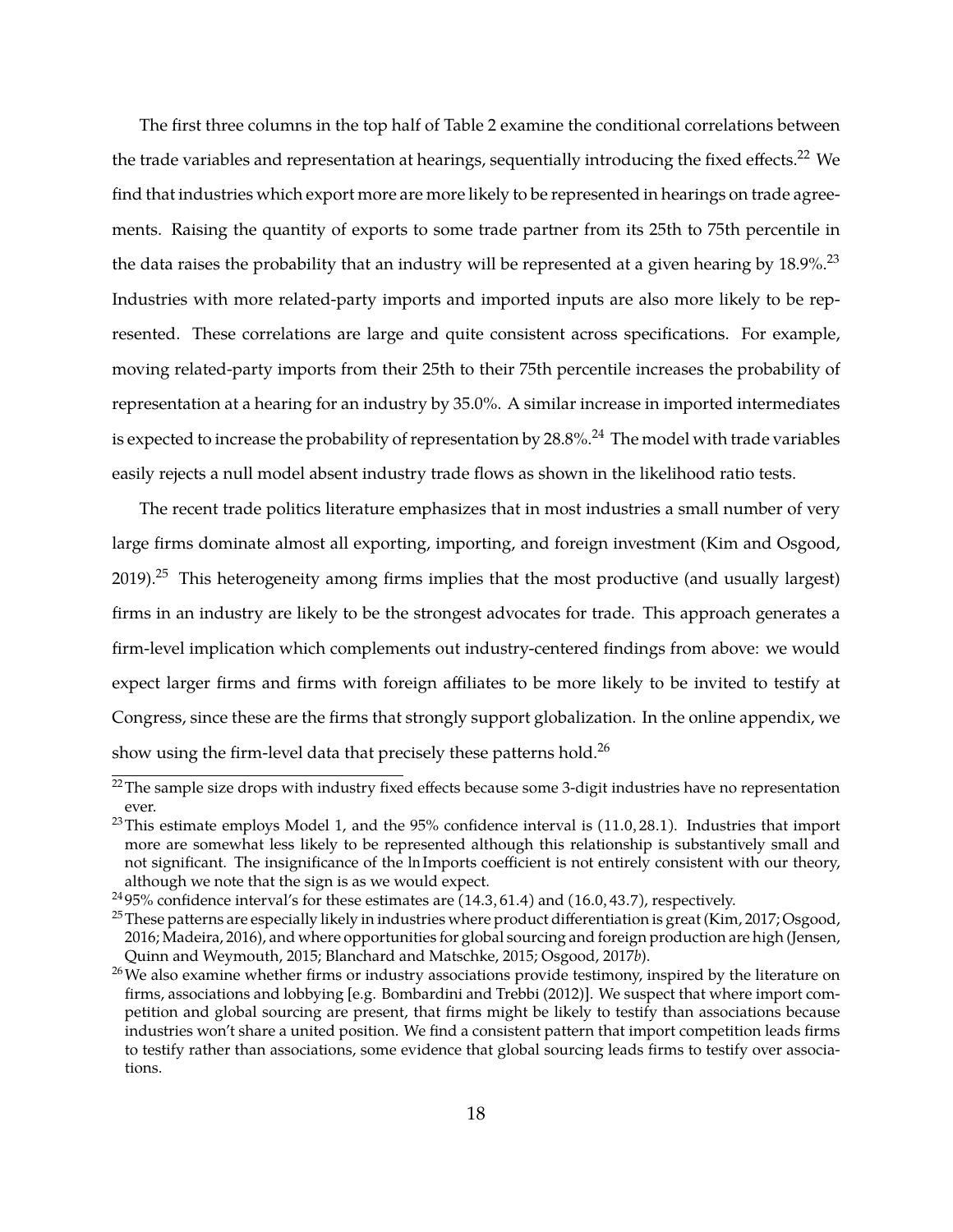Firms and industries which heavily export, import and produce abroad are likely to be supportive of trade agreements. So if committee leaders are putting together hearings skewed towards positive views of trade agreements, such a choice makes sense. These results are therefore consistent with a model of hearings as 'pro-globalization propaganda' generated by the close coordination of committee chairs and pro-trade witnesses. However, offshoring is hardly a sunny side of globalization from the perspective of American voters and workers (and the wavering members of Congress that represent their interests). So the over-representation of industries that offshore production could undermine efforts at pro-globalization 'cheerleading' if offshoring is frankly acknowledged in the hearings. We therefore carefully examine below the extent to which witnesses actually discuss the benefits (or harms) of offshoring in our content analysis of hearings.

In columns 4-6 of Table [2](#page-38-0) we investigate our primary mechanism – that pro-trade committee chairs are managing the content of hearings through selective invitations. To do so, we interact each of our trade variables with the estimated ideal point of the committee chair governing the hearing. We have transformed this variable so that it ranges from 0 (the most anti-trade chair's ideal point) to 1 (the most pro-trade chair's ideal point). For this reason, the lower order terms on the trade variables represent those variables' correlations with invitations among the most antitrade committee chairs. For example, the coefficient on lnExports is −.371 indicating that the most anti-trade committee chairs are less likely to invite export-competing industries to testify. Among the most pro-trade chairs, the total effect of ln Exports is  $-.371+1.053=.682$ , indicating a positive relationship between an industry's exports to a trade partner and its likelihood of being invited to testify. We caution that the variation in committee chairs' ideal points is limited, both because the turnover of chairs is relatively slow over time and because most committee chairs are relatively pro-trade (the median in the data is .80).

Nonetheless, we see a remarkable congruence between our expectations and the results. Antitrade committee chairs are generally more likely to invite import-competing industries to testify, and less likely to invite export-competing industries (although these relationships are not significant). On the other hand, pro-trade committee chairs are more likely to invite export-competing industries and industries which source or produce abroad. As an example, an increase in exports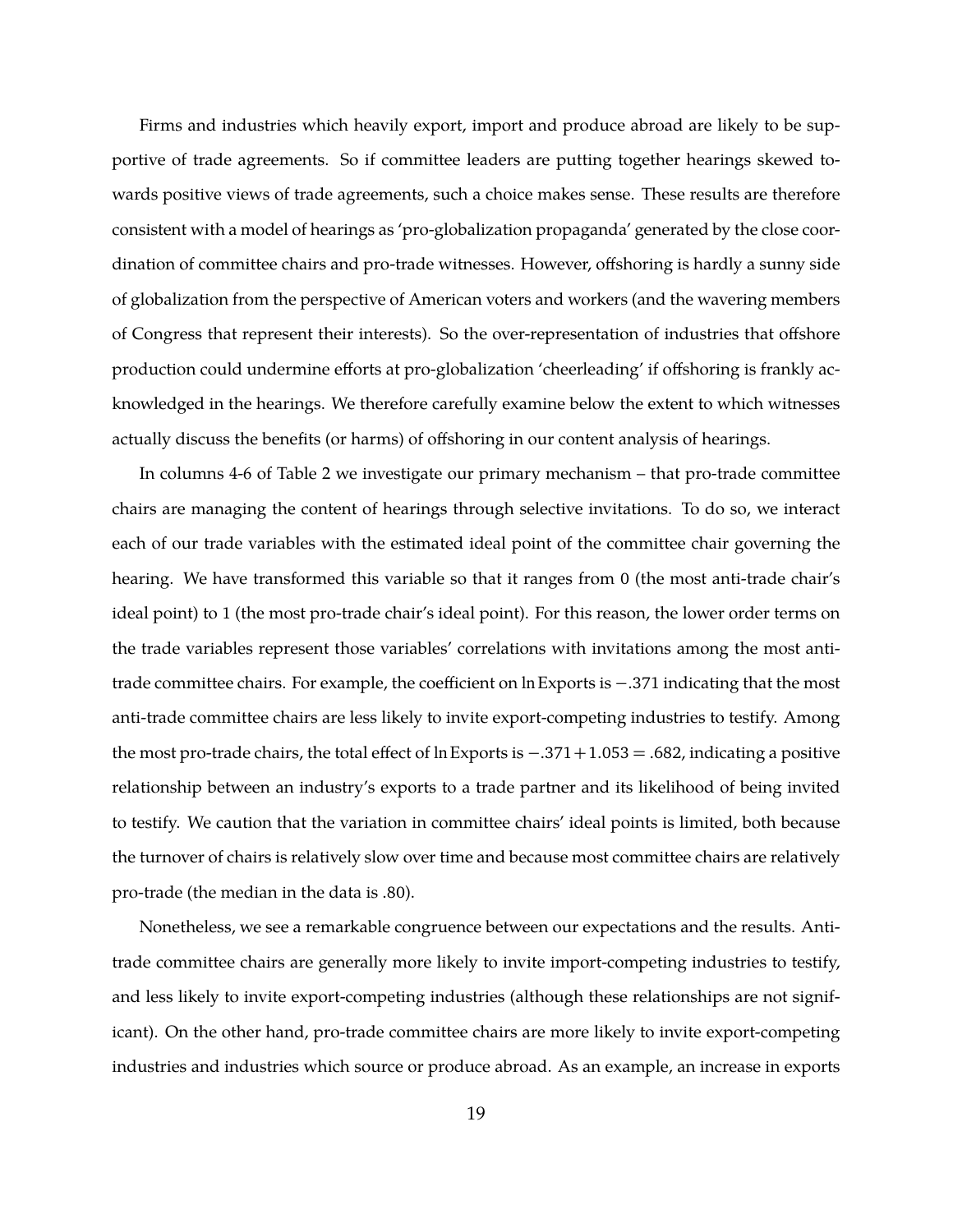from the 25th to the 75th percentile is expected to reduce the probability of being invited by 18% for an anti-trade chair (ideal point=0.2) and to increase the chance of being invited by 22% for a pro-trade chair (ideal point=1).<sup>[27](#page-21-0)</sup> To examine the impact of these interaction terms collectively, we test the interaction model against a null model which removes only the interaction terms, and find that the null model is always rejected. This provides tentative evidence of our claimed mechanism.

In the lower half of Table [2,](#page-38-0) we investigate the relationship between measures of industry's political influence and testimony before Congress. For each hearing, we consider both PAC contributions made to the chair and the number of establishments for each industry in the chair's home state. Overall, we find that these variables are consistently positively linked to invitations to testi-mony.<sup>[28](#page-21-1)</sup> Invitations to testify are therefore not only about finding pro-trade voices, and may serve as a form of constituent service. The links between the trade flow variables and testimony are generally similar even when controlling for these political variables, however, suggesting that inviting pro-trade voices is a key concern for chairs.

#### **Support and opposition at Congressional hearings**

Do the invitees to Congressional hearings actually support the trade agreements on which they testify, as our analysis above suggests they should? Table [3](#page-39-0) summarizes the expressed positions of witnesses towards the trade agreements on which they are testifying. These positions were coded by hand from a reading of the testimony. Our standard is that an expression must contain clear evidence of a clear position, otherwise the witness is coded as having 'no position'. We find that 97% of witnesses do express a clear position. Of these, a very large percentage are in support of the agreement on which they are testifying – 79% of all witnesses, which rises to 81% for oral rather than submitted testimony. A further 3% of all witnesses complain that the agreement does

<span id="page-21-0"></span><sup>&</sup>lt;sup>27</sup>The confidence interval for the former estimate is very wide ( $-105, 49$ ) and for the latter estimate is quite tight (14, 32), reflecting the lack of variation in the chairs' ideal points at the low end.

<span id="page-21-1"></span> $28$ We are able to test the most basic model in both services and goods-producing industries, but lose some of our  $893 \times 48 = 42864$  observations because of missing data on the number of establishments. Note that these variables are highly correlated with industry's contributions *to all members of Congress* and with industry's total number of establishments in the US, so it is hard to say whether the specific relationship to the chair, or a greater profile in US politics and the economy more generally, is responsible for these links.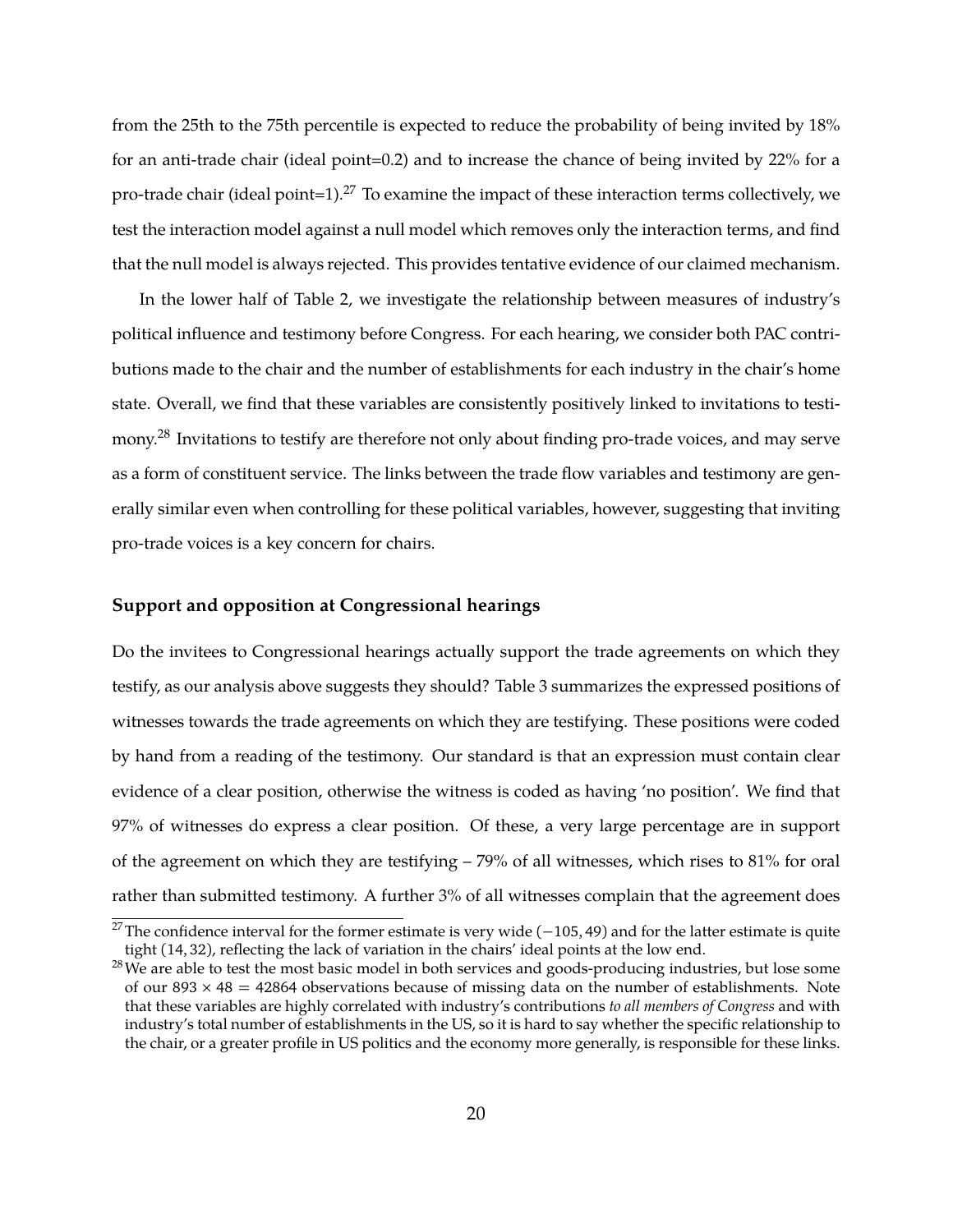not do enough to liberalize trade, either because the US's trade partner avoided liberalization in some industry, or because the US avoided liberalization for some input used by their industry. These demands for more liberalization than embodied in the trade agreement are recorded in the column labeled 'Insufficient'.

Looking at the testimony by the type of organization, it is clear that producer groups are overwhelmingly in favor of the agreements on which they testify. Opposing producer groups are rare in Congressional hearings. Instead, opposition comes mainly from labor unions and non-producer interest groups and organizations. These groups form a small percentage of all witnesses – around 12%.[29](#page-22-0)

Interpreting the lack of opposition from producers requires some caution. Public opposition to US trade agreements among producers is generally rare, although CAFTA-DR and KORUS did generate some significant opposition from US producers. Many of the US's trade agreements are with relatively small trade partners, too, so it might be that the relevant cleavage lies between supporting and indifferent industries, rather than between supporting and opposing industries. That being said, expressions of indifference are relatively rare at hearings too, so at least in this sense hearings are not representative of the interests of US producers.

In the Supplementary Appendix, we consider the adverbs that are used to modify the specific words 'support', 'favor', 'oppose', and 'do not support'. We find that variations of 'support' are mentioned 719 times in the hearings; variations on 'oppose' are mentioned only 46 times. The most common modifying adverb is 'strongly' in both cases, although in the case of 'support' we also see 'actively', 'fully', 'enthusiastically' and 'overwhelmingly'. We highlight that we do not see 'cautiously', 'tentatively', 'partially', 'weakly', or 'mostly'. In other words, expressions of support are not nuanced, but rather assertive and without caveats.

Overall, we conclude that US hearings on trade agreements are skewed towards supporters of those agreements in three ways. First, the composition of invited witnesses is biased towards groups (especially producers) that are likely to be supportive of agreements. Second, indifferents

<span id="page-22-0"></span><sup>&</sup>lt;sup>29</sup> Certain members of Congress also express opposition or deep reservations about agreements. These were especially frequent in the hearings on CAFTA-DR.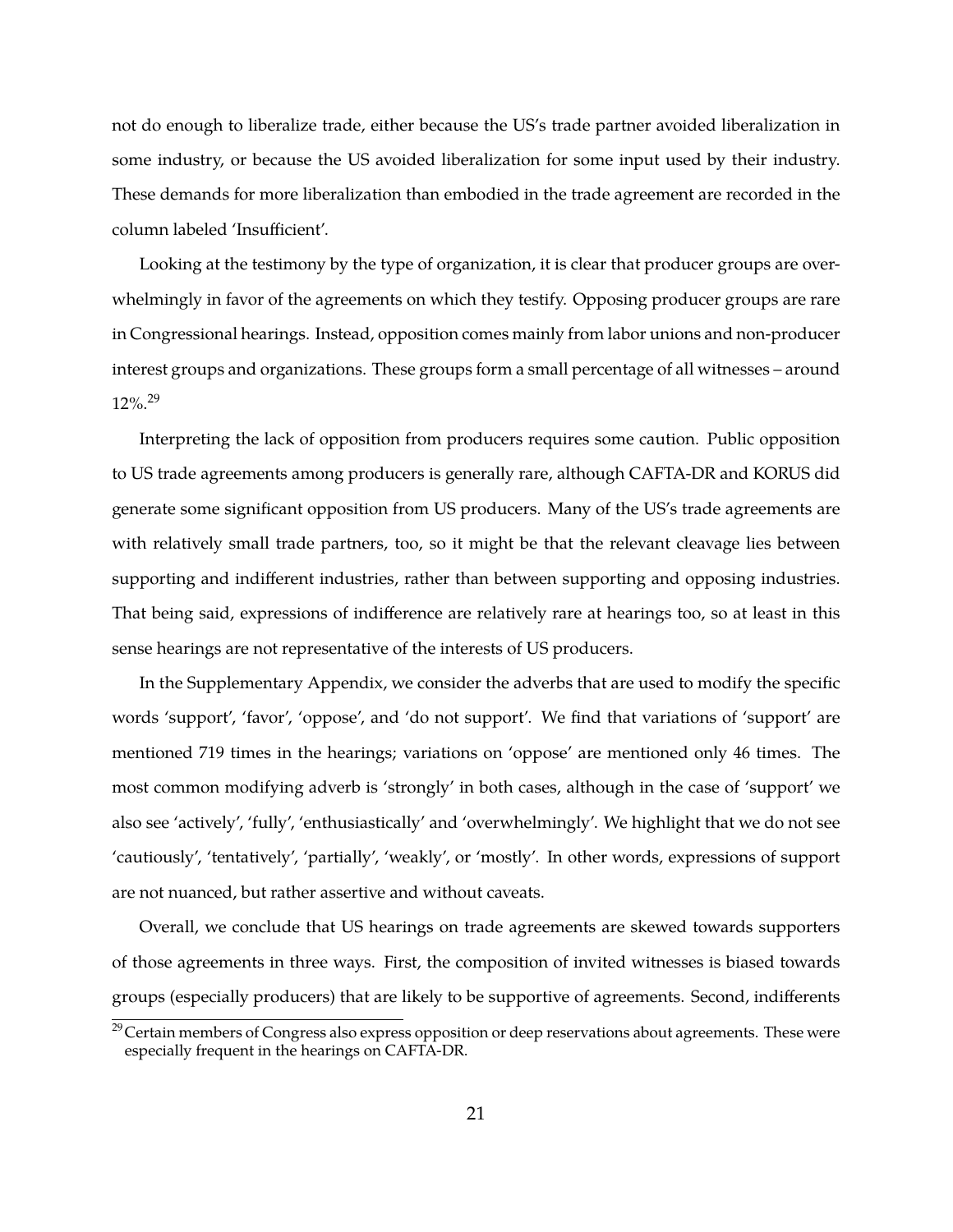to trade are underrepresented in terms of raw numbers. Opponents among producers are scarce in absolute numbers too, although public opposition to US PTAs is rare in any event. Finally, expressions of support are robust and without equivocation. 'Strongly supporting' an agreement is so common that it borders on ubiquitous: 31.1% of all usages of the word 'support' in these hearings are preceded by 'strongly'.

# **Findings on Topical Content**

### **Overall distribution of topics**

We now turn to the topical content of testimony before Congress. Figure [2](#page-24-0) summarizes the frequency of the top twenty substantive topics that appear in these testimonies. These topics account for 82.8% of all substantive topics across the documents. Notably, "US exports" (discussion of current or future export sales by American firms and industries) was mentioned the most, followed by "Foreign barriers reduced", which refers to reductions of foreign tariff and non-tariff barriers that were negotiated as part of the trade agreement. Collectively, discussion of US exports (and how foreign barriers to those exports will be eliminated) account for 30.9% of all substantive discussion, dominating discourse on the content of US trade agreements at Congressional hearings.

Free trade benefits all trading nations due to efficiency gains from arbitrage and specialization in the two-way exchange of goods. It is notable that only one facet of this truism was highlighted in the hearings. Our topic "Trade expansion" (discussion of the current state or expansion of bilateral/multilateral trade as a result of the trade agreement) was not among the ten most popular. Similarly, import competition is mentioned relatively rarely. The contentious issue of US "trade deficits" just barely enters the twenty most frequently discussed topic codes, and as often as not was mentioned to state that the US (or some sector) did not have a deficit with the trade partner. If Congressional hearings were a forum of unbiased fact-finding, the content of testimony would cover the benefits and losses from trade across both producers and consumers. Instead, the hearings disproportionately concentrate on positive facets of free trade for producers only.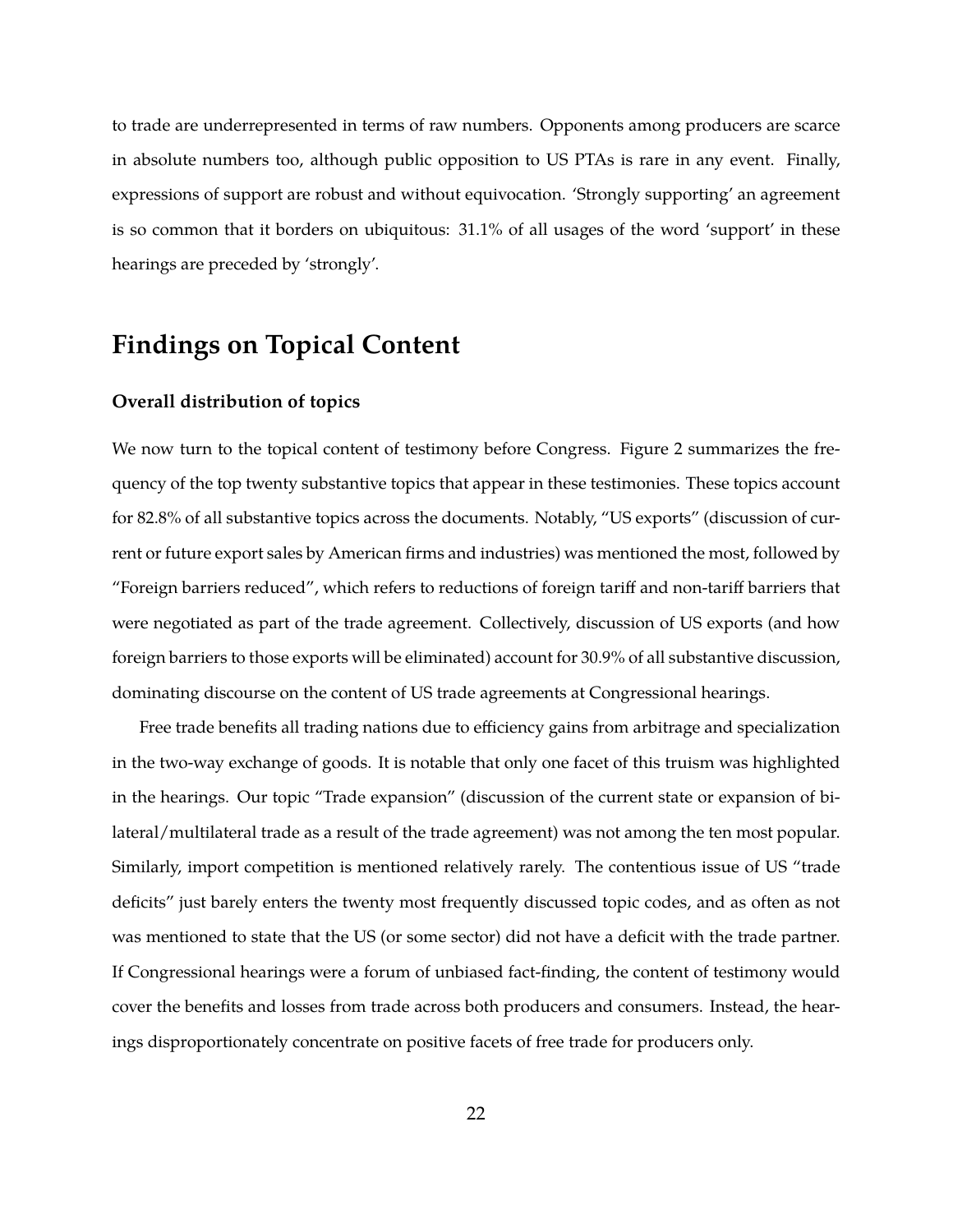<span id="page-24-0"></span>

Proportions of Substantive Topics (All testimonies N=874)

Figure 2: Frequency of topics across all testimony.

In order to demonstrate that this discussion of trade is mainly positive in tone, we examine collocations with the nouns "export(s)" and "import(s)" in Table [4.](#page-39-1) When preceded by a verb, exports are expected to "increase", "double" and "expand". When preceded by an adjective, these exports (or "export markets") are modified in positive ways - "good", "largest", and "new".<sup>[30](#page-24-1)</sup> For imports, both increases and restrictions were mentioned, and the frequency of such usage was much less compared to that of exports. Sometimes the use of the word "imports" was combined with "partner" – in other words, the witness is discussing US exports.

In addition to the sparse discussion of import competition, we highlight a second striking omission: any discussion of offshoring and offshore-outsourcing. For example, foreign direct investment is the 9th most-discussed topic at Congressional hearings. That is hardly negligible, but does not seem proportionate to the extreme importance of multinationalization to America's firms. Even more striking, the sourcing of intermediate inputs and final products abroad is only the 31st most discussed topic. Some of the most important economic gains from globalization come from the construction of global production networks [\(Baccini, Pinto and Weymouth, 2017\)](#page-32-4). But of course, those

<span id="page-24-1"></span> $30$  Note that we eliminate proper nouns and references to specific industries for this analysis. When these nouns are included, the top two adjectives are "US" and "pork"!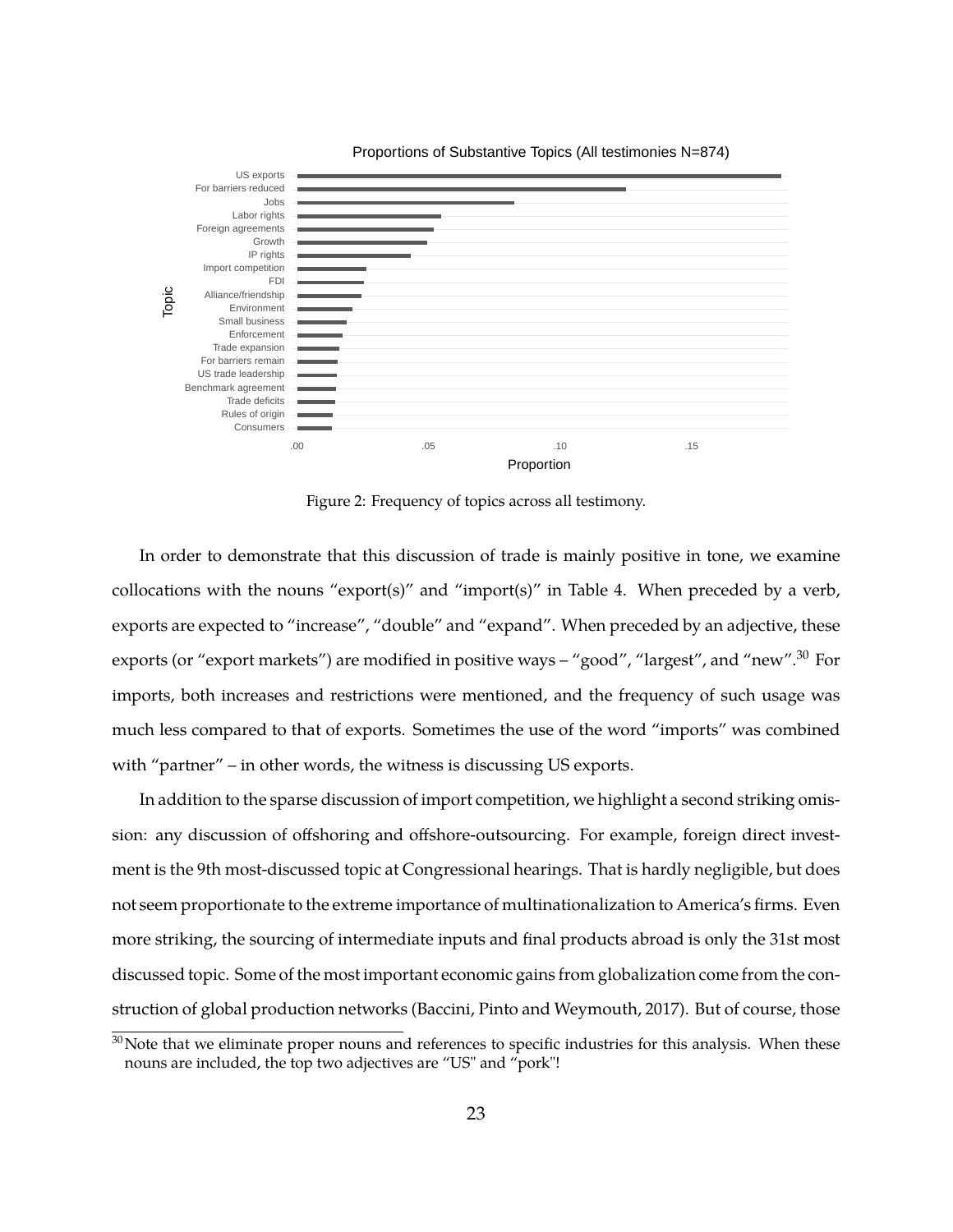networks may imply factory closures and the loss of American jobs – sensitive territory if hearings are designed to persuade skeptical members of Congress responding to an anti-offshoring public [\(Margalit, 2011;](#page-35-7) [Naoi and Kume, 2015;](#page-36-12) [Owen, 2017;](#page-36-13) [Owen and Johnston, 2017\)](#page-36-0).

Jobs, which generally means the creation of jobs in the United States, were the third most discussed topic at trade hearings. The collocation analysis in Table [4](#page-39-1) shows the positive gloss placed on this topic. Creation of domestic jobs was emphasized through verbs such as "create", "generate", and "support"; "creating" jobs is mentioned 18 times more often than "losing jobs". Adjectives such as "new", "domestic", and "additional" were also frequently used. Where discussed, job losses were sometimes in reference to losses due to offshoring or imports, but were also discussed to quantify economic losses from delayed implementation of a negotiated trade agreement or from being left out of markets that had negotiated trade agreements with other countries.

Indeed, the discussion of "Foreign agreements" (potential effects of a trade agreement partner's preferential trade agreements with third countries) is the fifth most-mentioned topic. In part, this highlights the importance of the "competitive liberalization" dynamic explored in [Baccini and Dür](#page-32-7) [\(2012\)](#page-32-7), but we also suspect that emphasizing foreign agreements is a rhetorical tactic. *If we don't sign this agreement, then European firms are going to steal our markets.* We see discussion of the alliance or friendship between the US and the trade agreement partner as similar, rhetorically, in its reliance on emotion: *allies should be rewarded* [\(Mansfield and Bronson, 1997\)](#page-35-9).

Labor rights are also frequently discussed, but with sensible variation among Congressional hearings by different trading partners [\(Lechner, 2016\)](#page-35-12). For instance, concerns about labor conditions and their enforcement in Colombia and the Gulf countries were raised repeatedly by Demo-cratic congresspersons and labor unions such as the AFL-CIO [\(Gray, 2014\)](#page-34-11).<sup>[31](#page-25-0)</sup> Often, outside experts would express skepticism on the labor rights provisions in the trade agreements, worrying that weak enforcement may lead to unjustifiable trade sanctions against developing country partners. The USTR, pro-trade members of Congress, and producer groups often praised the chapters which "recognize", "protect", 'improve", "strengthen", and "reinforce" labor rights. General economic growth was also frequently discussed – 6th in our ranking. Trade agreements were positively

<span id="page-25-0"></span><sup>&</sup>lt;sup>31</sup> On labor rights in trade agreements, see [Weiss](#page-37-6) [\(2002\)](#page-37-6); [Bhagwati and Hudec](#page-33-13) [\(1996\)](#page-33-13); [Hafner-Burton](#page-34-12) [\(2005\)](#page-34-12).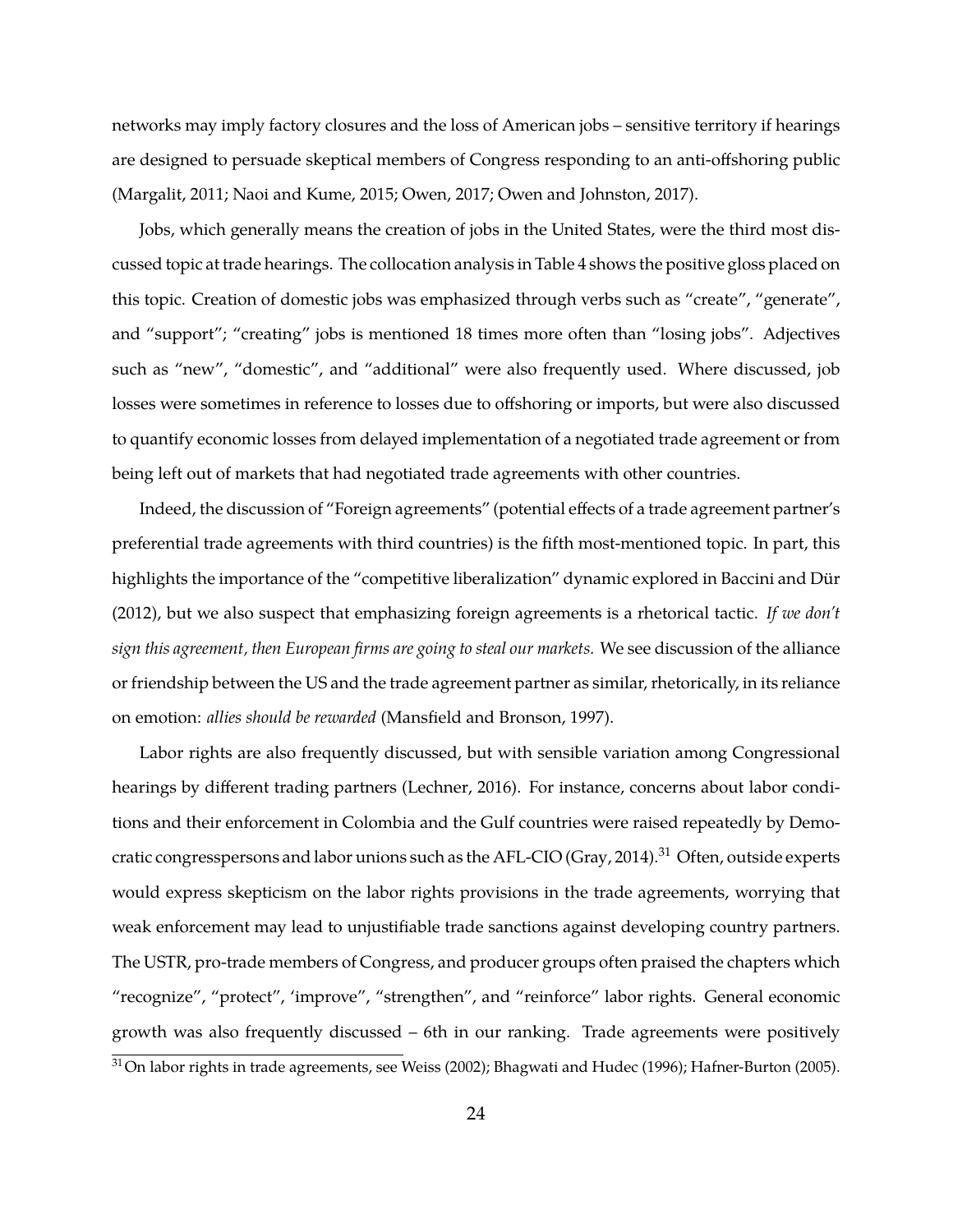framed in terms of expected increases in growth. The top verbs relating to growth are "promote", "sustain", "foster", "bolster", and "spur". Adjectives used were also positive if not describing concerns about recent economic slowdowns, which trade agreements were expected to ameliorate.

Intellectual property rights (IPRs) are discussed extensively (7th most overall). Intellectual properties are a key asset for corporate America, and promoting protections for these assets abroad is a key agenda item for IP-intensive industries such as software producers and pharmaceuticals. $32$ IP-intensive industries are also a key force behind US economic growth and national competitive-ness.<sup>[33](#page-26-1)</sup> Given these facts, we therefore interpret the emphasis on intellectual property rights in Congressional hearings in the following way. First, it is a truthful reflection of the genuine interests of IP-intensive US firms and industries. Second, although IP provisions in trade agreements have generated enormous controversy from progressive groups, these provisions do not threaten American jobs or growth, and so are highly salable to members of Congress who want globalization without unfortunate distributive consequences *within the United States*.

#### **Are testimonies truthful?**

We now examine the 'truthfulness' of testimony in two senses. First, we examine whether the testimony of invited witnesses are responsive to the interests of their industries. Do firms and associations from export-competing industries discuss exports more, and do firms and associations from import-competing industries discuss imports more? Second, we then examine whether the discussion of these topics is proportionate to the interest stakes. Would a firm from an export-competing industry discuss exports as much as a firm in an equivalently import-competing industry discusses import competition? Are discussions of FDI as responsive to the absolute quantity of related-party imports, as are discussions of exports to the absolute quantity of export flows?

We examine four topics in particular (exports, foreign barriers to be reduced, import competition/domestic barriers being reduced, and FDI). We use seemingly unrelated regression (SUR) in

<span id="page-26-0"></span><sup>32</sup>See [Shadlen](#page-37-7) [\(2004,](#page-37-7) [2005\)](#page-37-8); [Osgood and Feng](#page-36-14) [\(2018\)](#page-36-14).

<span id="page-26-1"></span> $33$  IP-intensive industries accounted for \$6.6 trillion, or  $38.2\%$  in value added, and directly and indirectly supported 45.5 million jobs, about 30% of all employment in 2014.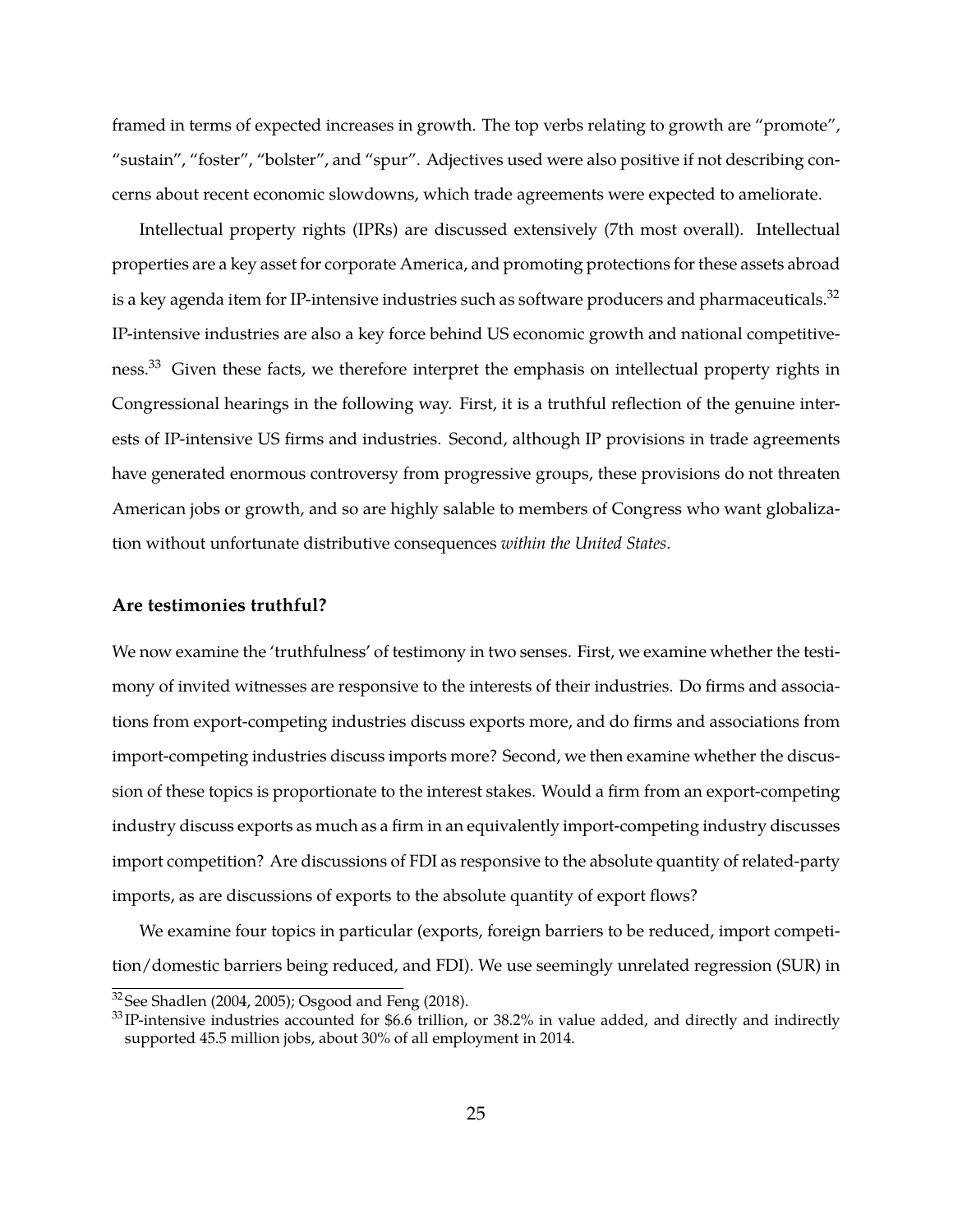order to model the dependencies among these topics. Topical proportions must sum to one for any given testimony: to the extent that one topic increases as a share of testimony all other topics must decrease. SUR models this negative dependence among the outcome variables and so improves model precision and is a better description of the data. This approach requires choosing a link function and choosing a baseline category. We use the natural logarithm as our link function, and the summed proportions of all other topics outside of the four mentioned above as our baseline. For example, the DV for the 'exports' equation is  $\ln \frac{Pr.$  exports , where Pr. exports refers to the proportion of a given testimony that was on the topic 'exports'. Note that the testimony is the unit of analysis and all trade variables are matched to each witnesses' industry.

The results in Table [5](#page-40-0) show that testimony is truthful in a relative sense. Firms and associations representing export-competing industries are more likely to discuss exports and reductions in foreign barriers. Firms and corporations from import-competing industries discuss import competition more. Likewise, firms from industries with a great deal of related-party imports (our best proxy for vertical-type FDI) are more likely to discuss FDI. Witnesses from producer groups are truthful in the narrow sense that they respond to the features of their own industries.

But are witnesses truthful in an absolute sense? To consider this we use parallel constructions of counterfactual simulations. We first imagine holding the exports of some testifying firm or association's industry at their 75th quantile in their distribution (this is around \$101 million dollars in annual exports). We hold imports at 0, and all other variables at their median value. We then consider a similar industry, but where exports are held at 0 and imports at \$101 million dollars.<sup>[34](#page-27-0)</sup>

We find that the percentage of discussion that is devoted to exports is 19.5% when exports are held at their 75th percentile. The discussion of foreign barriers to trade being reduced is 20.3% of the topical content. A highly export-competing industry therefore devotes around 40% of its testimony to exports and export opportunities (and only 4% to import competition). A highly import-competing industry devotes 22.2% of its time to exports and foreign trade barriers, which is in and of itself puzzling, although it may reflect imprecision in the model. Moreover, the per-

<span id="page-27-0"></span> $34$ Note that the 25th percentile for exports equals the 25th percentile for imports – both are zero. The 75th percentile for exports equals the 83rd percentile for imports.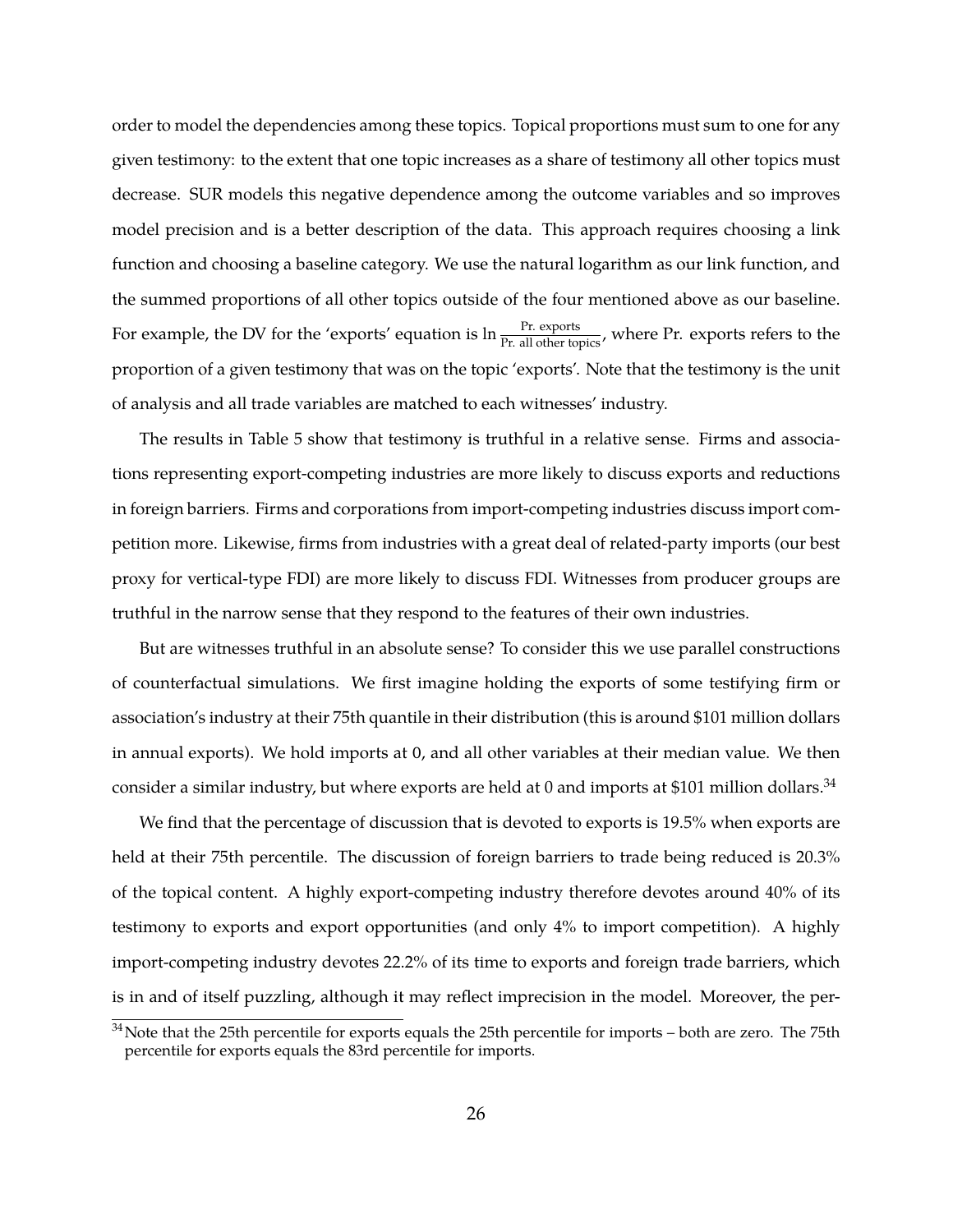centage of discussion of import competition for such an industry is around 17.7%. Why would \$101 million in exports elicit copious discussion of export opportunities, but the same amount in imports leads to a much more modest discussion of import competition? Indeed, why would an import-competing industry spend more time discussing exports than import competition?

The discussion of FDI is similar. Increasing a witness' related party imports from \$0 to \$101 million increases the quantity of discussion of FDI (from 6% to over 10%), but this 10% figure seems somewhat low for a quantity of related-party imports that lies at the variable's 90th percentile. We also reiterate at this point that discussion of the sourcing of intermediate inputs is exceptionally rare in these hearings. Overall, we conclude that Congressional witnesses are responsive to the interests of the sectors or industries that they represent, but only in a relative sense. In absolute terms, discussion of import competition and offshoring are minimized in favor of the aspects of globalization that are more appealing to the general public, like new opportunities to export.

#### **Hearings versus Submissions to the USTR: The Case of KORUS**

In this section, we compare the content of the testimony of firms and associations in Congressional hearings to the content of their public submissions to the USTR. We specifically analyze submis-sions to the USTR in response to its request for comments concerning KORUS.<sup>[35](#page-28-0)</sup> We emphasize that the comments were submitted after the agreement was negotiated and signed (although some aspects of the agreement, particularly governing beef and autos, were subsequently renegotiated). These submissions are therefore not fundamentally different in their purpose and timing than the Congressional hearings on the agreement, which also occurred after negotiation.

We make comparisons between the content of Congressional hearings and the content of submissions to the USTR on KORUS because it is one of the most economically significant bilateral trade agreement that the US has signed to date. Consequently, KORUS had the greatest number of testimonies and submissions among US trade agreements. Also, both Congressional hearings and USTR submissions relating to KORUS had a large number of producers (firms, trade associations,

<span id="page-28-0"></span><sup>&</sup>lt;sup>35</sup>The interagency Trade Policy Staff Committee (TPSC) sought public comment to assist the USTR in its assessment of the free trade agreement between the US and Republic of Korea signed on June 30, 2007.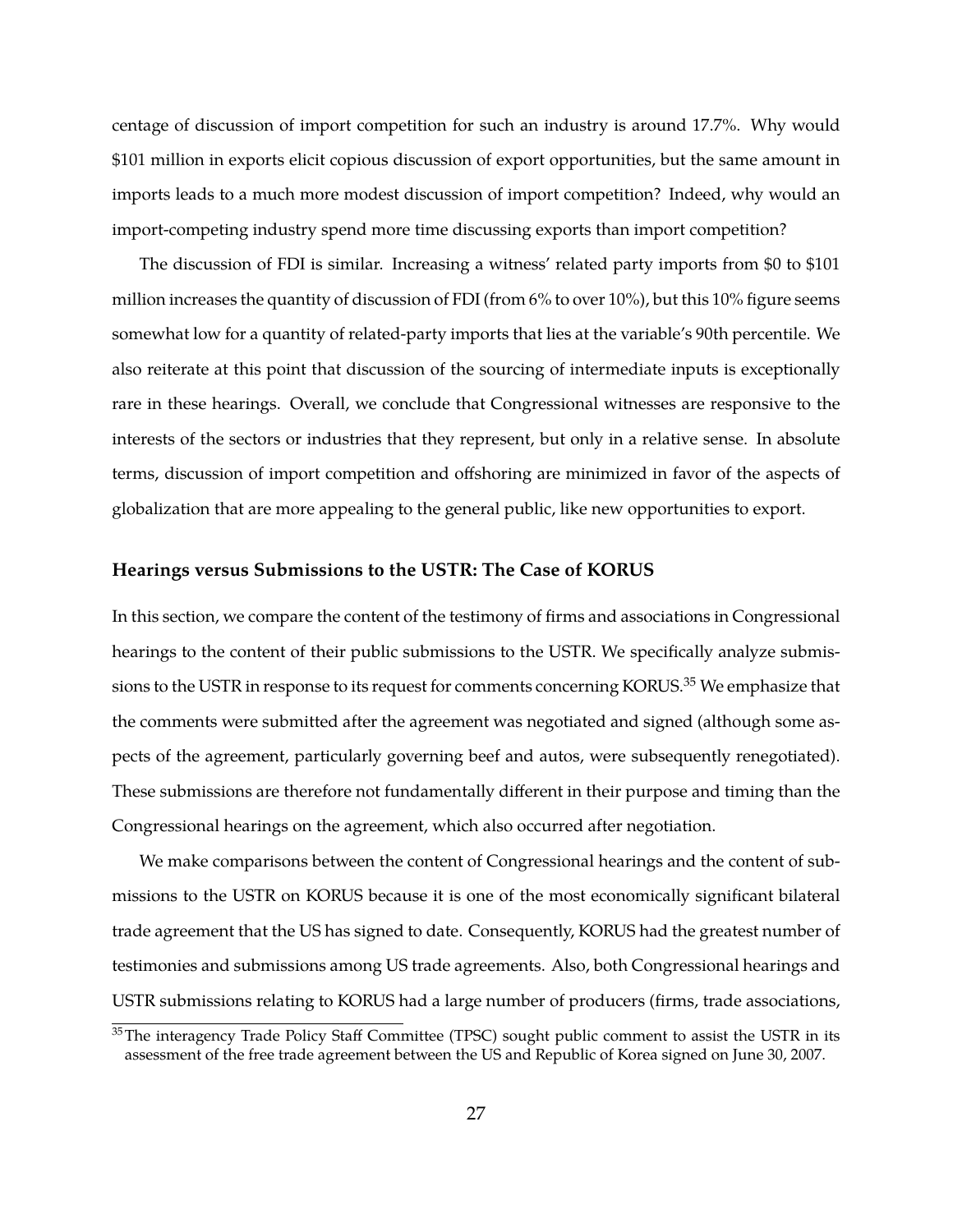<span id="page-29-0"></span>

Figure 3: Difference in topic frequency between Congressional hearings and submissions to the USTR for Korea-US FTA. All producers refers to all firms and industry associations that either testified in Congress or submitted comments to the USTR (or both). The matched sample is firms and associations that both testified and submitted comments to the USTR, and so represents different emphases for precisely the same actors.

and peak associations) in terms of testifiers and filers.

The total number of Congressional testimonies or USTR submissions filed by producers in our combined dataset are 308. This includes 101 testimonies and submissions that were filed by *the same corporation or association* that used both venues to comment on the KORUS FTA. This matched sample is particularly valuable because it allows us to show that differences in topical emphasis occur for precisely the same actors, and are not merely the result of compositional differences between hearings and submissions. This is useful because Congressional hearings are subject to a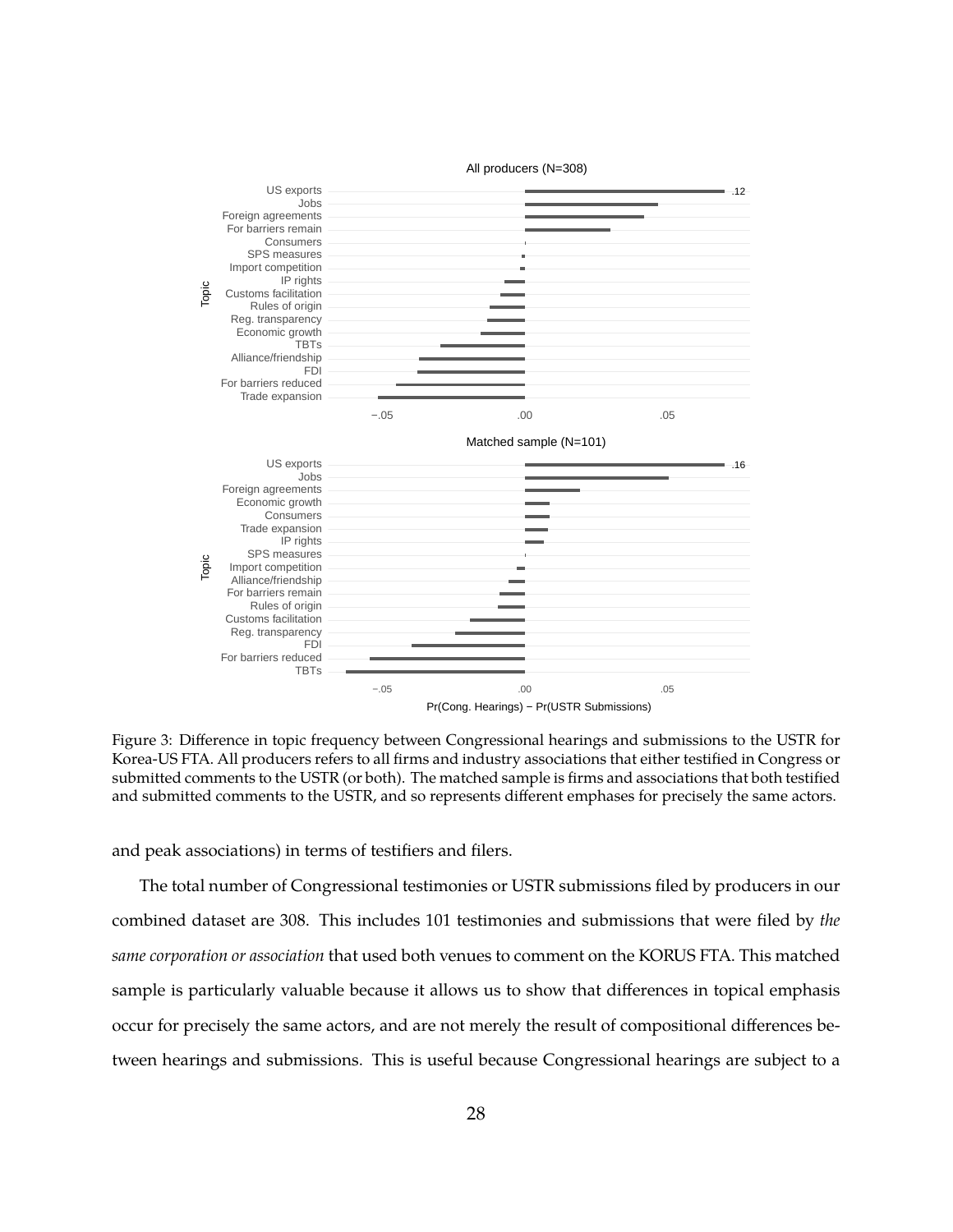stringent review process by committee staff whereas submissions are open to any interested party wishing to comment. Figure [3](#page-29-0) presents the difference in topic frequency between Congressional hearings and submissions to the USTR for the KORUS FTA. The top figure includes all producers while the figure below compares the matched sample for producers that submitted comments to the USTR and also testified at Congress. Bars which extend to the right indicate topics which were discussed in greater proportion in Congressional hearings; bars which extend to the left indicate topics that were discussed more in submissions to the USTR.

Among the complete sample in the top half of the figure, we find that producers are much more likely to discuss exports, jobs, and competitive liberalization in Congressional hearings than in USTR submissions. This finding is particularly strong for the exports category, which is enormously over-represented in Congressional hearing compared to in submissions. This lends support to our findings above, that Congressional hearings overemphasize exports in comparison with other effects of trade agreements.

Foreign direct investment is underrepresented in the Congressional hearings. Producers apparently had significant interests relating to foreign direct investment as shown in their USTR sub-missions. They simply reduced the discussion of that interest when testifying before Congress.<sup>[36](#page-30-0)</sup> On the other hand, reductions in foreign trade barriers and bilateral trade flows are also in the top three topics that were covered more frequently in the USTR submissions as opposed to Congressional hearings, which is not expected in a framework emphasizing the propaganda elements of Congressional hearings. The high frequency of 'foreign barriers reduced' in the submissions may reflect the USTR's instructions to examine the economic impact of the removal of tariffs and NTBs resulting from the trade agreement. Notably, much of the extended trade agenda such as technical barriers to trade, intellectual property rights, transparency, rules of origin, customs facilitation, and SPS measures are discussed more in the USTR submissions.

Overall, our data show that Congressional hearings on trade agreements play less of a role in information gathering, but provide a venue to promote a winning image of America, and American

<span id="page-30-0"></span><sup>&</sup>lt;sup>36</sup> Among the relatively small number of cases discussing FDI in Congress, the testimonies focused on the positive returns to the American public and investors rather than describing the potential costs to American workers.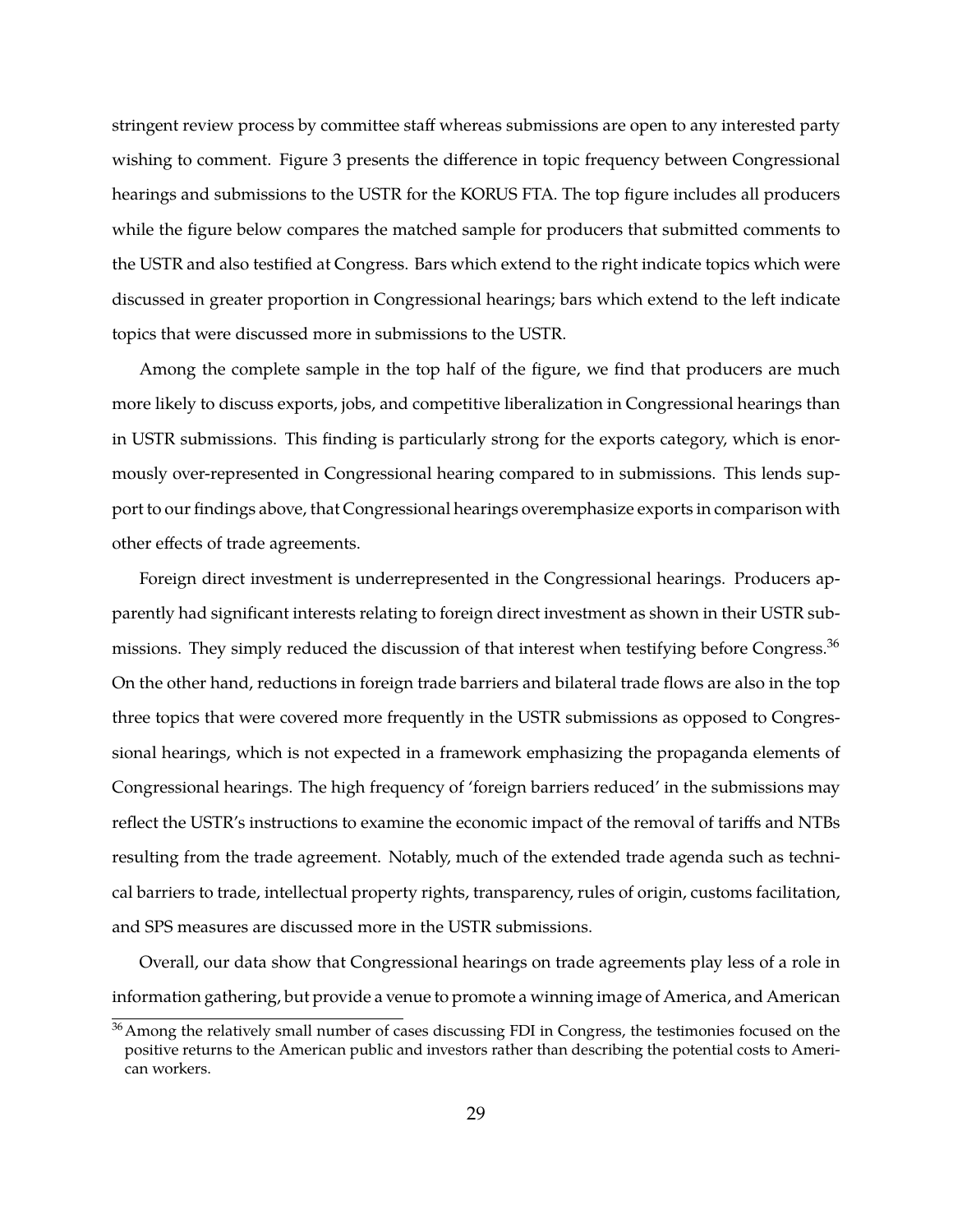firms, in a globalizing international economy. In our matched sample, we confirm that our results are not driven by the composition of producers, but by the producers' strategic calculations about the most useful messages across different venues.

### **Discussion**

While there is some interesting nuance in the evidence, overall our multi-faceted investigation points strongly towards a theory of Congressional hearings on trade as pro-globalization propaganda. Well-rounded discussions of globalization's many effects are foregone in favor of a suite of rhetorical techniques designed to create an image of a cost-free globalization. Instead, mercantilist themes of export growth and trade as 'competition' abound [\(Krugman, 1991\)](#page-35-13). Why pursue such a strategy? Our explanation begins with the committee chairs with primary responsibility for putting together the hearings. These chairs have generally been strongly in support of trade agreements, reflecting both major parties' dependence on campaign giving from pro-trade corporate interests. But Congressional voting on trade agreements can be unpredictable: party-line voting is not so regular in this area, and trade is susceptible to mass politicization, as in the recent debate over the TPP. Consequently, chairs put together hearings with two goals in mind. First, to demonstrate that there is strong support from corporate America for these agreements, and so a 'no' vote won't be easy for members of Congress relying on corporate campaign giving. Second, to skew the debate on globalization towards its sunnier sides – flooding the chamber's (and perhaps in some small way, the country's) airwaves with discussion of trade's most appealing benefits.

While such an approach may benefit trade agreements in the short run, we also identify costs for the broader project of global economic integration. First, Congressional hearings might lose their ability to persuade if they are viewed as so much propaganda. Indeed, one-dimensional hearings could backfire by making the public cynical about the many genuine benefits of global commerce. A message about globalization's considerable benefits for US consumers, for example, might be more compelling if it came with the acknowledgment that some industries and regions are hurting. Second, policy designed to buffer the harms of globalization may not be correctly identified as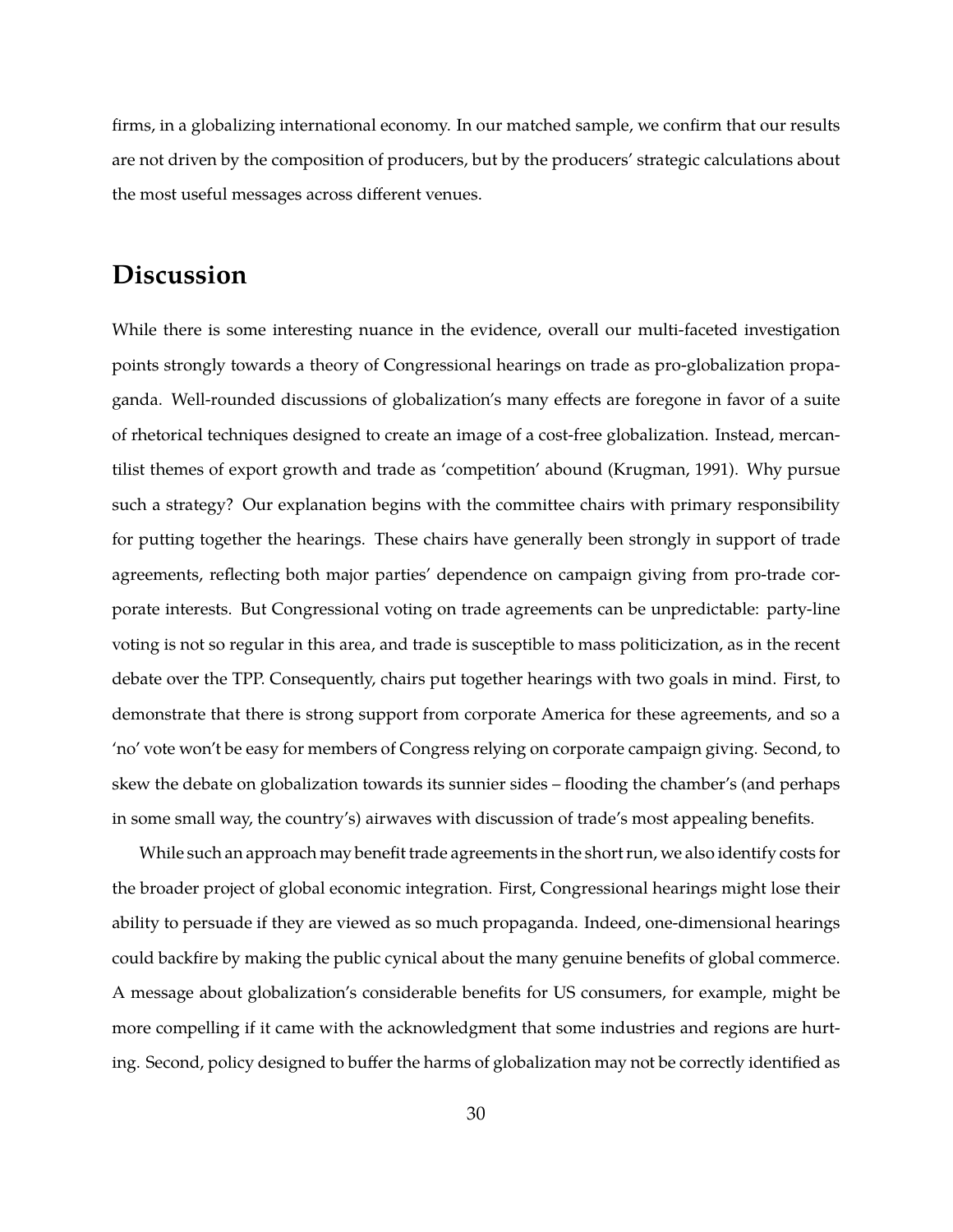needed or explored in sufficient depth. Economic integration has distributive consequences – that is lesson one in the political economy of international economic policy. Simply repeating "Trade Benefits America", as in the name of a new pro-trade coalition, obscures a more complex reality that deserves to be addressed both because it is right, but also to preserve the economic and security benefits of global integration. Finally, and more generally, one-sided Congressional hearings represent a missed opportunity for sound democratic deliberation. Opportunities for reasoned policymaking and persuasion are therefore lost.

### **References**

- <span id="page-32-5"></span>Acharya, Ram C. 2015. "Trade Policy in Lobbying Equilibrium: With Non-Traded and Traded Final Goods and Intermediate Inputs." *Economics & Politics* 27(2):313–336.
- <span id="page-32-3"></span>Adler, E Scott and John S Lapinski. 1997. "Demand-side Theory and Congressional Committee Composition: A Constituency Characteristics Approach." *American Journal of Political Science* 41(3):895–918.
- <span id="page-32-6"></span>Albert, Kyle W. 2013. An Analysis of Labor Union Participation in US Congressional Hearings. In *Sociological Forum*. Vol. 28 pp. 574–596.
- <span id="page-32-2"></span>Andrews, Kenneth T and Bob Edwards. 2004. "Advocacy Organizations in the US Political Process." *Annu. Rev. Sociol.* 30(1):479–506.
- <span id="page-32-0"></span>Autor, David H, David Dorn and Gordon H Hanson. 2013. "The China syndrome: Local Labor Market Effects of Import Competition in the United States." *The American Economic Review* 103(6):2121–2168.
- <span id="page-32-1"></span>Autor, David H, David Dorn and Gordon H Hanson. 2016. "The China Shock: Learning from Labor-Market Adjustment to Large Changes in Trade." *Annual Review of Economics* 8:205–240.
- <span id="page-32-7"></span>Baccini, Leonardo and Andreas Dür. 2012. "The New Regionalism and Policy Interdependence." *British Journal of Political Science* 42(1):57–79.
- <span id="page-32-4"></span>Baccini, Leonardo, Pablo M Pinto and Stephen Weymouth. 2017. "The Distributional Consequences of Preferential Trade Liberalization: Firm-Level Evidence." *International Organization* 71(2):373– 395.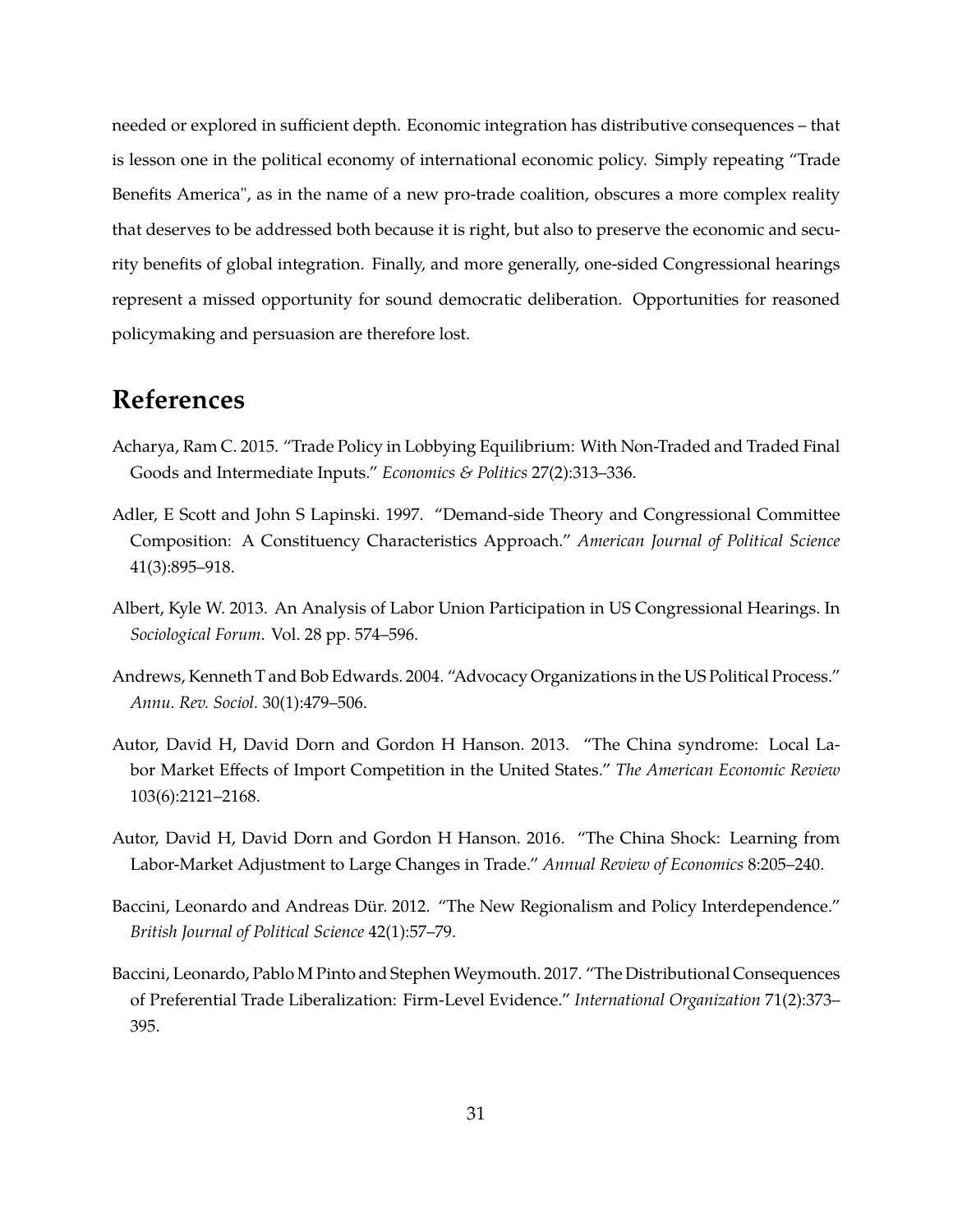- <span id="page-33-6"></span>Baker, Andy. 2003. "Why is Trade Reform So Popular in Latin America?: A Consumption-Based Theory of Trade Policy Preferences." *World Politics* 55(3):423–455.
- <span id="page-33-7"></span>Baker, Andy. 2005. "Who Wants to Globalize? Consumer Tastes and Labor Markets in a Theory of Trade Policy Beliefs." *American Journal of Political Science* 49(4):924–938.
- <span id="page-33-13"></span>Bhagwati, Jagdish N and Robert E Hudec. 1996. *Fair Trade and Harmonization: Prerequisites for Free Trade?* Vol. 2 MIT Press.
- <span id="page-33-11"></span>Blanchard, Emily and Xenia Matschke. 2015. "US multinationals and preferential market access." *Review of Economics and Statistics* 97(4):839–854.
- <span id="page-33-12"></span>Bombardini, Matilde and Francesco Trebbi. 2012. "Competition and political organization: Together or alone in lobbying for trade policy?" *Journal of International Economics* 87(1):18–26.
- <span id="page-33-2"></span>Burstein, Paul and C Elizabeth Hirsh. 2007. Interest Organizations, Information, and Policy Innovation in the US Congress. In *Sociological Forum*. Vol. 22 Wiley Online Library pp. 174–199.
- <span id="page-33-3"></span>Chamberlain, Joseph Perkins. 1936. *Legislative Processes: National and State*. D. Appleton-Century Company, Incorporated.
- <span id="page-33-10"></span>Chase, Kerry A. 2009. *Trading Blocs: States, Firms, and Regions in the World Economy*. University of Michigan Press.
- <span id="page-33-9"></span>Chinn, Menzie D and Jeffry A Frieden. 2011. *Lost Decades: The Making of America's Debt Crisis and the Long Recovery*. WW Norton & Company.
- <span id="page-33-1"></span>Diermeier, Daniel and Timothy J Feddersen. 2000. "Information and Congressional Hearings." *American Journal of Political Science* 44(1):51–65.
- <span id="page-33-4"></span>Esterling, Kevin M. 2011. "Deliberative Disagreement in US Health Policy Committee Hearings." *Legislative Studies Quarterly* 36(2):169–198.
- <span id="page-33-8"></span>Gawande, Kishore, Pravin Krishna and Marcelo Olarreaga. 2012. "Lobbying Competition Over Trade Policy." *International Economic Review* 53(1):115–132.
- <span id="page-33-5"></span>Gilligan, Thomas W and Keith Krehbiel. 1987. "Collective Decisionmaking and Standing Committees: An Informational Rationale for Restrictive Amendment Procedures." *Journal of Law, Economics, & Organization* 3(2):287–335.
- <span id="page-33-0"></span>Goldstein, Judith. 1988. "Ideas, Institutions, and American Trade Policy." *International Organization* 42(1):179–217.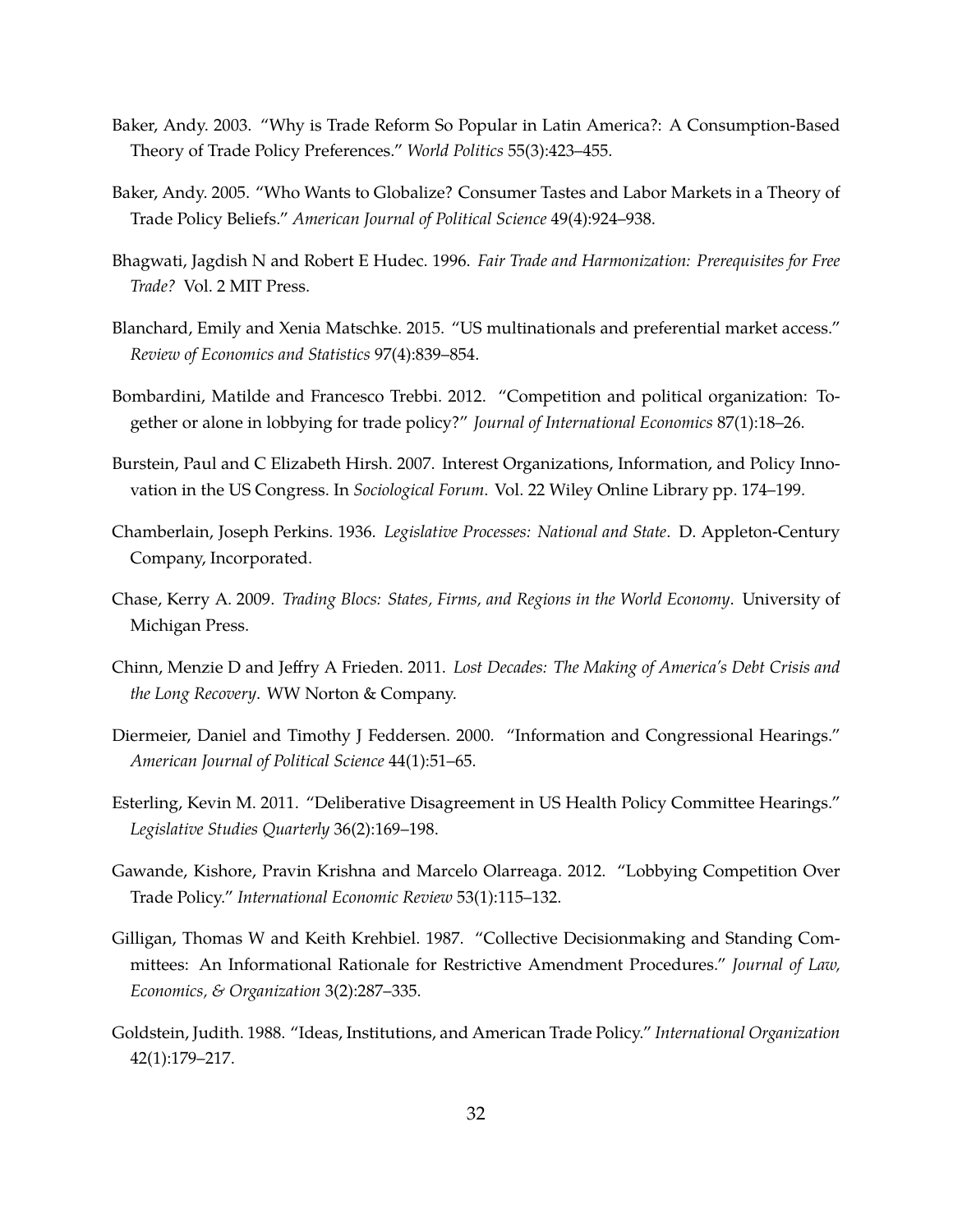- <span id="page-34-9"></span>Gowa, Joanne and Edward D Mansfield. 1993. "Power Politics and International Trade." *American Political Science Review* 87(2):408–420.
- <span id="page-34-11"></span>Gray, Julia. 2014. "Domestic Capacity and the Implementation Gap in Regional Trade Agreements." *Comparative Political Studies* 47(1):55–84.
- <span id="page-34-7"></span>Gutmann, Amy and Dennis F Thompson. 1998. *Democracy and Disagreement*. Harvard University Press.
- <span id="page-34-12"></span>Hafner-Burton, Emilie M. 2005. "Trading Human Rights: How Preferential Trade Agreements Influence Government Repression." *International Organization* 59(3):593–629.
- <span id="page-34-5"></span>Hiscox, Michael J. 2002. *International Trade and Political Conflict: Commerce, Coalitions, and Mobility*. Princeton University Press.
- <span id="page-34-6"></span>Huitt, Ralph K. 1954. "The Congressional Committee: A Case Study." *American Political Science Review* 48(2):340–365.
- <span id="page-34-4"></span>Irwin, Douglas A. 1998. From Smoot-Hawley to Reciprocal Trade Agreements: Changing the Course of US Trade Policy in the 1930s. In *The Defining Moment: The Great Depression and the American Economy in the Twentieth Century*. University of Chicago Press pp. 325–352.
- <span id="page-34-0"></span>Jensen, J Bradford, Dennis P Quinn and Stephen Weymouth. 2015. "The influence of firm global supply chains and foreign currency undervaluations on US trade disputes." *International Organization* 69(4):913–947.
- <span id="page-34-2"></span>Jensen, J Bradford, Dennis P Quinn and Stephen Weymouth. 2017. "Winners and Losers in International Trade: The Effects on US Presidential Voting." *International Organization* pp. 1–35.
- <span id="page-34-8"></span>Johns, Leslie and Rachel L Wellhausen. 2016. "Under one Roof: Supply Chains and the Protection of Foreign Investment." *American Political Science Review* 110(1):31–51.
- <span id="page-34-1"></span>Kim, In Song. 2017. "Political Cleavages within Industry: Firm-level Lobbying for Trade Liberalization." *American Political Science Review* 111(1):1–20.
- <span id="page-34-3"></span>Kim, In Song, Helen V Milner, Thomas Bernauer, Gabriele Spilker, Iain Osgood and Dustin Tingley. 2016. Firms' Preferences over Multidimensional Trade Policies: Global Production Chains, Investment Protection and Dispute Settlement Mechanisms. In *PEIO Conference (January 12–14, 2017). Bern*.
- <span id="page-34-10"></span>Kim, In Song and Iain Osgood. 2019. "Firms in Trade and Trade Politics." *Annual Review of Political Science* 22.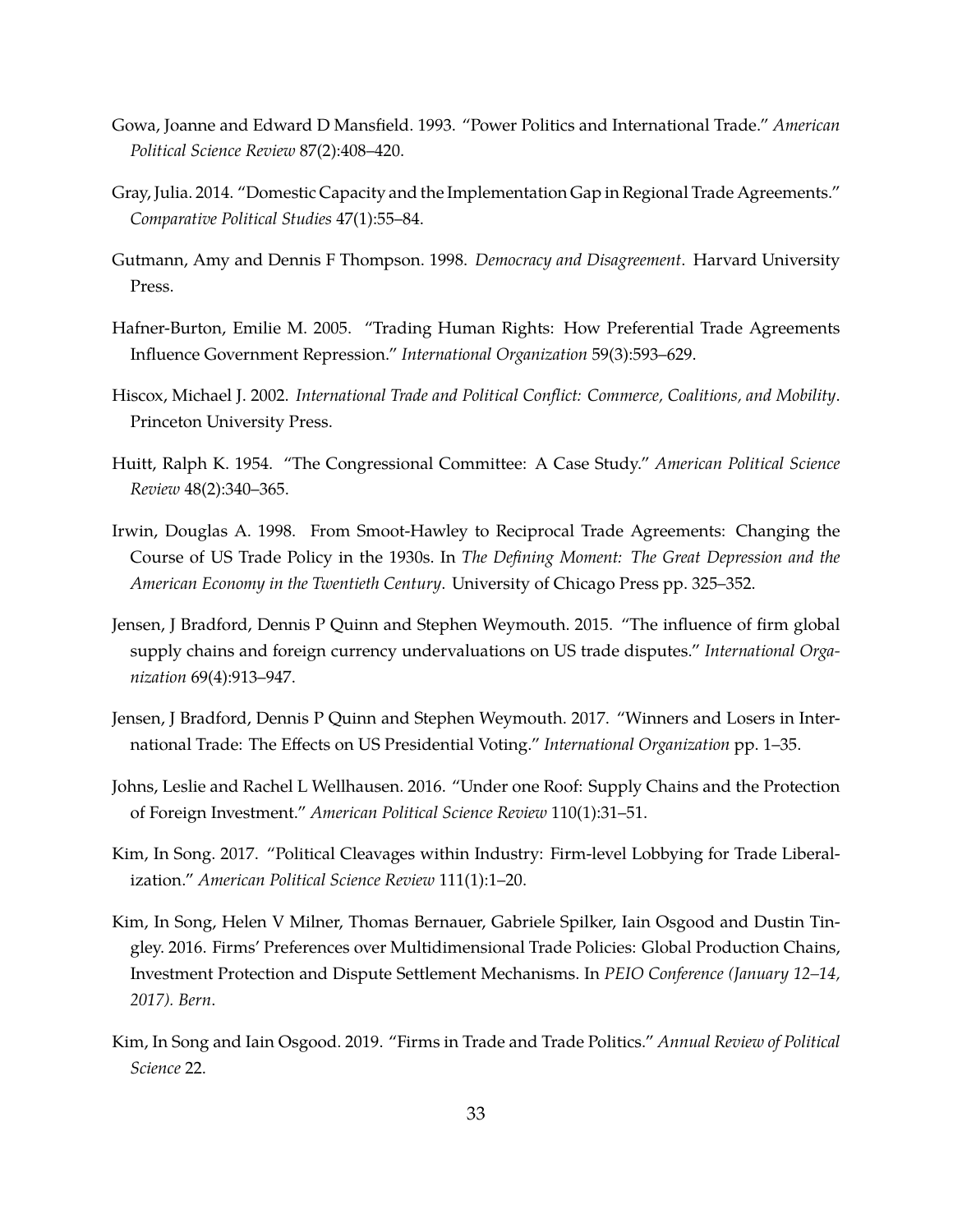- <span id="page-35-6"></span>Krehbiel, Keith. 1990. "Are Congressional Committees Composed of Preference Outliers?" *American Political Science Review* 84(1):149–163.
- <span id="page-35-2"></span>Krikorian, Gaëlle P and Dorota M Szymkowiak. 2007. "Intellectual Property Rights in the Making: the Evolution of Intellectual Property Provisions in US Free Trade Agreements and Access to Medicine." *The Journal of World Intellectual Property* 10(5):388–418.
- <span id="page-35-13"></span>Krugman, Paul. 1991. The Move Toward Free Trade Zones, in âĂIJPolicy Implication of trade and Currency ZonesâĂİ. In *Symposium sponsored by the FRB of Kansas City*.
- <span id="page-35-12"></span>Lechner, Lisa. 2016. "The Domestic Battle Over the Design of Non-Trade Issues in Preferential Trade Agreements." *Review of International Political Economy* 23(5):840–871.
- <span id="page-35-4"></span>Leyden, Kevin M. 1995. "Interest Group Resources and Testimony at Congressional Hearings." *Legislative Studies Quarterly* 20(3):431–439.
- <span id="page-35-11"></span>Madeira, Mary Anne. 2016. "New Trade, New Politics: Intra-Industry Trade and Domestic Political Coalitions." *Review of International Political Economy* 23(4):677–711.
- <span id="page-35-1"></span>Manger, Mark S. 2009. *Investing in protection: The Politics of Preferential Trade Agreements Between North and South*. Cambridge University Press.
- <span id="page-35-8"></span>Manger, Mark S. 2012. "Vertical Trade Specialization and the Formation of North-South PTAs." *World Politics* 64(4):622–658.
- <span id="page-35-0"></span>Mansfield, Edward D and Diana C Mutz. 2009. "Support for Free Trade: Self-interest, Sociotropic Politics, and Out-group Anxiety." *International Organization* 63(3):425–457.
- <span id="page-35-10"></span>Mansfield, Edward D, Helen V Milner and B Peter Rosendorff. 2002. "Why Democracies Cooperate more: Electoral Control and International Trade Agreements." *International Organization* 56(3):477–513.
- <span id="page-35-9"></span>Mansfield, Edward D and Rachel Bronson. 1997. "Alliances, Preferential Trading Arrangements, and International Trade." *American Political Science Review* 91(1):94–107.
- <span id="page-35-7"></span>Margalit, Yotam. 2011. "Costly Jobs: Trade-related Layoffs, Government Compensation, and Voting in US Elections." *American Political Science Review* 105(1):166–188.
- <span id="page-35-5"></span>Martin, Andrew D, Kevin M Quinn and Jong Hee Park. 2011. "MCMCpack: Markov Chain Monte Carlo in R." *Journal of Statistical Software* 42(9).
- <span id="page-35-3"></span>McGrath, Robert J. 2013. "Congressional oversight hearings and policy control." *Legislative Studies Quarterly* 38(3):349–376.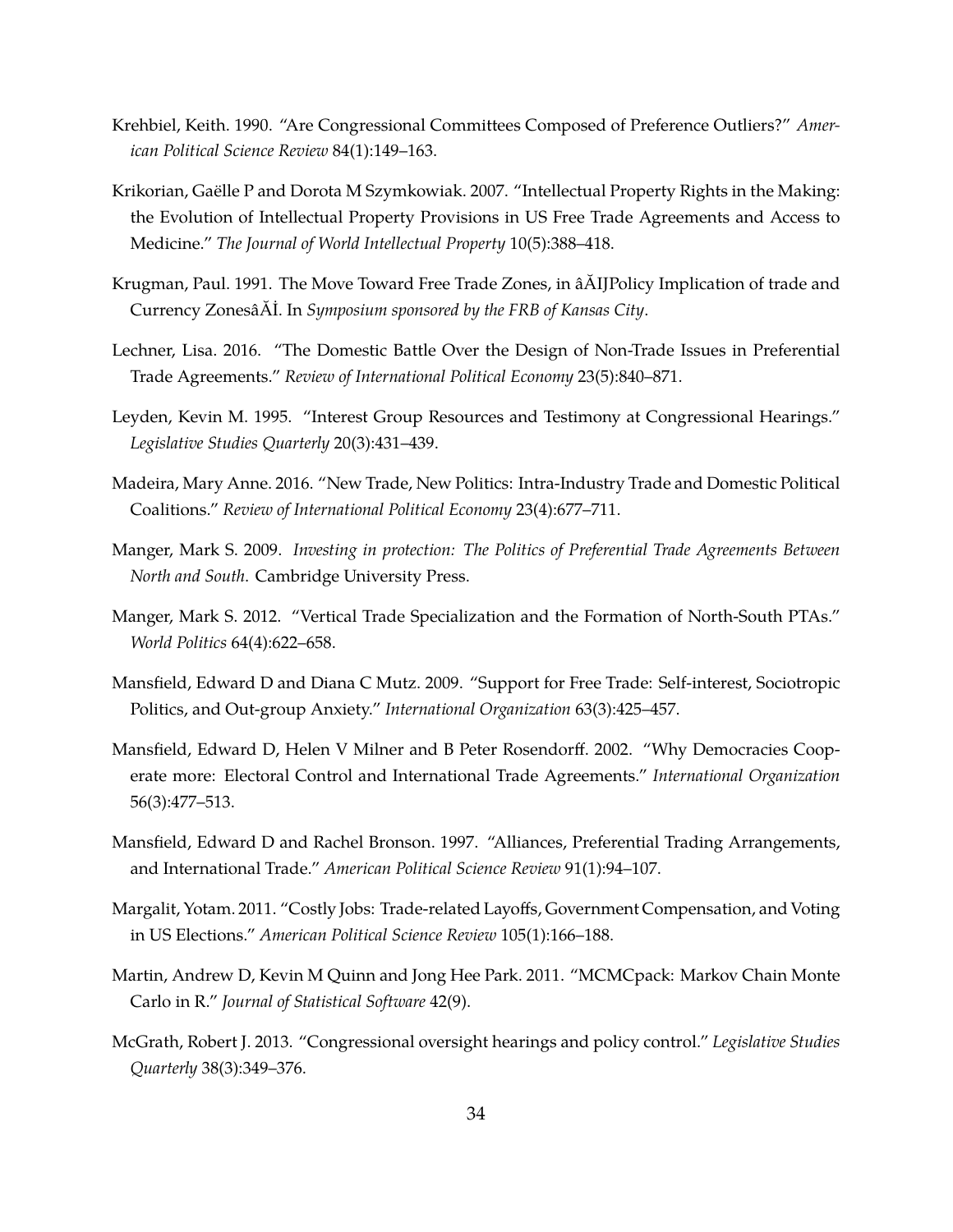- <span id="page-36-5"></span>Milner, Helen. 1987. "Resisting the Protectionist Temptation: Industry and the Making of Trade Policy in France and the United States during the 1970s." *International Organization* 41(4):639–665.
- <span id="page-36-2"></span>Milner, Helen V. 1988. *Resisting Protectionism: Global Industries and the Politics of International Trade*. Princeton University Press Princeton, NJ.
- <span id="page-36-12"></span>Naoi, Megumi and Ikuo Kume. 2015. "Workers or Consumers? A Survey Experiment on the Duality of Citizens' Interests in the Politics of Trade." *Comparative Political Studies* 48(10):1293–1317.
- <span id="page-36-6"></span>O'Halloran, Sharyn. 1994. *Politics, Process, and American Trade Policy*. University of Michigan Press.
- <span id="page-36-7"></span>Oleszek, Walter J. 2014. *Congressional procedures and the policy process*. Sage.
- <span id="page-36-10"></span>Osgood, Iain. 2016. "Differentiated Products, Divided Industries: Firm Preferences over Trade Liberalization." *Economics & Politics* 28(2):161–180.
- <span id="page-36-3"></span>Osgood, Iain. 2017*a*. "The Breakdown of Industrial Opposition to Trade: Firms, Product Variety, and Reciprocal Liberalization." *World Politics* 69(1):184–231.
- <span id="page-36-11"></span>Osgood, Iain. 2017*b*. "Industrial Fragmentation over Trade: The Role of Variation in Global Engagement." *International Studies Quarterly* 61(3):642–659.
- <span id="page-36-14"></span>Osgood, Iain and Yilang Feng. 2018. "Intellectual Property Provisions and Support for US Trade Agreements." *The Review of International Organizations* 13(3):421–455.
- <span id="page-36-13"></span>Owen, Erica. 2017. "Exposure to Offshoring and the Politics of Trade Liberalization: Debate and Votes on Free Trade Agreements in the US House of Representatives, 2001–2006." *International Studies Quarterly* 61(2):297–311.
- <span id="page-36-0"></span>Owen, Erica and Noel Johnston. 2017. "Occupation and the Political Economy of Trade: Job Routineness, Offshorability and Protectionist Sentiment." *International Organization* 71(4):665–699.
- <span id="page-36-1"></span>Pierce, Justin R and Peter K Schott. 2016. "The Surprisingly Swift Decline of US Manufacturing Employment." *The American Economic Review* 106(7):1632–1662.
- <span id="page-36-4"></span>Rho, Sungmin and Michael Tomz. 2017. "Why Don't Trade Preferences Reflect Economic Self-Interest?" *International Organization* 71(S1):S85–S108.
- <span id="page-36-9"></span>Sachs, Jeffrey D, Howard J Shatz, Alan Deardorff and Robert E Hall. 1994. "Trade and Jobs in US Manufacturing." *Brookings Papers on Economic Activity* 1994(1):1–84.
- <span id="page-36-8"></span>Sachs, Richard C. 2003. "Hearings in the US Senate: A Guide for Preparation and Procedure." Washington DC: Library of Congress, Congressional Research Service.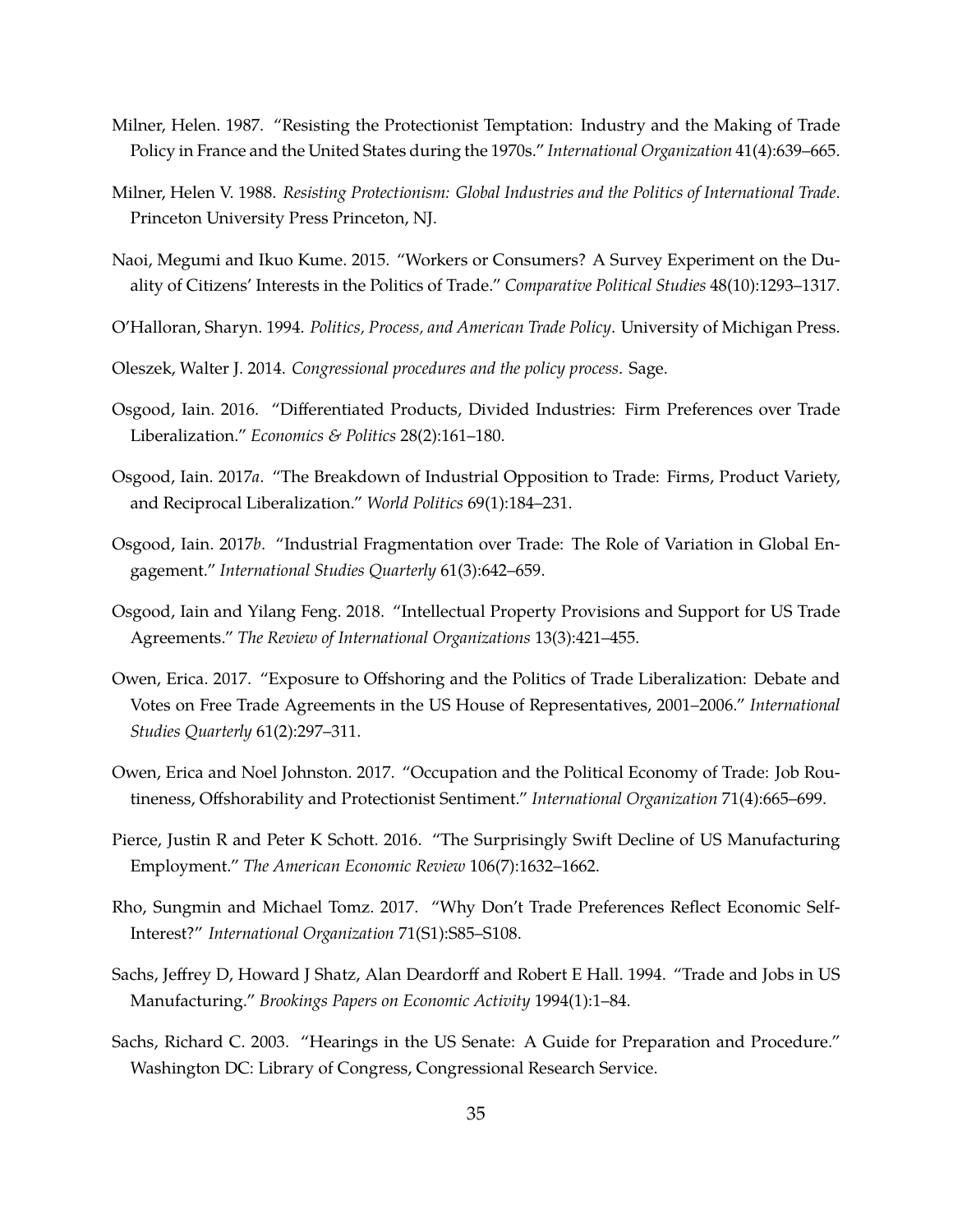- <span id="page-37-3"></span>Sachs, Richard C. 2004. "Hearings in the House of Representatives: A Guide for Preparation and Procedure." Washington DC: Library of Congress, Congressional Research Service.
- <span id="page-37-1"></span>Schattschneider, Elmer Eric et al. 1935. *Politics, Pressures and the Tariff*. Prentice-Hall, inc.
- <span id="page-37-0"></span>Scheve, Kenneth F and Matthew J Slaughter. 2001. "Labor Market Competition and Individual Preferences over Immigration Policy." *The Review of Economics and Statistics* 83(1):133–145.
- <span id="page-37-7"></span>Shadlen, Kenneth C. 2004. "Patents and Pills, Power and Procedure: the North-South Politics of Public Health in the WTO." *Studies in Comparative International Development (SCID)* 39(3):76–108.
- <span id="page-37-8"></span>Shadlen, Kenneth C. 2005. "Exchanging Development for Market Access? Deep Integration and Industrial Policy Under Multilateral and Regional-bilateral Trade Agreements." *Review of International Political Economy* 12(5):750–775.
- <span id="page-37-4"></span>Shepsle, Kenneth A. 1986. Institutional Equilibrium and Equilibrium Institutions. In *Political Science: The Science of Politics*. Herbert Weinberg. New York: Agathon pp. 51–81.
- <span id="page-37-5"></span>Shepsle, Kenneth A and Barry R Weingast. 1987. "The Institutional Foundations of Committee Power." *American Political Science Review* 81(1):85–104.
- <span id="page-37-2"></span>Truman, David B. 1971. *The Governmental Process*. Alfred A. Knopf New York.
- <span id="page-37-6"></span>Weiss, Marley S. 2002. "Two Steps Forward, One Step Back-Or Vice Versa: Labor Rights Under Free Trade Agreements from NAFTA, Through Jordan, via Chile, to Latin America, and Beyond." *USFL Rev.* 37(3):689.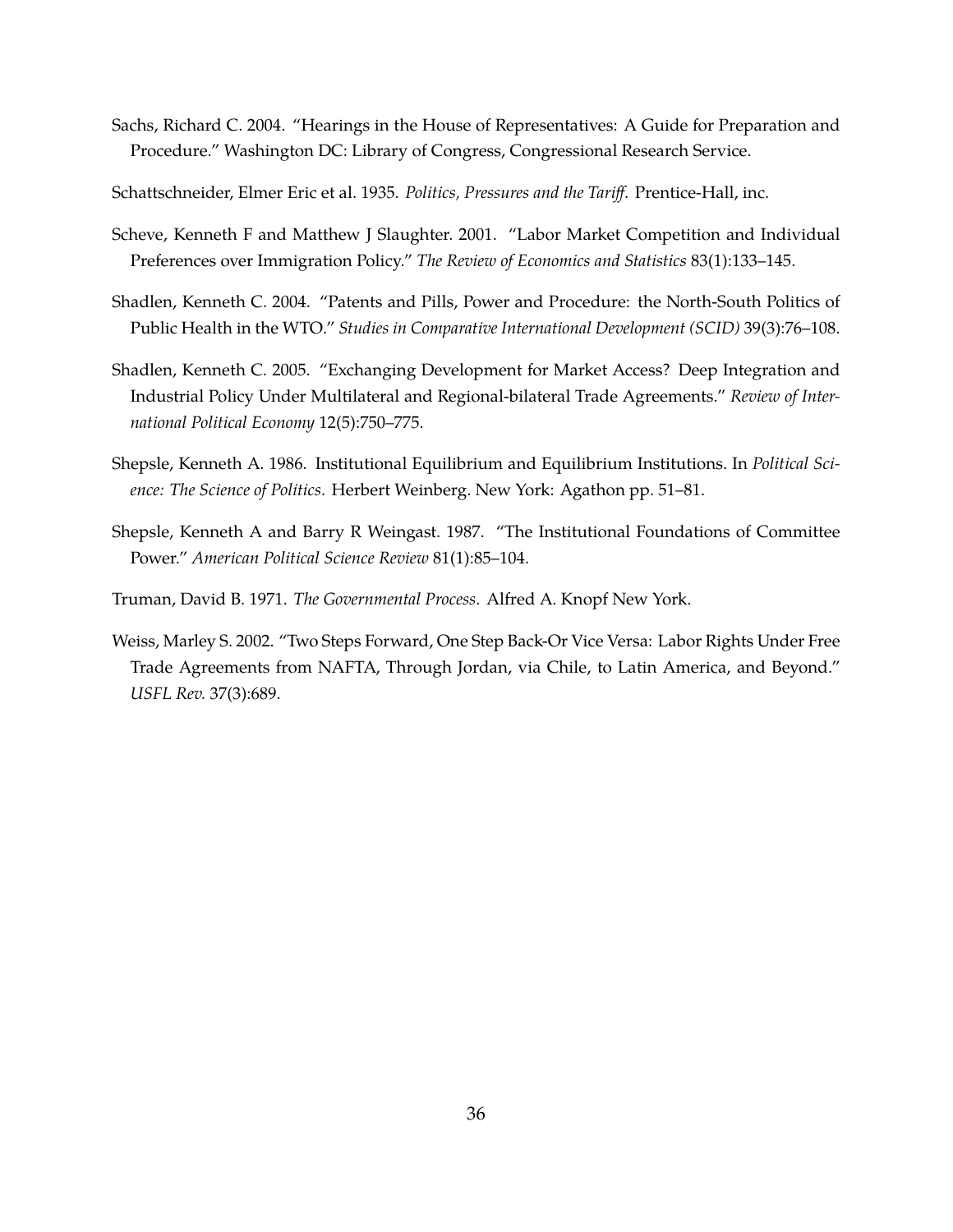<span id="page-38-0"></span>

| Model                                          | $\mathbf{1}$ | $\overline{2}$ | 3                  | $\overline{4}$ | 5                   | 6           |
|------------------------------------------------|--------------|----------------|--------------------|----------------|---------------------|-------------|
| Results without political influence variables: |              |                |                    |                |                     |             |
| In Exports                                     | $0.439***$   | $0.358***$     | $0.176^{+}$        | $-0.371$       | $-0.310$            | $-0.579*$   |
|                                                | (0.088)      | (0.086)        | (0.103)            | (0.257)        | (0.252)             | (0.285)     |
| In Imports                                     | $-0.051$     | $-0.087$       | $-0.211^{+}$       | 0.486          | 0.401               | 0.486       |
|                                                | (0.108)      | (0.107)        | (0.121)            | (0.316)        | (0.311)             | (0.347)     |
| In Rel party imports                           | $0.363***$   | $0.371***$     | $0.288^{\ast\ast}$ | $-0.126$       | $-0.016$            | $-0.143$    |
|                                                | (0.100)      | (0.099)        | (0.110)            | (0.284)        | (0.282)             | (0.310)     |
| In Imported inputs                             | $0.713***$   | $1.301***$     | $2.518***$         | 0.363          | $-0.208$            | $1.236^{+}$ |
|                                                | (0.152)      | (0.210)        | (0.271)            | (0.437)        | (0.620)             | (0.720)     |
| Chair's ideal point                            |              |                |                    | $-0.541$       |                     |             |
|                                                |              |                |                    | (3.208)        |                     |             |
| $Exports \cdot CIP$                            |              |                |                    | $1.053***$     | $0.875**$           | $0.990**$   |
|                                                |              |                |                    | (0.318)        | (0.312)             | (0.350)     |
| $Imports \cdot CIP$                            |              |                |                    | $-0.657^{+}$   | $-0.631$            | $-0.908*$   |
|                                                |              |                |                    | (0.391)        | (0.385)             | (0.427)     |
|                                                |              |                |                    | $0.638^{+}$    | 0.518               | 0.574       |
| RP Imports · CIP                               |              |                |                    |                |                     |             |
|                                                |              |                |                    | (0.354)        | (0.352)<br>$1.977*$ | (0.386)     |
| Imported inputs $\cdot$ CIP                    |              |                |                    | 0.665          |                     | $1.686^{+}$ |
|                                                |              |                |                    | (0.543)        | (0.769)             | (0.877)     |
| $R^2$                                          | 0.01         | 0.07           | 0.14               | 0.02           | 0.08                | 0.14        |
| N                                              | 19392        | 19392          | 16848              | 19392          | 19392               | 16848       |
| LRT statistic                                  | 183.9***     | 139.4***       | $112.6***$         | $25.3***$      | $22.2***$           | $16.7**$    |
| <b>Agreement FE</b>                            | No           | Yes            | Yes                | No             | Yes                 | Yes         |
| <b>Industry FE</b>                             | No           | No             | Yes                | No             | No                  | Yes         |
| Results with political influence variables:    |              |                |                    |                |                     |             |
| Chair's ideal point                            | $6.784***$   |                |                    | $6.339***$     |                     |             |
|                                                | (0.419)      |                |                    | (0.686)        |                     |             |
| Chair's contributions                          | $1.233***$   | $0.927***$     | $1.221***$         | 1.346***       | $1.031***$          | $1.716***$  |
|                                                | (0.075)      | (0.075)        | (0.111)            | (0.134)        | (0.135)             | (0.179)     |
| Chair's establishments                         | $1.734***$   | $1.901***$     | $1.640***$         | $1.235***$     | $1.457***$          | $2.215***$  |
|                                                | (0.143)      | (0.154)        | (0.265)            | (0.331)        | (0.381)             | (0.459)     |
| In Exports                                     |              |                |                    | $0.277**$      | $0.338***$          | 0.091       |
|                                                |              |                |                    | (0.104)        | (0.102)             | (0.119)     |
| In Imports                                     |              |                |                    | 0.018          | $-0.150$            | $-0.201$    |
|                                                |              |                |                    | (0.127)        | (0.126)             | (0.141)     |
|                                                |              |                |                    | $0.404***$     | $0.382***$          | 0.236       |
| In RP Imports                                  |              |                |                    |                |                     |             |
|                                                |              |                |                    | (0.112)        | (0.111)             | (0.121)     |
| In Imported inputs                             |              |                |                    | $0.582**$      | 0.342               | $1.046***$  |
|                                                |              |                |                    | (0.179)        | (0.210)             | (0.248)     |
| $R^2$                                          | 0.02         | 0.08           | 0.20               | 0.02           | 0.08                | 0.15        |
| ${\bf N}$                                      | 38784        | 38784          | 31419              | 16053          | 16053               | 14070       |
| Agreement FE                                   | No           | Yes            | Yes                | No             | Yes                 | Yes         |
| <b>Industry FE</b>                             | No           | $\rm No$       | Yes                | No             | No                  | Yes         |

|  | Table 2: LPM for inclusion of testimony in Congressional hearings |  |
|--|-------------------------------------------------------------------|--|
|  |                                                                   |  |

*Notes*: Linear probability models with OLS standard errors. The likelihood ratio test is relative to models without trade flow variables for 1-3; and to models without interaction terms for models 4-6.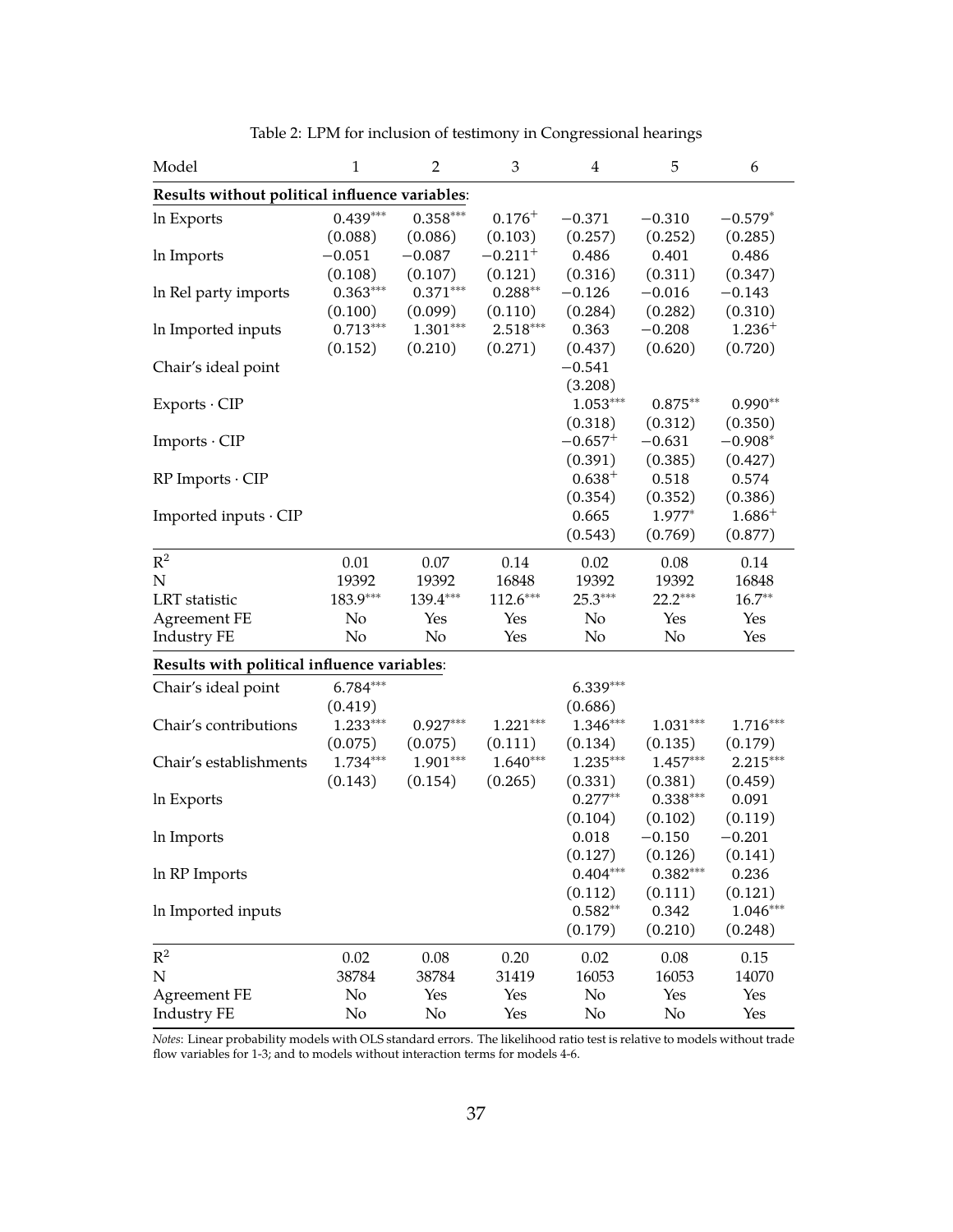<span id="page-39-0"></span>

|                                          | Favor | Insuff. | Oppose | No pos. | Number |
|------------------------------------------|-------|---------|--------|---------|--------|
| Proportion across all groups and types:  |       |         |        |         |        |
| All testimony                            | 0.79  | 0.03    | 0.16   | 0.03    | 874    |
| By majority party in the Chamber:        |       |         |        |         |        |
| Republican                               | 0.79  | 0.02    | 0.17   | 0.02    | 744    |
| Democratic                               | 0.76  | 0.06    | 0.14   | 0.04    | 130    |
| By trade orientation of committee chair: |       |         |        |         |        |
| Pro-trade chair                          | 0.82  | 0.02    | 0.14   | 0.02    | 722    |
| Anti-trade chair                         | 0.62  | 0.05    | 0.27   | 0.05    | 152    |
| By type of testimony:                    |       |         |        |         |        |
| Oral                                     | 0.81  | 0.02    | 0.14   | 0.03    | 437    |
| Submitted                                | 0.76  | 0.03    | 0.19   | 0.02    | 437    |
| By type of testifier:                    |       |         |        |         |        |
| Congress                                 | 0.75  | 0.01    | 0.17   | 0.07    | 166    |
| Executive branch                         | 0.98  |         | 0.02   |         | 53     |
| Producer(s)                              | 0.87  | 0.04    | 0.08   | 0.01    | 541    |
| Labor union                              | 0.04  |         | 0.96   |         | 28     |
| NGO or expert                            | 0.43  | 0.01    | 0.52   | 0.04    | 81     |

Table 3: Positions of testifiers by type of testimony and organization

*Notes*: Five additional witnesses do not fall into the types listed above.

<span id="page-39-1"></span>

| Export(s)             |     | $\text{Job}(s)$ |     | Econ. growth |    | Import(s)   |    | Labor rights |    |
|-----------------------|-----|-----------------|-----|--------------|----|-------------|----|--------------|----|
| Preceding verbs:      |     |                 |     |              |    |             |    |              |    |
| increase              | 119 | create          | 166 | promote      | 52 | increase    | 32 | recognize    | 55 |
| double                | 67  | generate        | 22  | sustain      | 17 | restrict    | 10 | protect      | 29 |
| expand                | 40  | support         | 13  | foster       | 13 | allow       | 9  | improve      | 18 |
| grow                  | 33  | lose            | 9   | bolster      | 12 | grant       | 5  | strengthen   | 6  |
|                       |     | elimin          | 7   | spur         | 11 | make        | 5  | reinforce    | 4  |
| Preceding adjectives: |     |                 |     |              |    |             |    |              |    |
| good                  | 168 | new             | 97  | strong       | 7  | additional  | 25 | core         | 55 |
| largest               | 141 | million         | 76  | expected     | 6  | total       | 18 | fundamental  | 36 |
| new                   | 81  | good            | 51  | greater      | 6  | current     | 16 | basic        | 19 |
| total                 | 49  | domestic        | 33  | weak         | 6  | singificant | 11 | existing     | 6  |
| current               | 47  | additional      | 28  | recent       | 4  | partner     | 9  | outstanding  | 4  |
| Total uses of word:   |     |                 |     |              |    |             |    |              |    |
| 8096                  |     | 2365            |     | 444          |    | 2059        |    | 684          |    |

Table 4: Modifiers preceding 'exports', 'jobs', 'growth', 'imports' and 'labor rights'.

*Notes*: Just the word 'growth' without 'economic' has 1275 mentions. 'Labor rights' also includes mentions of 'Worker(s') rights'.